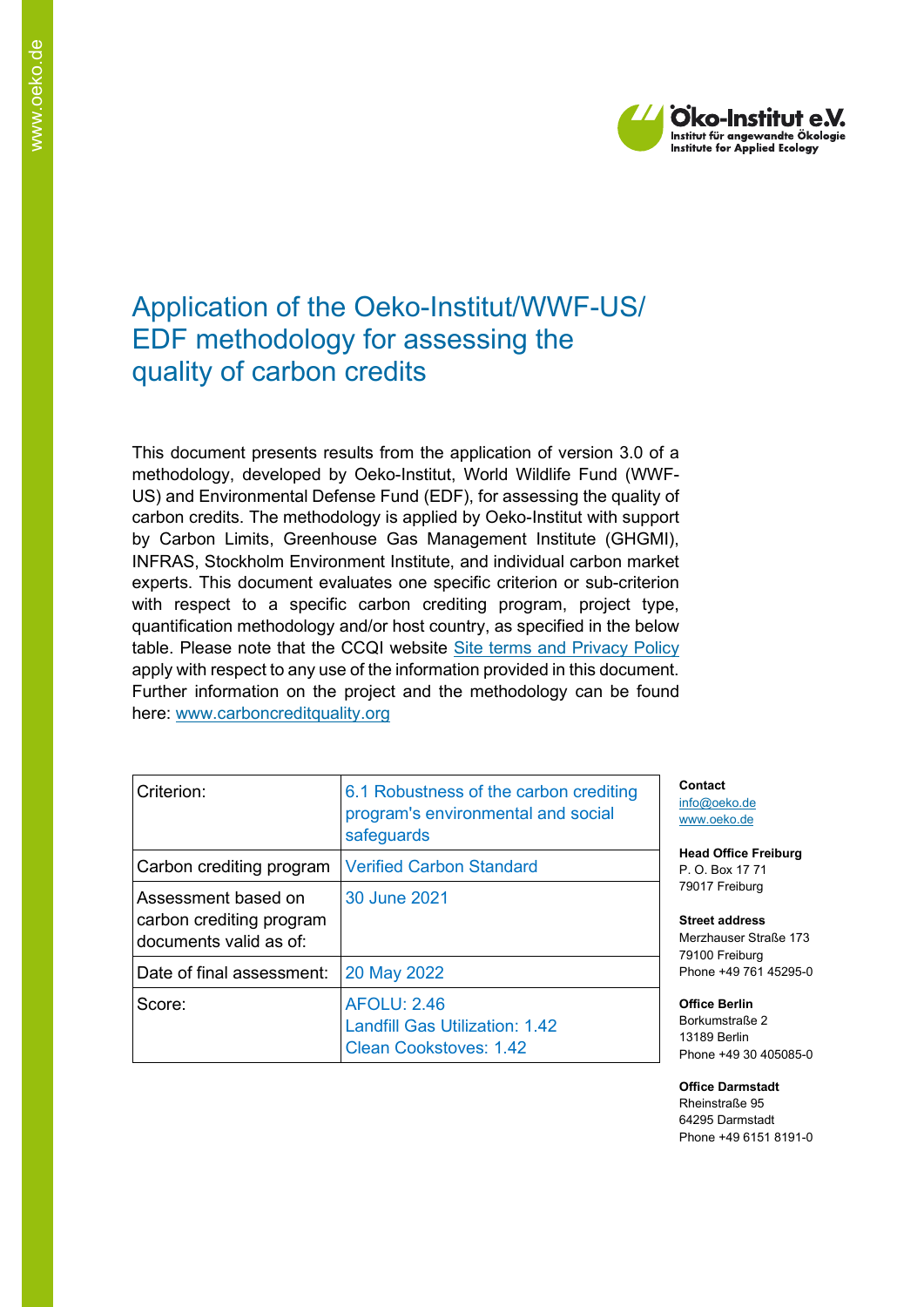# **Assessment**

# **Indicator 6.1.1**

## **Relevant scoring methodology provisions**

"The program requires the project owners to identify and mitigate potential negative environmental and social impacts, including to local and affected stakeholder wellbeing."

## **Information sources considered**

1 VCS Standard, v4.1. Document issued on 22 April 2021. Online available at: [https://verra.org/wp-content/uploads/2021/04/VCS-Standard\\_v4.1.pdf.](https://verra.org/wp-content/uploads/2021/04/VCS-Standard_v4.1.pdf)

#### **Relevant carbon crediting program provisions**

- Provision 1 Source 1, Section 3.16, page 39: "Project activities shall not negatively impact the natural environment or local communities. Project proponents shall identify and address any negative environmental and socio-economic impacts of project activities, and shall engage with local stakeholders during the project development and implementation processes[..]."
- Provision 2 Source 1, Section 3.16.1, page 39: "The project proponent shall identify potential negative environmental and socio-economic impacts, and shall take steps to mitigate them. Additional certification standards may be applied to demonstrate social and environmental benefits beyond GHG emission reductions or removals. [..]"
- Provision 3 Source 1, section 3.16.2, page 39: "The project proponent shall conduct a local stakeholder consultation prior to validation as a way to inform the design of the project and maximize participation from stakeholders. Such consultations allow stakeholders to evaluate impacts, raise concerns about potential negative impacts and provide input on the project design."

#### **Assessment outcome**

AFOLU/Other: Yes (2 Points).

# **Justification of assessment**

The carbon crediting program provisions stipulate that project proponents must identify and address any negative environmental and socio-economic impacts of project activities (Provision 1). Further, the project proponent must identify potential negative environmental and socio-economic impacts and shall take steps to mitigate them (Provision 2). The provisions further require, that a local stakeholder consultation is conducted before validation that allows stakeholders to evaluate impacts and raise concerns about potential negative impacts (Provision 3). This qualifies with the requirement of the indicator to consider local stakeholder wellbeing when identifying impacts. The indicator is therefore considered to be fulfilled.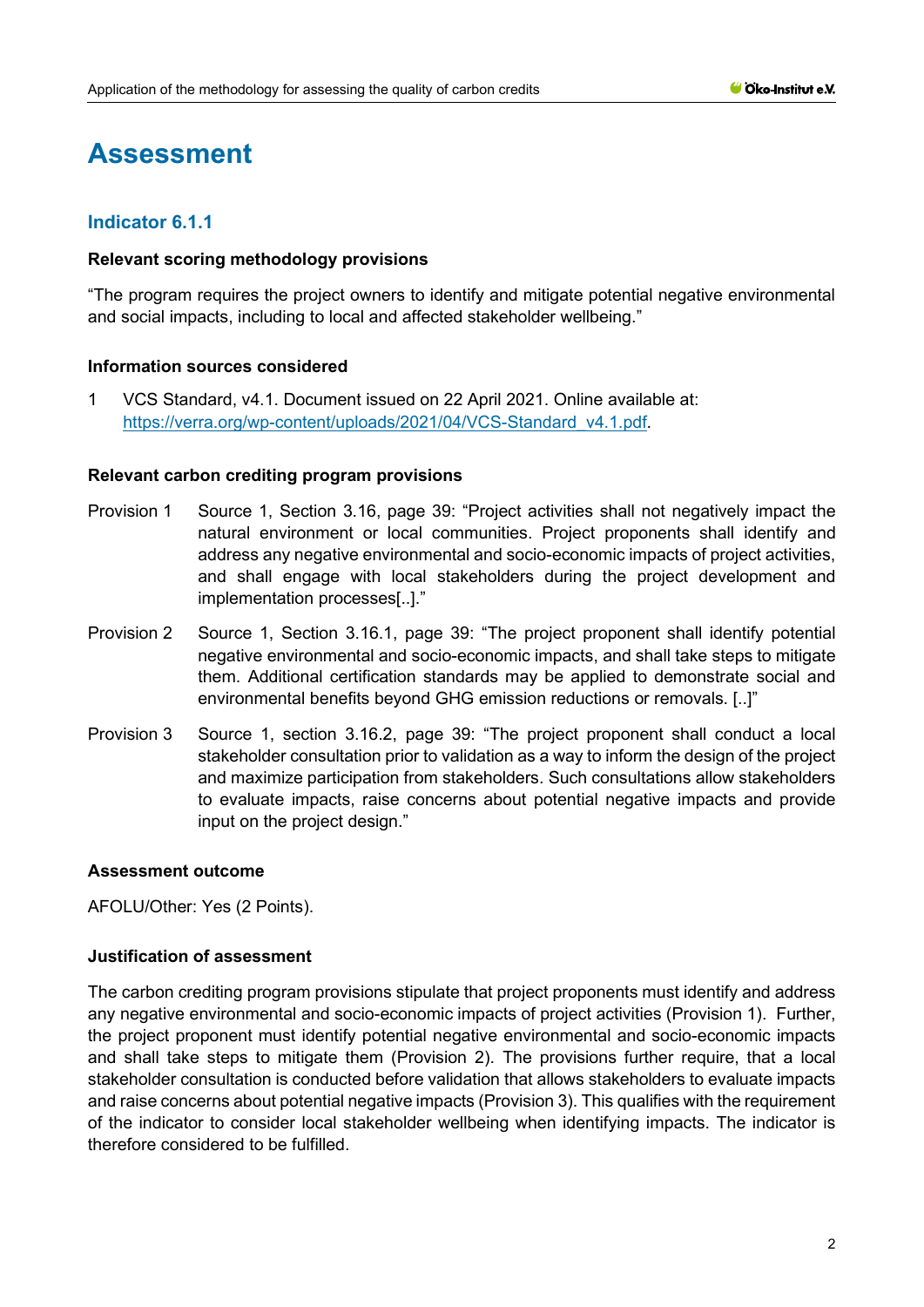## **Relevant scoring methodology provisions**

"The program clearly defines the types of environmental and social impacts that the project owners must identify and mitigate."

## **Information sources considered**

1 VCS Standard, v4.1. Document issued on 22 April 2021. Online available at: [https://verra.org/wp-content/uploads/2021/04/VCS-Standard\\_v4.1.pdf.](https://verra.org/wp-content/uploads/2021/04/VCS-Standard_v4.1.pdf)

## **Relevant carbon crediting program provisions**

Provision 1 Source 1, section 3.16, page 39: "Project activities shall not negatively impact the natural environment or local communities. Project proponents shall identify and address any negative environmental and socio-economic impacts of project activities and shall engage with local stakeholders during the project development and implementation processes."

> Source 1, section 3.16.1: "No Net Harm. The project proponent shall identify potential negative environmental and socio-economic impacts and shall take steps to mitigate them. Additional certification standards may be applied to demonstrate social and environmental benefits beyond GHG emission reductions or removals."

# **Assessment outcome**

AFOLU/Other: No (0 Points).

# **Justification of assessment**

The carbon crediting program requires the project owner to identify and address any negative environmental and socio-economic impacts of the project (Provision 1 and 2). The program does not provide a list of potential negative impacts that all projects must at a minimum assess. It therefore relies mainly on the project owner and validator to consider all relevant impacts that might be associated with a specific project or not. A predefined list of impacts is considered to provide more assurance that impacts will be considered as it serves as a guide to project owners what impacts must at a minimum be assessed. As the program does not clearly define the type of impacts that must be assessed the indicator is considered to not be fulfilled.

# **Indicator 6.1.3**

#### **Relevant scoring methodology provisions**

"The program requires the project owners to assign roles and responsibilities for managing environmental and social risks of the project."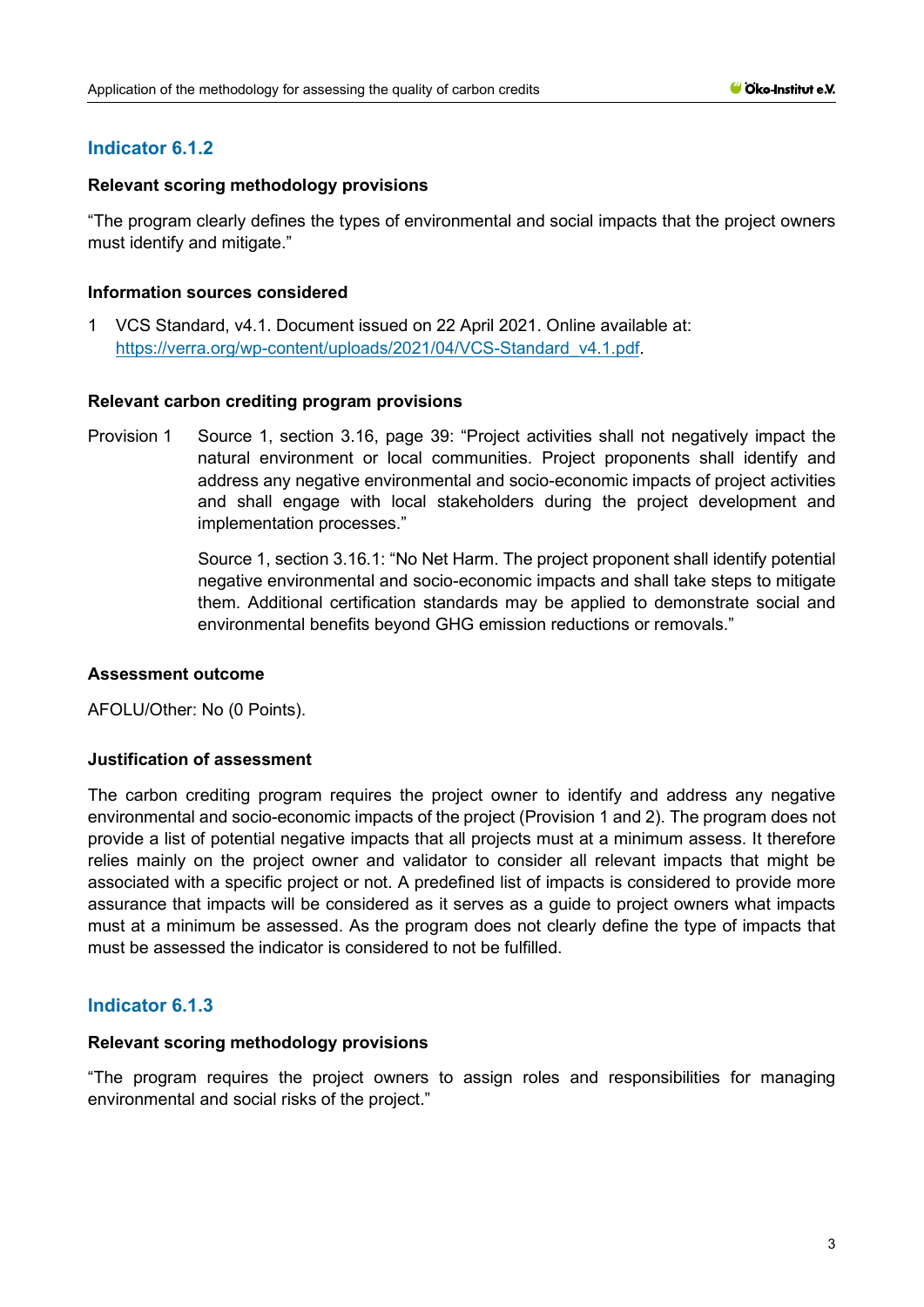1 VCS Standard, v4.1. Document issued on 22 April 2021. Online available at: [https://verra.org/wp-content/uploads/2021/04/VCS-Standard\\_v4.1.pdf](https://verra.org/wp-content/uploads/2021/04/VCS-Standard_v4.1.pdf)

## **Relevant carbon crediting program provisions**

- Provision 1 Source 1, section 3.16, page 39: "Project activities shall not negatively impact the natural environment or local communities. Project proponents shall identify and address any negative environmental and socio-economic impacts of project activities and shall engage with local stakeholders during the project development and implementation processes."
- Provision 2 Source 1, section 3.16.1: "No Net Harm. The project proponent shall identify potential negative environmental and socio-economic impacts and shall take steps to mitigate them. Additional certification standards may be applied to demonstrate social and environmental benefits beyond GHG emission."

## **Assessment outcome**

AFOLU/Other: No (0 Points).

## **Justification of assessment**

The VCS Standard require the project proponent to identify and address social and environmental risks (Provision 1 and 2) but does not explicitly require the assignment of roles and responsibilities to manage these risks.

# **Indicator 6.1.4**

# **Relevant scoring methodology provisions**

"The program assesses the institutional arrangements and capacities of the project owners to identify and manage the environmental and social risks associated with the project."

#### **Information sources considered**

1 VCS Standard, v4.1. Document issued on 22 April 2021. Online available at: [https://verra.org/wp-content/uploads/2021/04/VCS-Standard\\_v4.1.pdf.](https://verra.org/wp-content/uploads/2021/04/VCS-Standard_v4.1.pdf)

#### **Relevant carbon crediting program provisions**

Provision 1 Source 1, section 3.16.15, page 15 (on AFOLU projects): "The management teams involved in the project shall have expertise and prior experience implementing land management and carbon projects with community engagement at the project scale. Where relevant experience is lacking, the project proponent shall either demonstrate how they have partnered with other organizations to support the project or have a recruitment strategy to fill the identified gaps."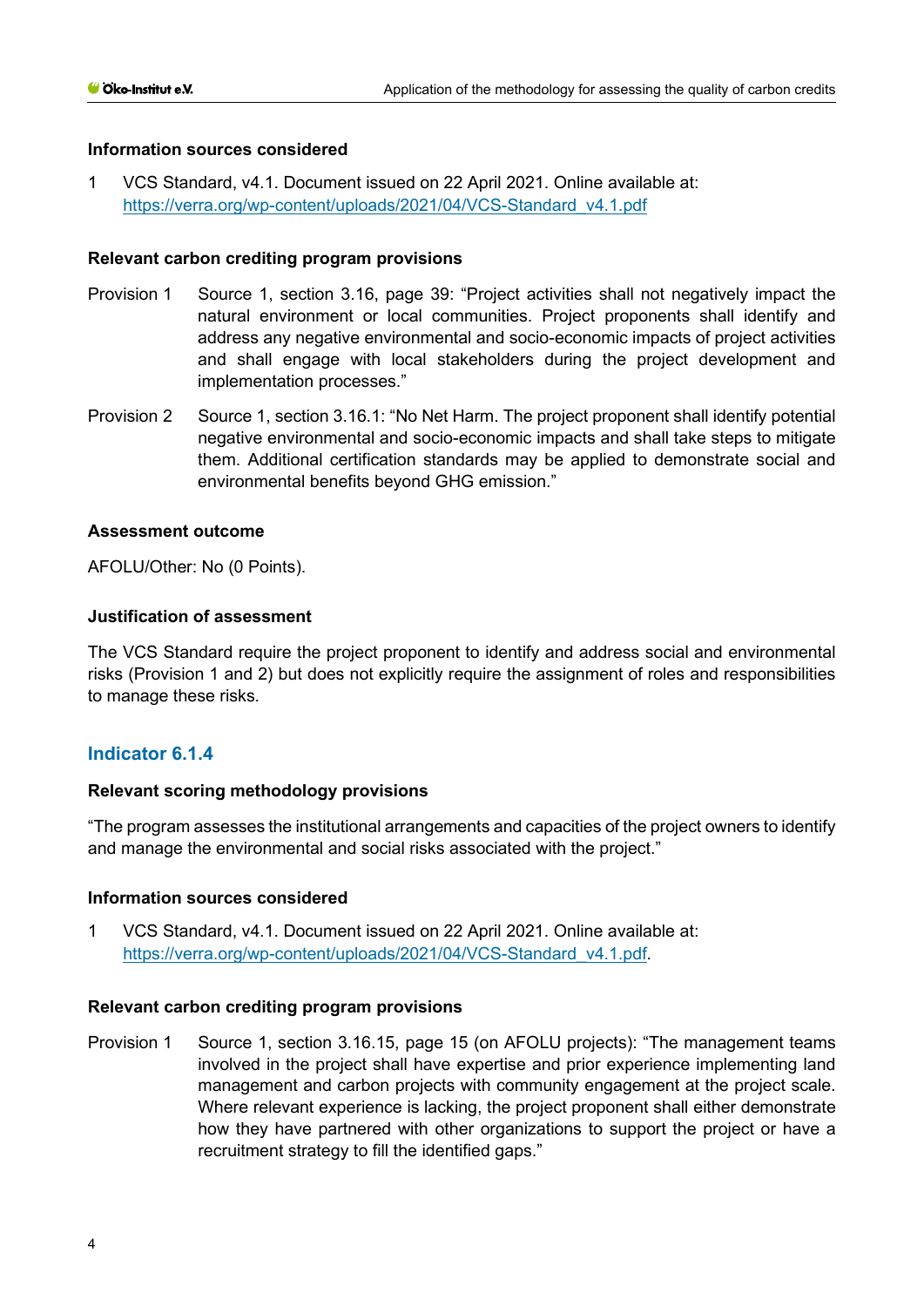## **Assessment outcome**

AFOLU: Yes (1 Point).

Other: No (0 Points).

## **Justification of assessment**

For AFOLU projects, the carbon crediting program does require project management teams to have expertise and prior experience in implementing land management carbon projects with community engagement at the project scale (Provision 1). However, this does not apply for other project types.

# **Indicator 6.1.5**

## **Relevant scoring methodology provisions**

"The program requires the project owners to identify and adhere to any national or local legal requirements which may be relevant to the project."

#### **Information sources considered**

1 VCS Standard, v4.1. Document issued on 22 April 2021. Online available at: [https://verra.org/wp-content/uploads/2021/04/VCS-Standard\\_v4.1.pdf.](https://verra.org/wp-content/uploads/2021/04/VCS-Standard_v4.1.pdf)

#### **Relevant carbon crediting program provisions**

Provision 1 Source 1, section 3.1.3, page 7: "Projects and the implementation of project activities shall not lead to the violation of any applicable law, regardless of whether or not the law is enforced."

#### **Assessment outcome**

AFOLU/Other: Yes (1 Point).

#### **Justification of assessment**

The general requirements defined section 3.1 of the VCS standard mandate that projects and the implementation of project activities shall not result in the violation of applicable law (Provision 1). The indicator is therefore fulfilled.

# **Indicator 6.1.6**

#### **Relevant scoring methodology provisions**

"The program requires the disclosure of all relevant information from the project owner's evaluation of environmental or social impacts. If an Environmental Impact Assessment is relevant or required to be carried out in the project's local legal context, the assessment is fully disclosed (except for any confidential information that is not relevant to the conclusions of the assessment)."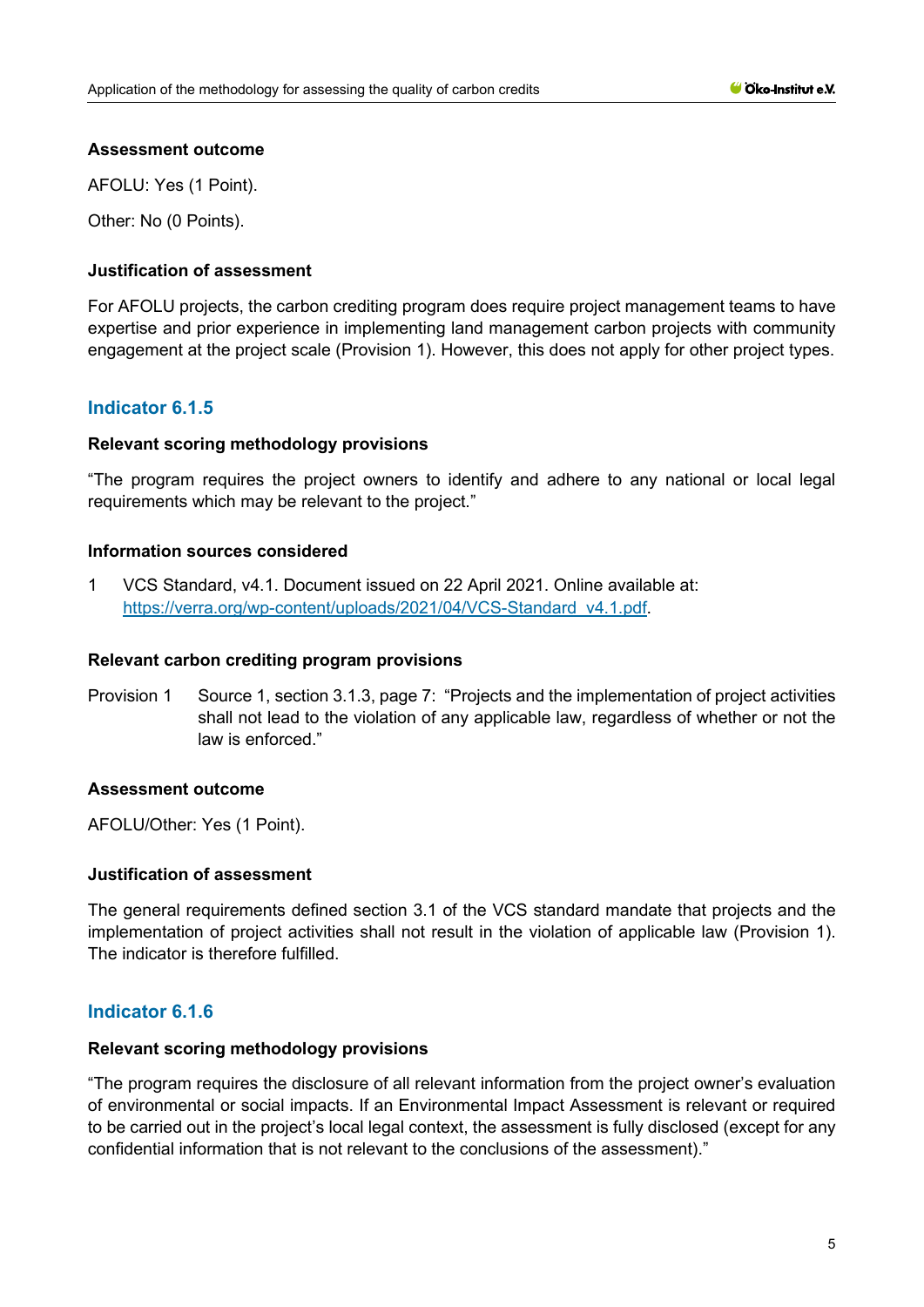- 1 VCS Standard, v4.1. Document issued on 22 April 2021. Online available at: [https://verra.org/wp-content/uploads/2021/04/VCS-Standard\\_v4.1.pdf.](https://verra.org/wp-content/uploads/2021/04/VCS-Standard_v4.1.pdf)
- 2 Registration and Issuance Process, Version 4.0, issued on 19 September 2019. Online available at: [https://verra.org/wp](https://verra.org/wp-content/uploads/2019/09/Registration_and_Issuance_Process_v4.0.pdf)[content/uploads/2019/09/Registration\\_and\\_Issuance\\_Process\\_v4.0.pdf](https://verra.org/wp-content/uploads/2019/09/Registration_and_Issuance_Process_v4.0.pdf)
- 3 VCS Project Description Template; Online available at: [https://verra.org/wp](https://verra.org/wp-content/uploads/2019/09/VCS-Project-Description-Template-v4.0.docx)[content/uploads/2019/09/VCS-Project-Description-Template-v4.0.docx](https://verra.org/wp-content/uploads/2019/09/VCS-Project-Description-Template-v4.0.docx)

## **Relevant carbon crediting program provisions**

- Provision 1 Source 2, section 3, "Pipeline listing process", page 3: "The Verra registry contains a project pipeline which lists projects before they are registered. Projects shall be listed on the project pipeline before the opening meeting between the validation/verification body and the project proponent (such opening meeting representing the beginning of the validation process)."
- Provision 2 Source 2, section 3.14, page 5: "To list a project as under validation, the following shall be submitted to the Verra registry:
	- 1) A complete project description (i.e., one with all sections of the VCS Project Description Template completed);
	- 2) Proof of contracting of the validation, provided in accordance with Section 4.2.6; and
	- 3) A listing representation.
- Provision 3 Source 3, section 2.1 "No Net Harm", page 10: "Summarize any potential negative environmental and socio-economic impacts and the steps taken to mitigate them."
- Provision 4 Source 3, section 2.3 "Environmental Impact", page 10: "Summarize any environmental impact assessments carried out with respect to the project, where applicable."
- Provision 5 Source 2, section 3.1.9, page 6: "Verra reviews the project documents to ensure that sufficient information is present for the project to undergo public comment and may require the project proponent to update project documentation before listing the project on the Verra registry."
- Provision 6 Source 2, section 3.1.10, page 6: "Verra shall upload all relevant project documentation to the Verra registry. Verra will use the information from the project documents to create the project record in the Verra registry. The status of the project shall be under development or under validation, as appropriate."

#### **Assessment outcome**

AFOLU/Other: No (0 Points).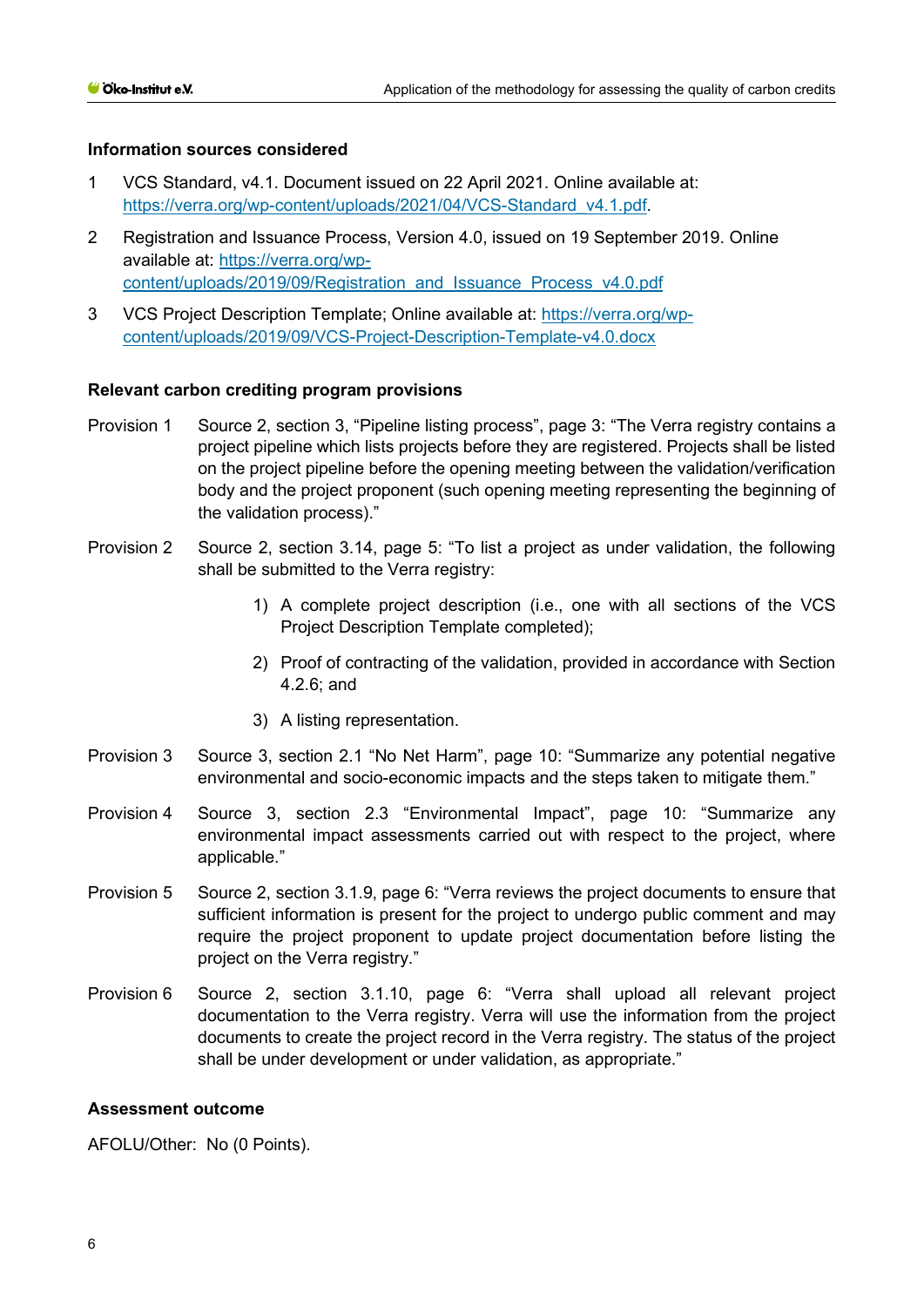# **Justification of assessment**

As per the carbon crediting program's registration and issuance process, all projects must list with the project pipeline of the Verra registry (Provision 1). To list a project, project owners must submit a complete project description with all sections of the project description template completed (Provision 2). These include a section on "No net harm" where potential negative environmental and socio-economic impacts and the steps taken to mitigate them must be summarized (Provision 3). It further includes a section "Environmental impact" where any environmental impact assessments carried out with respect to the project should be summarized (Provision 4). The project description template will be checked by the Verra Secretariat for completeness (Provision 5) and uploaded to the publicly accessible Verra registry (Provision 6). Thus, the carbon crediting program fulfils the aspect of the indicator to disclose the relevant information from the project owner's evaluation of environmental or social impacts. With respect to the disclosure of any Environmental Impact Assessment conducted for the project the program requires to summarize these in the project description template. There is no specific requirement in the program's provision to disclose these. This aspect of the indicator is therefore not fulfilled as a summary of the EIA does not disclose all information.

# **Indicator 6.1.7**

# **Relevant scoring methodology provisions**

"The program requires, at least for any potential negative impacts, that a validation and verification entity validates the evaluation of social and environmental impacts by the project owner prior to registration."

# **Information sources considered**

- 1 VCS Standard, v4.1. Document issued on 22 April 2021. Online available at: [https://verra.org/wp-content/uploads/2021/04/VCS-Standard\\_v4.1.pdf.](https://verra.org/wp-content/uploads/2021/04/VCS-Standard_v4.1.pdf)
- 2 Validation and Verification Manual, v3.2. Document issued in October 2016. Online available at: [https://verra.org/wp](https://verra.org/wp-content/uploads/2018/03/VCS_Validation_Verification_Manual_v3.2.pdf)[content/uploads/2018/03/VCS\\_Validation\\_Verification\\_Manual\\_v3.2.pdf](https://verra.org/wp-content/uploads/2018/03/VCS_Validation_Verification_Manual_v3.2.pdf)
- 3 VCS Monitoring Report template, v4.0. Document issued on 19 September 2019. Online available at: [https://verra.org/wp-content/uploads/2019/09/VCS-Monitoring-Report-Template](https://verra.org/wp-content/uploads/2019/09/VCS-Monitoring-Report-Template-v4.0.docx)[v4.0.docx.](https://verra.org/wp-content/uploads/2019/09/VCS-Monitoring-Report-Template-v4.0.docx)
- 4 VCS Validation Report Template, online available at: [https://verra.org/wp](https://verra.org/wp-content/uploads/2019/09/VCS-Validation-Report-Template-v4.0.docx)[content/uploads/2019/09/VCS-Validation-Report-Template-v4.0.docx.](https://verra.org/wp-content/uploads/2019/09/VCS-Validation-Report-Template-v4.0.docx)
- 5 VCS Verification Report Template, online available at: [https://verra.org/wp](https://verra.org/wp-content/uploads/2019/09/VCS-Verification-Report-Template-v4.0.docx)[content/uploads/2019/09/VCS-Verification-Report-Template-v4.0.docx.](https://verra.org/wp-content/uploads/2019/09/VCS-Verification-Report-Template-v4.0.docx)

# **Relevant carbon crediting program provisions**

Provision 1 Source 1, section 4.1.11, page 53: "Where the project does not meet the criteria for validation or verification, the validation/verification body shall produce a negative validation conclusion and provide the validation or verification report and project description, or monitoring report, to Verra. The project shall be ineligible for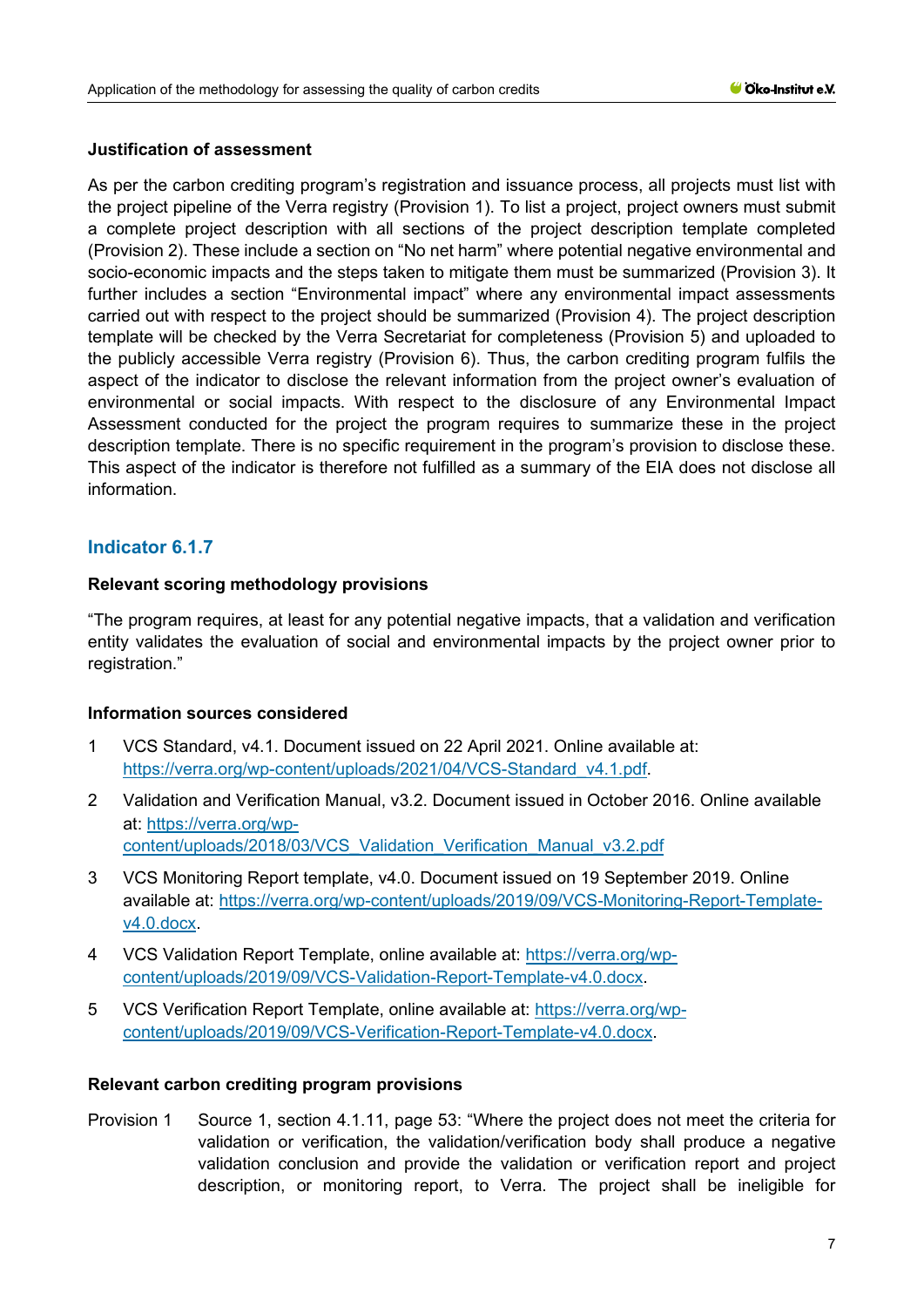registration until such time as corrective action is taken and the (same) validation/verification body has provided a positive validation or verification."

- Provision 2 Source 2, section 4.1, page 40: "When preparing a validation or verification report, VVBs must address, at minimum, the specific items detailed within the VCS templates (VCS Validation Report Template and VCS Verification Report Template, respectively) and adhere to the structure of the template. However, VVBs can provide additional information. VVBs are encouraged to include additional documentation as annexes to the reports where needed."
- Provision 3 Source 4, section 3.2.1 "No net harm", page 7: "Identify and discuss any potential negative environmental and socio-economic impacts identified by the project proponent. Discuss whether reasonable steps have been taken to mitigate such impacts."
- Provision 4 Source 4, section 3.2.3 "Environmental Impact", page 7: "Identify and discuss the implications of any environmental impact assessments conducted with respect to the project."
- Provision 5 Source 4, section 4.2.1, page 9: "Identify and discuss any potential negative environmental and socio-economic impacts identified by the project proponent. Discuss whether reasonable steps have been taken to mitigate such impacts."

# **Assessment outcome**

AFOLU/Other: Yes (1 Point).

# **Justification of assessment**

The specific items that must be addressed by VVBs during a validation or verification are defined in the respective template for the validation and verification reports (Provision 2). Both the template for the validation and the verification report include a mandatory section for VVBs to validate information provided by the project owner with respect to safeguards (Provision 3 and 5). For the validation report VVBs further must discuss the implications of any environmental impact assessments conducted with respect to the project. (Provision 4). Where the project does not meet the criteria for validation or verification, the project is ineligible for registration until corrective action is taken (Provision 1). The indicator is therefore considered to be fulfilled.

# **Indicator 6.1.8**

# **Relevant scoring methodology provisions**

"The program requires a follow-up on any potential negative impacts identified in the evaluation of social and environmental impacts prior to registration, e.g., by including measures to mitigate any negative impacts in monitoring plans."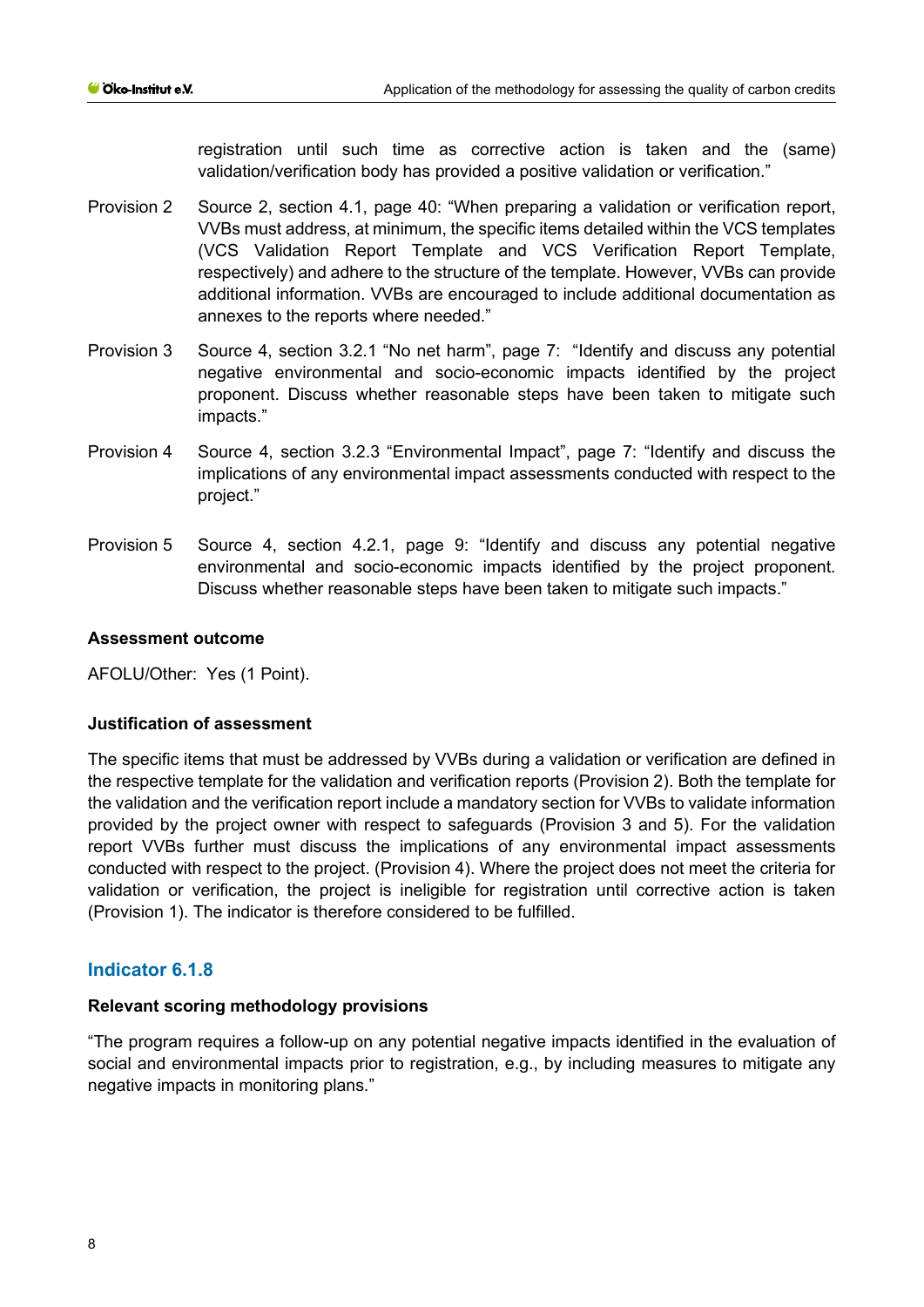- 1 VCS Standard, v4.1. Document issued on 22 April 2021. Online available at: [https://verra.org/wp-content/uploads/2021/04/VCS-Standard\\_v4.1.pdf.](https://verra.org/wp-content/uploads/2021/04/VCS-Standard_v4.1.pdf)
- 2 VCS Monitoring Report template, v4.0. Document issued on 19 September 2019. Online available at: [https://verra.org/wp-content/uploads/2019/09/VCS-Monitoring-Report-Template](https://verra.org/wp-content/uploads/2019/09/VCS-Monitoring-Report-Template-v4.0.docx)[v4.0.docx.](https://verra.org/wp-content/uploads/2019/09/VCS-Monitoring-Report-Template-v4.0.docx)

## **Relevant carbon crediting program provisions**

- Provision 1 Source 1, section 3.16, page 39: "Project activities shall not negatively impact the natural environment or local communities. Project proponents shall identify and address any negative environmental and socio-economic impacts of project activities and shall engage with local stakeholders during the project development and implementation processes."
- Provision 2 Source 1, section 3.16.1, page 39: "No Net Harm". "The project proponent shall identify potential negative environmental and socio-economic impacts and shall take steps to mitigate them. Additional certification standards may be applied to demonstrate social and environmental benefits beyond GHG emission."
- Provision 3 Source 2, section 2.1 "No Net Harm", page 6: "Summarize any potential negative environmental and socio-economic impacts and the steps taken to mitigate them."

#### **Assessment outcome**

AFOLU/Other: Yes (1 Point).

#### **Justification of assessment**

The negative impacts identified (Provision 1 and 2) and respective mitigation measures are included in the monitoring plan (Provision 3). This indicator is therefore fulfilled.

# **Indicator 6.1.9**

#### **Relevant scoring methodology provisions**

"The program requires, at least for any potential negative impacts, that social and economic impacts be monitored throughout the crediting periods of the project."

### **Information sources considered**

- 1 VCS Standard, v4.1. Document issued on 22 April 2021. Online available at: [https://verra.org/wp-content/uploads/2021/04/VCS-Standard\\_v4.1.pdf.](https://verra.org/wp-content/uploads/2021/04/VCS-Standard_v4.1.pdf)
- 2 VCS Monitoring report template, v4.0. Document issued on 19 September 2019. Online available at: [https://verra.org/wp-content/uploads/2019/09/VCS-Monitoring-Report-Template](https://verra.org/wp-content/uploads/2019/09/VCS-Monitoring-Report-Template-v4.0.docx)[v4.0.docx.](https://verra.org/wp-content/uploads/2019/09/VCS-Monitoring-Report-Template-v4.0.docx)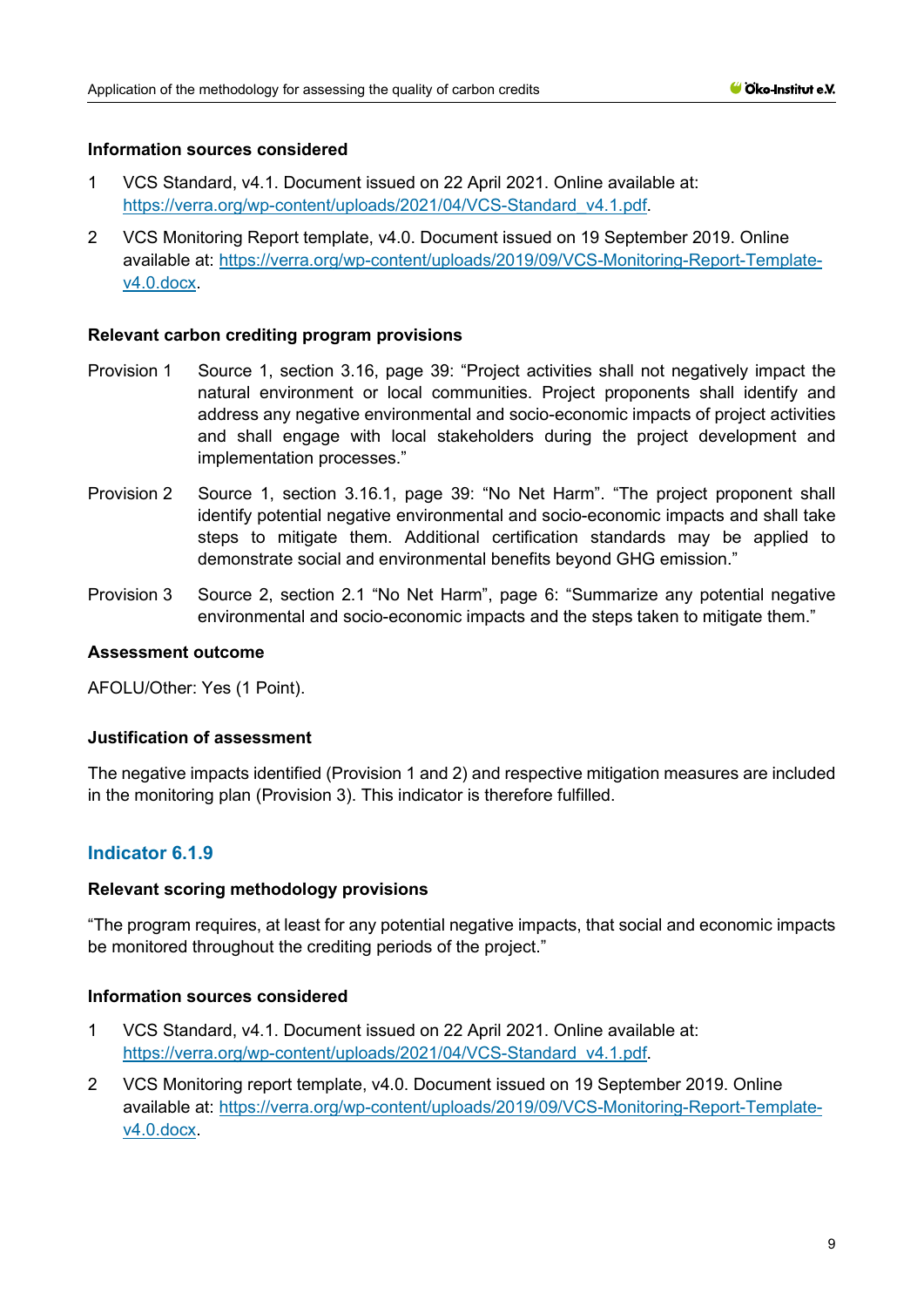## **Relevant carbon crediting program provisions**

- Provision 1 Source 1, section 3.4.3, page 18: "The project proponent shall use the VCS Monitoring Report Template or an approved combined monitoring report template available on the Verra website, as appropriate, and adhere to all instructional text within the template."
- Provision 2 Source 2, section 2.1, page 6: "Summarize any potential negative environmental and socio-economic impacts and the steps taken to mitigate them."

## **Assessment outcome**

AFOLU/Other: No (0 Points).

## **Justification of assessment**

The VCS requires that any potential environmental and socio-economic impacts, and steps taken to mitigate them, are summarized in monitoring reports. A summary of these impacts, however, does not mean that the actual impacts need to be monitored by the project owners. The criterion is therefore not fulfilled.

# **Indicator 6.1.10**

## **Relevant scoring methodology provisions**

"The program requires the project owners to establish an environmental and social management plan, at least for projects that the program classifies as having high environmental and social risks."

#### **Information sources considered**

-

# **Relevant carbon crediting program provisions**

-

# **Assessment outcome**

AFOLU/Other: No (0 Points).

# **Justification of assessment**

The VCS Standard does not contain such a provision.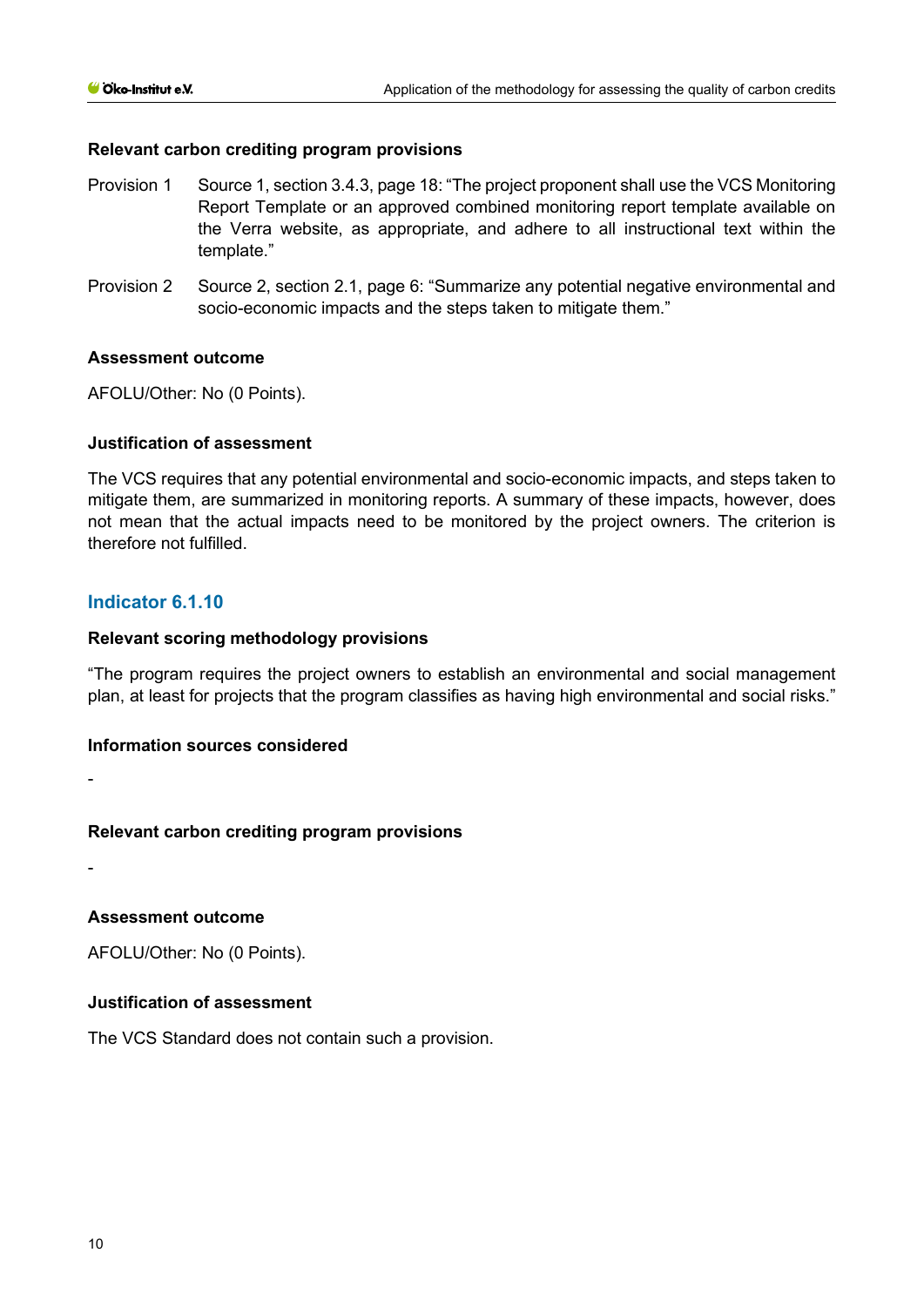# **Relevant scoring methodology provisions**

"The program has a grievance mechanism in place that allows local stakeholders to submit grievances throughout the lifetime of the project without any barriers (e.g. liability for expenses associated with the investigation). Such grievances must be duly considered by the carbon crediting program."

# **Information sources considered**

1 Verra Complaints and Appeals Policy, Online available at: [https://verra.org/wp](https://verra.org/wp-content/uploads/2019/01/Verra-Complaints-and-Appeals-Policy-v1.0.pdf)[content/uploads/2019/01/Verra-Complaints-and-Appeals-Policy-v1.0.pdf](https://verra.org/wp-content/uploads/2019/01/Verra-Complaints-and-Appeals-Policy-v1.0.pdf)

# **Relevant carbon crediting program provisions**

- Provision 1 Source 1, section 1 "Complaints", page 2: "Complaints by stakeholders about a project proponent or its partners shall be pursued with the respective entity. Similarly, complaints about entities (by the clients of such entities) that provide services under the relevant Verra program, such as assessors, shall be pursued via the respective entity. In either of the cases above, where the complaint is not resolved to the satisfaction of the complainant and the complaint is in relation to the respective entity's interpretation of the relevant program rules, the complainant may submit a complaint to Verra. Note that other stakeholders may also choose to submit complaints to entities providing services under the relevant program where such entities have complaints procedures for third parties (i.e., non-clients)."
- Provision 2 Source 1, section 1 "Complaints", page 1: "A complaint is an objection to a decision taken by Verra or an aspect of how it operates a program(s) managed by Verra, or a claim that relevant program rules have had an unfair, inadvertent or unintentional adverse effect. Stakeholders are provided with the following complaints procedure:
	- 1) The complaint shall include the following information:
		- a) Name of the complainant.
		- b) Name of organization, where relevant.
		- c) Contact information for the complainant.
		- d) Details of the complaint.
		- e) Declaration of any conflict of interest in submitting the complaint.

2) The complaint shall be addressed to the appropriate program manager listed on the Verra website and emailed to secretariat@verra.org with the word complaint in the subject line. An email response is provided to the complainant from Verra acknowledging receipt of the complaint.

3) Verra appoints an appropriate person to handle the complaint, who will organize an analysis (involving external experts, as required) and determine any appropriate action required.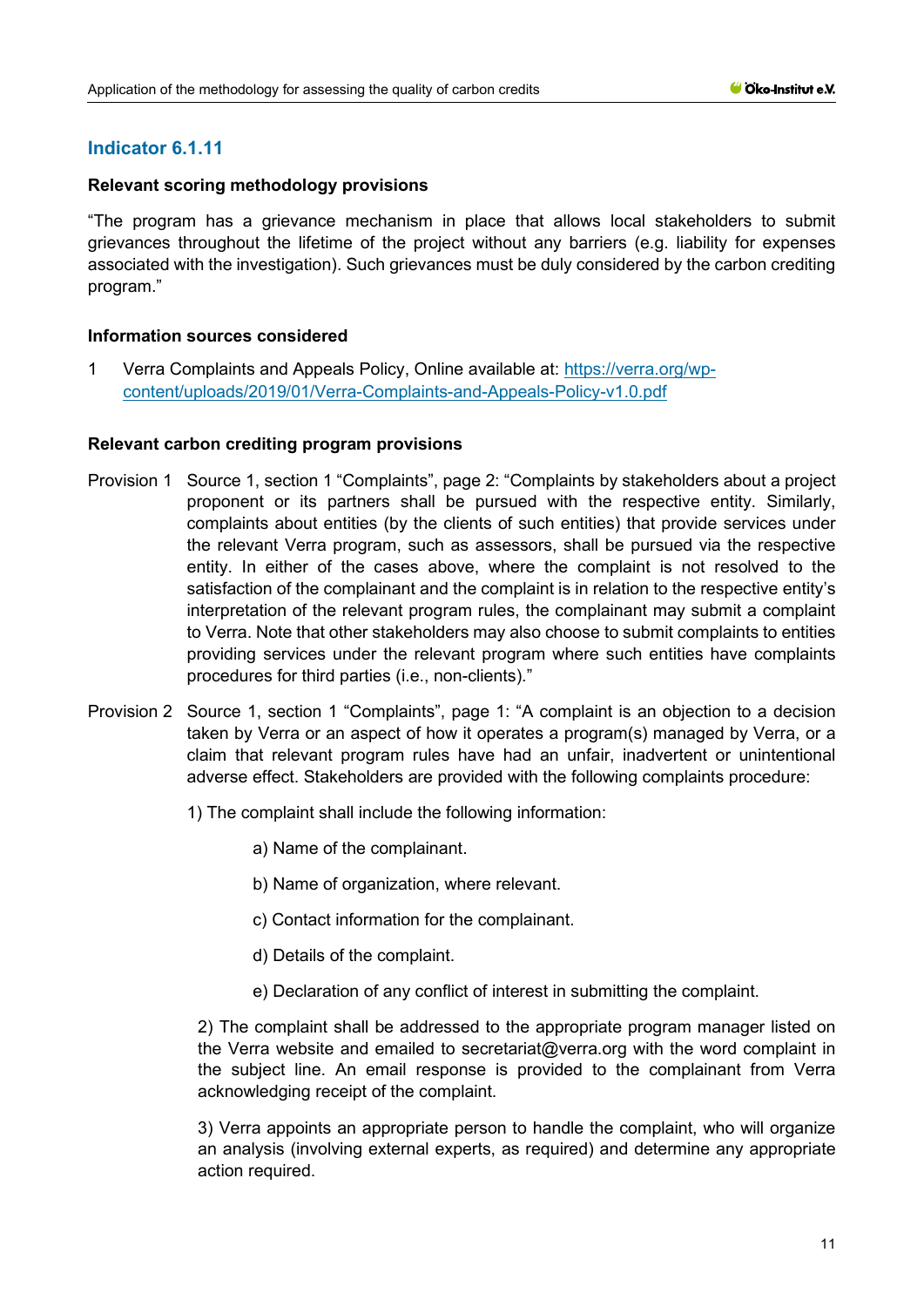4) Verra prepares a written response and provides this to the complainant. The response to the complaint is brought to the attention of and approved by the Verra Chief Executive Officer (CEO).

5) All information submitted by the complainant with respect to the complaint is kept confidential by Verra."

Provision 3 Source 1 (continued): "All expenses, internal and external, incurred by Verra in handling complaints and appeals shall be paid by the entity filing the complaint or appeal. Prior to initiation of the handling process, Verra will inform the entity filing the complaint or appeal of its estimated handling cost. Where the outcome of a complaint or appeal is to overturn an earlier decision made by Verra, the entity filing the complaint or appeal will not be liable for covering such expenses."

## **Assessment outcome**

AFOLU/Other: No (0 points)

## **Justification of assessment**

The program has a complaints and appeals policy that sets out the procedure and rules for submitting complaints to the program. These stipulate that complaints about a project must be pursued first with the project owner. Only when the complaint cannot be resolved to the satisfaction of the complainant it may be submitted to Verra (Provision 1). Upon receipt, the program appoints an appropriate person to handle the complaint, and afterwards prepares a written response and provides this to the complainant. The response to the complaint is brought to the attention of and approved by the Verra CEO (Provision 2). Complainants must bear the cost of the complaint if it does not result in overturning an earlier decision made by Verra (Provision 3). The latter is considered a considerable barrier for accessing the grievance mechanism as for example the capacity of vulnerable local people bearing the cost of such a complaint procedure is low. The indicator is therefore not fulfilled.

# **Indicator 6.1.12**

#### **Relevant scoring methodology provisions**

"The program requires that project owners have a culturally appropriate grievance mechanism in place for local stakeholders to submit grievances to them throughout the lifetime of the project. Such grievances must be duly considered by the project owner."

#### **Information sources considered**

1 VCS Standard, v4.1. Document issued on 22 April 2021. Online available at: [https://verra.org/wp-content/uploads/2021/04/VCS-Standard\\_v4.1.pdf.](https://verra.org/wp-content/uploads/2021/04/VCS-Standard_v4.1.pdf)

### **Relevant carbon crediting program provisions**

Provision 1 Source 1, section 3.16.18 "AFOLU Projects – Communication and consultation", page 43: "The project proponent shall develop a grievance redress procedure to address disputes with local stakeholders that may arise during project planning and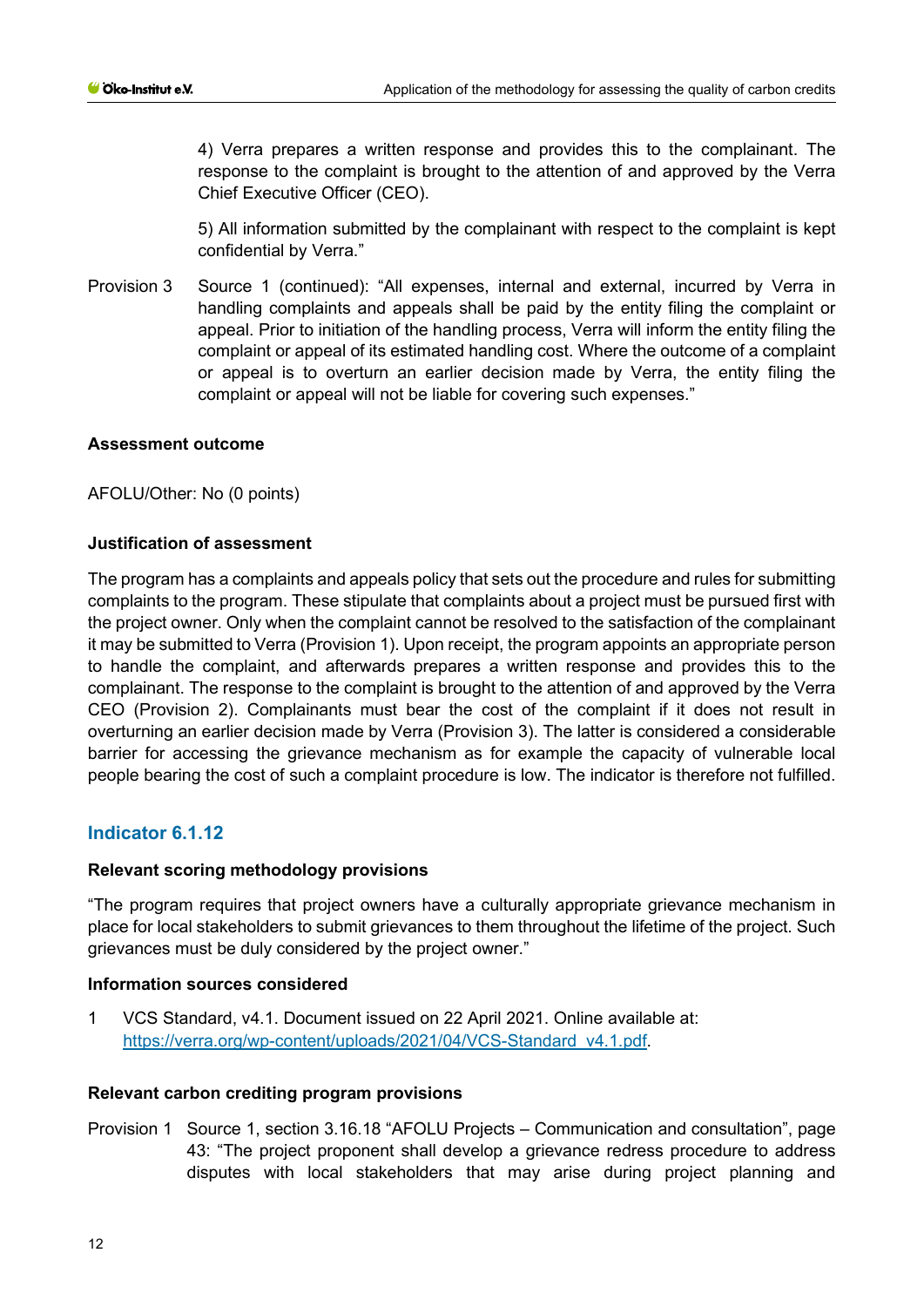implementation, including with regard to benefit sharing. The procedure shall include processes for receiving, hearing, responding and attempting to resolve grievances within a reasonable time period, taking into account culturally appropriate conflict resolution methods. The procedure and documentation of disputes resolved through the procedure shall be made publicly available. The procedure shall have three stages:

1) The project proponent shall attempt to amicably resolve all grievances and provide a written response to the grievances in a manner that is culturally appropriate.

2) Any grievances that are not resolved by amicable negotiations shall be referred to mediation by a neutral third party.

3) Any grievances that are not resolved through mediation shall be referred either to a) arbitration, to the extent allowed by the laws of the relevant jurisdiction or b) competent courts in the relevant jurisdiction, without prejudice to a party's ability to submit the grievance to a competent supranational adjudicatory body, if any.

All communication and consultation shall be performed in a culturally appropriate manner, including language and gender sensitivity, directly with local stakeholders or their legitimate representatives when appropriate. The results of implementation shall be provided in a timely manner and consultation shall be performed prior to design decisions or implementation to allow stakeholders adequate time to respond to the proposed design or action."

## **Assessment outcome**

AFOLU: Yes (1 Point).

Other: No (0 Points).

#### **Justification of assessment**

The carbon crediting program does not require project owners to set up a grievance mechanism for projects except for AFOLU projects only (Provision 1). The indicator is therefore fulfilled for AFOLU projects only.

# **Indicator 6.1.13**

### **Relevant scoring methodology provisions**

"The program requires that the grievance mechanism to be established by the project owners provides the possibility of providing anonymous grievances."

## **Information sources considered**

1 VCS Standard, v4.1. Document issued on 22 April 2021. Online available at: [https://verra.org/wp-content/uploads/2021/04/VCS-Standard\\_v4.1.pdf.](https://verra.org/wp-content/uploads/2021/04/VCS-Standard_v4.1.pdf)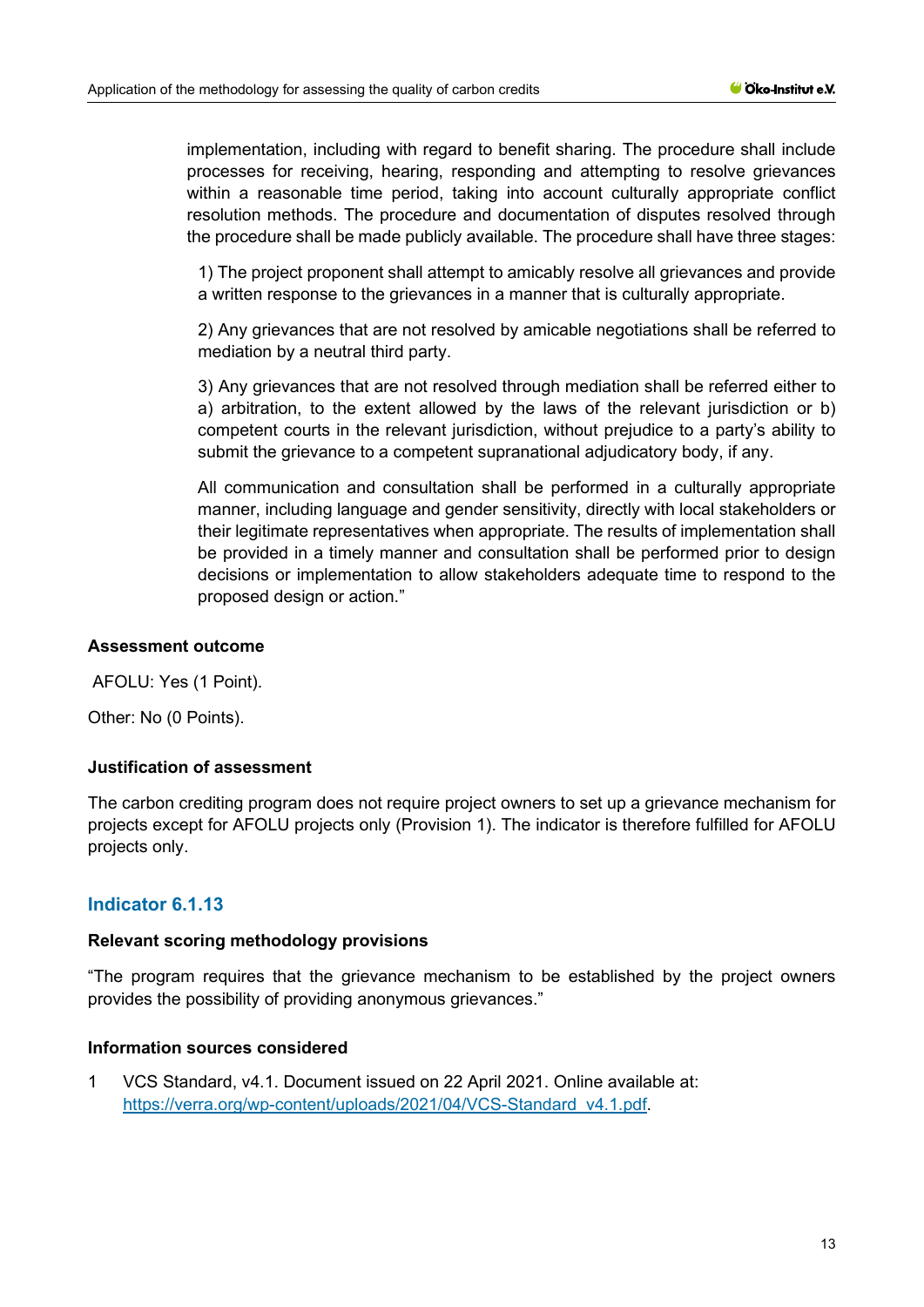## **Relevant carbon crediting program provisions**

Provision 1 Source 1, section 3.16.18 "AFOLU Projects – Communication and consultation", page 43: "The project proponent shall develop a grievance redress procedure to address disputes with local stakeholders that may arise during project planning and implementation, including with regard to benefit sharing. The procedure shall include processes for receiving, hearing, responding and attempting to resolve grievances within a reasonable time period, taking into account culturally appropriate conflict resolution methods. The procedure and documentation of disputes resolved through the procedure shall be made publicly available. The procedure shall have three stages:

> 1) The project proponent shall attempt to amicably resolve all grievances and provide a written response to the grievances in a manner that is culturally appropriate.

> 2) Any grievances that are not resolved by amicable negotiations shall be referred to mediation by a neutral third party.

> 3) Any grievances that are not resolved through mediation shall be referred either to a) arbitration, to the extent allowed by the laws of the relevant jurisdiction or b) competent courts in the relevant jurisdiction, without prejudice to a party's ability to submit the grievance to a competent supranational adjudicatory body, if any."

Provision 2 Source 1, section 3.16.19, page 43: "All communication and consultation shall be performed in a culturally appropriate manner, including language and gender sensitivity, directly with local stakeholders or their legitimate representatives when appropriate. The results of implementation shall be provided in a timely manner and consultation shall be performed prior to design decisions or implementation to allow stakeholders adequate time to respond to the proposed design or action."

#### **Assessment outcome**

AFOLU/Other: No (0 Points).

#### **Justification of assessment**

The carbon crediting program does not require project owners to provide a grievance mechanism for projects, except for AFOLU projects. The relevant provisions of the carbon crediting program regarding requirements for grievance mechanisms in AFOLU projects (Provisions 1 and 2) do not mention the option to submit anonymous grievances.

# **Indicator 6.1.14**

#### **Relevant scoring methodology provisions**

"The program requires that grievances received by the carbon crediting program and/or the project owners must be responded to within a specific response time."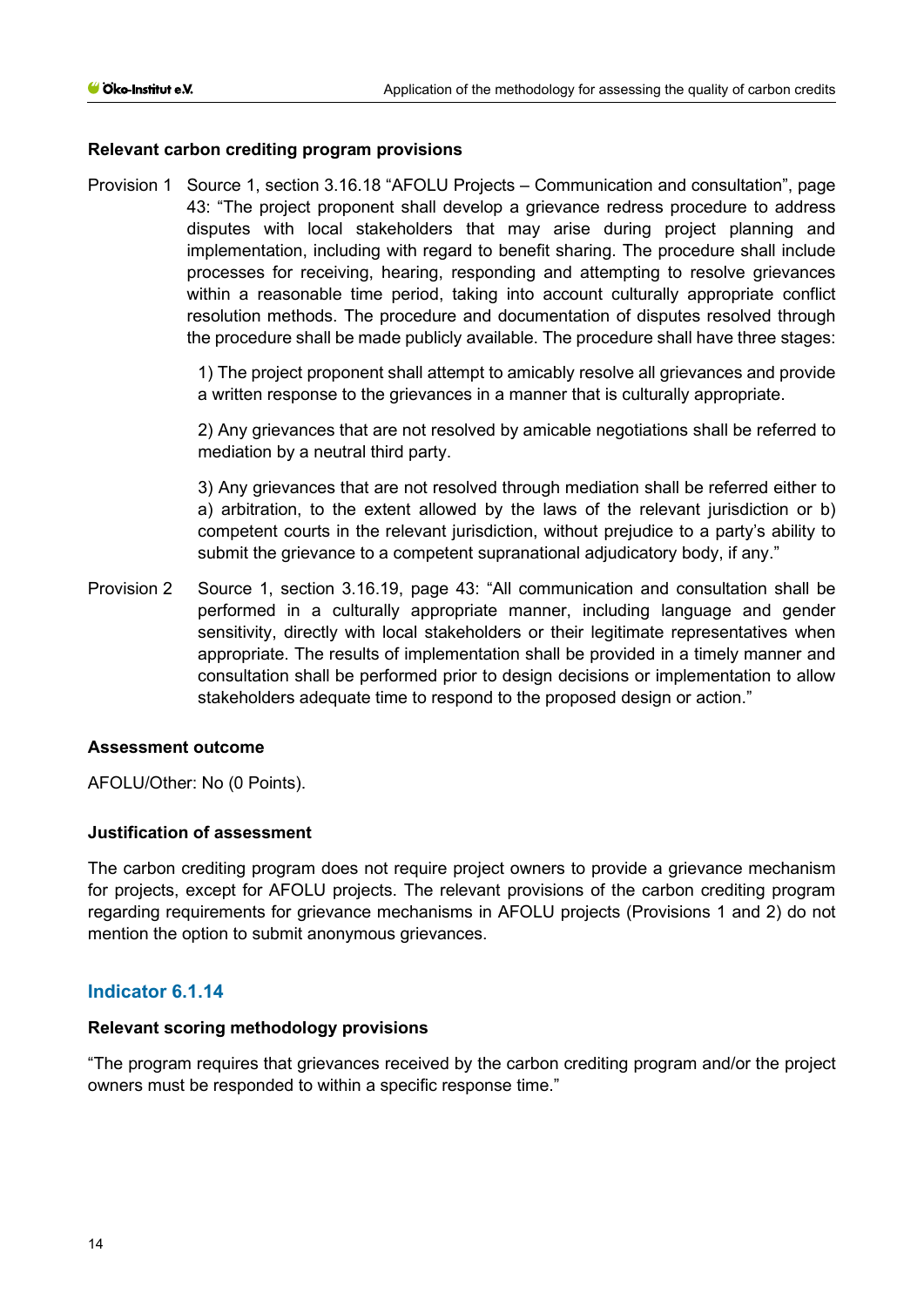1 VCS Standard, v4.1. Document issued on 22 April 2021. Online available at: [https://verra.org/wp-content/uploads/2021/04/VCS-Standard\\_v4.1.pdf.](https://verra.org/wp-content/uploads/2021/04/VCS-Standard_v4.1.pdf)

## **Relevant carbon crediting program provisions**

Provision 1 Source 1, Section 3.16.18 "AFOLU Projects – Communication and consultation", page 43: "AFOLU. [..] The project proponent shall develop a grievance redress procedure to address disputes with local stakeholders that may arise during project planning and implementation, including with regard to benefit sharing. The procedure shall include processes for receiving, hearing, responding and attempting to resolve grievances within a reasonable time period, taking into account culturally appropriate conflict resolution methods. The procedure and documentation of disputes resolved through the procedure shall be made publicly available."

# **Assessment outcome**

AFOLU/Other: No (0 Points).

## **Justification of assessment**

The carbon crediting program does not require project owners to provide a grievance mechanism for projects, except for AFOLU projects. The relevant provisions of the carbon crediting program regarding requirements for grievance mechanisms in AFOLU projects (Provisions 1) require that grievances must be responded to within a "reasonable time period", without defining a specific response time.

# **Indicator 6.1.15**

# **Relevant scoring methodology provisions**

"The program requires the project owners to conduct an assessment of which local stakeholders will be impacted by the project."

#### **Information sources considered**

1 VCS Standard, v4.1. Document issued on 22 April 2021. Online available at: [https://verra.org/wp-content/uploads/2021/04/VCS-Standard\\_v4.1.pdf.](https://verra.org/wp-content/uploads/2021/04/VCS-Standard_v4.1.pdf)

#### **Relevant carbon crediting program provisions**

Provision 1 Source 1, section 3.16 "Safeguards – Concept", page 39: "Project activities shall not negatively impact the natural environment or local communities. Project proponents shall identify and address any negative environmental and socio-economic impacts of project activities and shall engage with local stakeholders during the project development and implementation processes."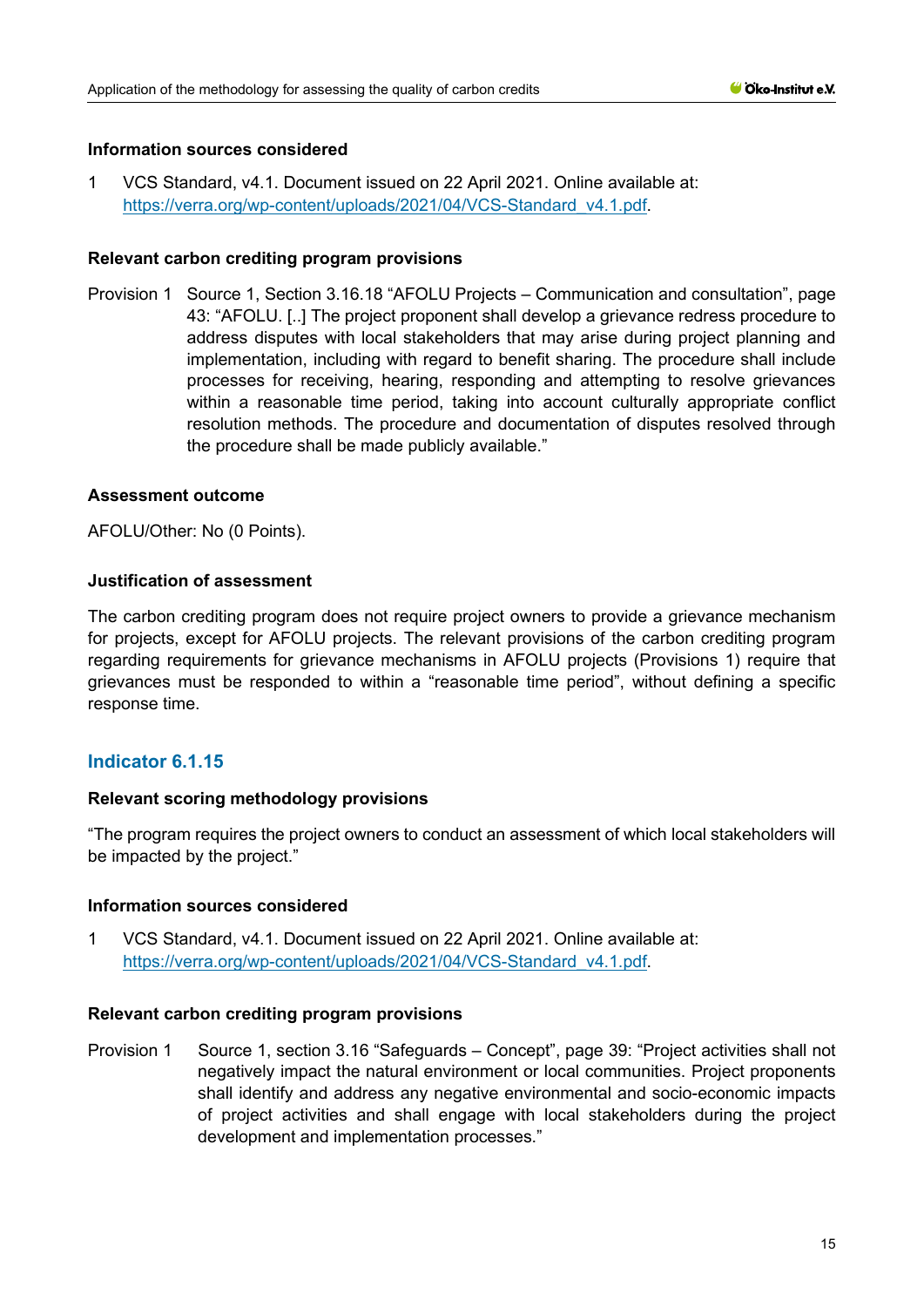- Provision 2 Source 1, section 3.16.11 "AFOLU Projects", page 40: "The project proponent shall conduct a thorough assessment of the local stakeholders that will be impacted by the project. The project description shall include information on local stakeholders at the start of the project, including:
	- 1) The process(es) used to identify local stakeholders likely impacted by the project and a list of such stakeholders;
	- 2) Identification of any legal or customary tenure/access rights to territories and resources, including collective and/or conflicting rights, held by local stakeholders;
	- 3) A description of the social, economic and cultural diversity within local stakeholder groups and the differences and interactions between the stakeholder groups;
	- 4) Any significant changes in the makeup of local stakeholders over time;
	- 5) The expected changes in well-being and other stakeholder characteristics under the baseline scenario, including changes to ecosystem services identified as important to local stakeholders;
	- 6) The location of communities, local stakeholders and areas outside the project are at hat are predicted to be impacted by the project; and
	- 7) The location of territories and resources which local stakeholders own or to which they have customary access."

# **Assessment outcome**

AFOLU: Yes (1 Point).

Other: No (0 Points).

#### **Justification of assessment**

The carbon crediting program requires project owners to engage with local stakeholders for all project types (Provision 1). This provision does not fulfil the requirement of the indicator "to conduct an assessment of which stakeholders will be impacted by the project" as it is not clear and explicit enough. For AFOLU projects the program requires that the project owner conducts a thorough assessment of the local stakeholders that will be impacted by the project. For AFOLU projects this indicator is fulfilled.

# **Indicator 6.1.16**

#### **Relevant scoring methodology provisions**

"In assessing which local stakeholders will be impacted by the project, the program explicitly requires, at least for projects affecting land use, that the project owners identify local stakeholders that hold any legal or customary tenure or access rights to the land."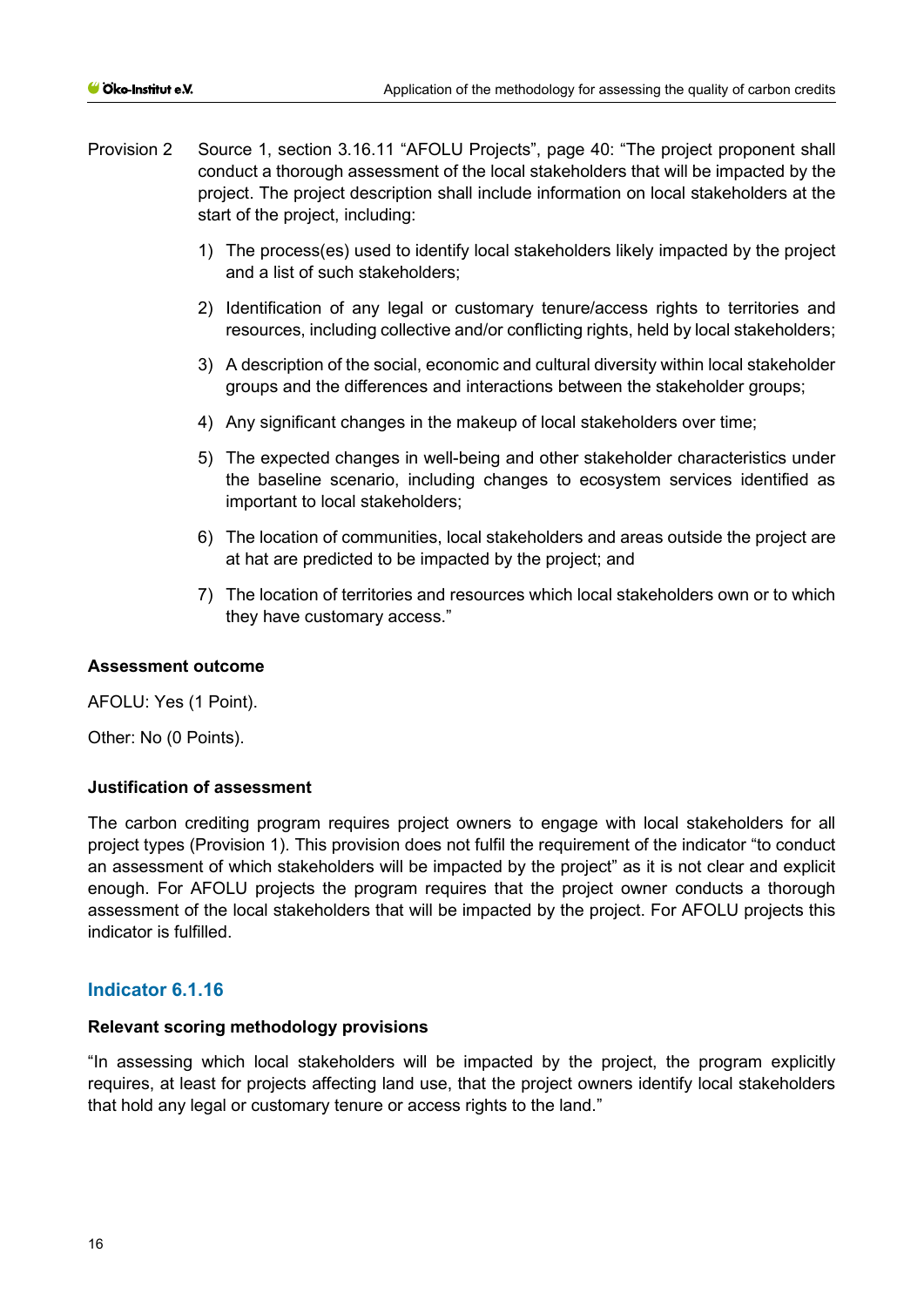1 VCS Standard, v4.1. Document issued on 22 April 2021. Online available at: [https://verra.org/wp-content/uploads/2021/04/VCS-Standard\\_v4.1.pdf.](https://verra.org/wp-content/uploads/2021/04/VCS-Standard_v4.1.pdf)

#### **Relevant carbon crediting program provisions**

- Provision 1 Source 1, section 3.16.11 "AFOLU Projects", page 41: "The project proponent shall conduct a thorough assessment of the local stakeholders that will be impacted by the project. The project description shall include information on local stakeholders at the start of the project, including:
	- 1) The process(es) used to identify local stakeholders likely impacted by the project and a list of such stakeholders;
	- 2) Identification of any legal or customary tenure/access rights to territories and resources, including collective and/or conflicting rights, held by local stakeholders;
	- 3) A description of the social, economic and cultural diversity within local stakeholder groups and the differences and interactions between the stakeholder groups;
	- 4) Any significant changes in the makeup of local stakeholders over time;
	- 5) The expected changes in well-being and other stakeholder characteristics under the baseline scenario, including changes to ecosystem services identified as important to local stakeholders;
	- 6) The location of communities, local stakeholders and areas outside the project are at hat are predicted to be impacted by the project; and
	- 7) The location of territories and resources which local stakeholders own or to which they have customary access."

# **Assessment outcome**

AFOLU/Other: Yes (1 Point).

# **Justification of assessment**

The carbon crediting program requires that the project owner must identify any legal or customary tenure/access rights to territories and resources, including collective and/or conflicting rights, held by local stakeholders. The indicator is therefore fulfilled.

# **Indicator 6.1.17**

#### **Relevant scoring methodology provisions**

"The program requires the project owners to conduct a local stakeholder consultation in a way that is inclusive and culturally appropriate for local communities (taking into account, e.g., literacy, culture and language)."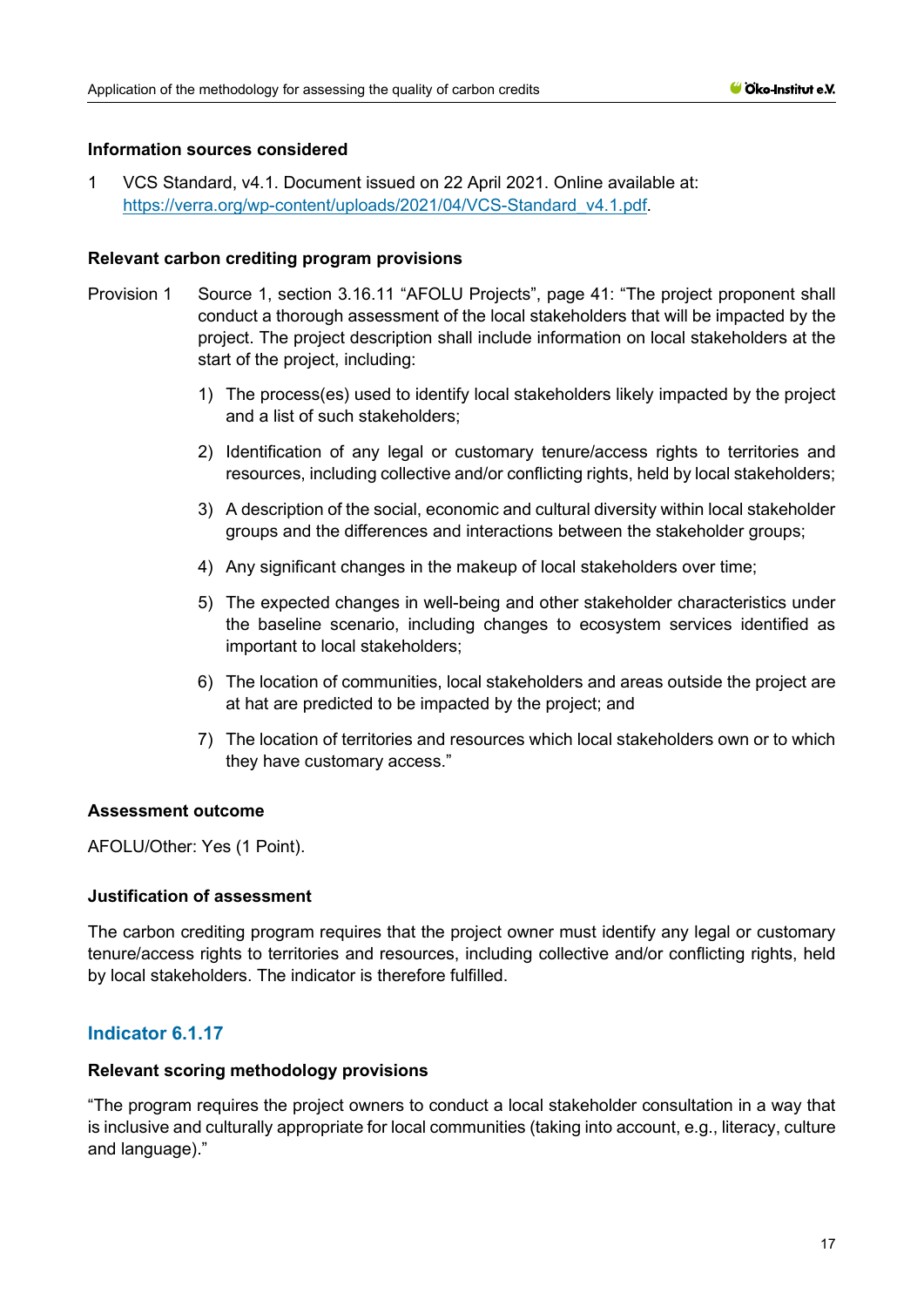1 VCS Standard, v4.1. Document issued on 22 April 2021. Online available at: [https://verra.org/wp-content/uploads/2021/04/VCS-Standard\\_v4.1.pdf.](https://verra.org/wp-content/uploads/2021/04/VCS-Standard_v4.1.pdf)

## **Relevant carbon crediting program provisions**

- Provision 1 Source 1, section 3.16.2, page 40: "Local Stakeholder Consultation. The project proponent shall conduct a local stakeholder consultation prior to validation as a way to inform the design of the project and maximize participation from stakeholders. Such consultations allow stakeholders to evaluate impacts, raise concerns about potential negative impacts and provide input on the project design.
- Provision 2 Source 1, section 3.16.11 "AFOLU Projects", page 41: "The project proponent shall conduct a thorough assessment of the local stakeholders that will be impacted by the project. The project description shall include information on local stakeholders at the start of the project, including:

1) The process(es) used to identify local stakeholders likely impacted by the project and a list of such stakeholders;

2) Identification of any legal or customary tenure/access rights to territories and resources, including collective and/or conflicting rights, held by local stakeholders;

3) A description of the social, economic and cultural diversity within local stakeholder groups and the differences and interactions between the stakeholder groups;

4) Any significant changes in the makeup of local stakeholders over time;

5) The expected changes in well-being and other stakeholder characteristics under the baseline scenario, including changes to ecosystem services identified as important to local stakeholders;

6) The location of communities, local stakeholders and areas outside the project area that are predicted to be impacted by the project; and

7) The location of territories and resources which local stakeholders own or to which they have customary access.

Provision 3 Source 1, section 3.16.19 "AFOLU Projects", page 43: "All communication and consultation shall be performed in a culturally appropriate manner, including language and gender sensitivity, directly with local stakeholders or their legitimate representatives when appropriate. The results of implementation shall be provided in a timely manner and consultation shall be performed prior to design decisions or implementation to allow stakeholders adequate time to respond to the proposed design or action."

# **Assessment outcome**

AFOLU: Yes (1 Point).

Other: No (0 Points).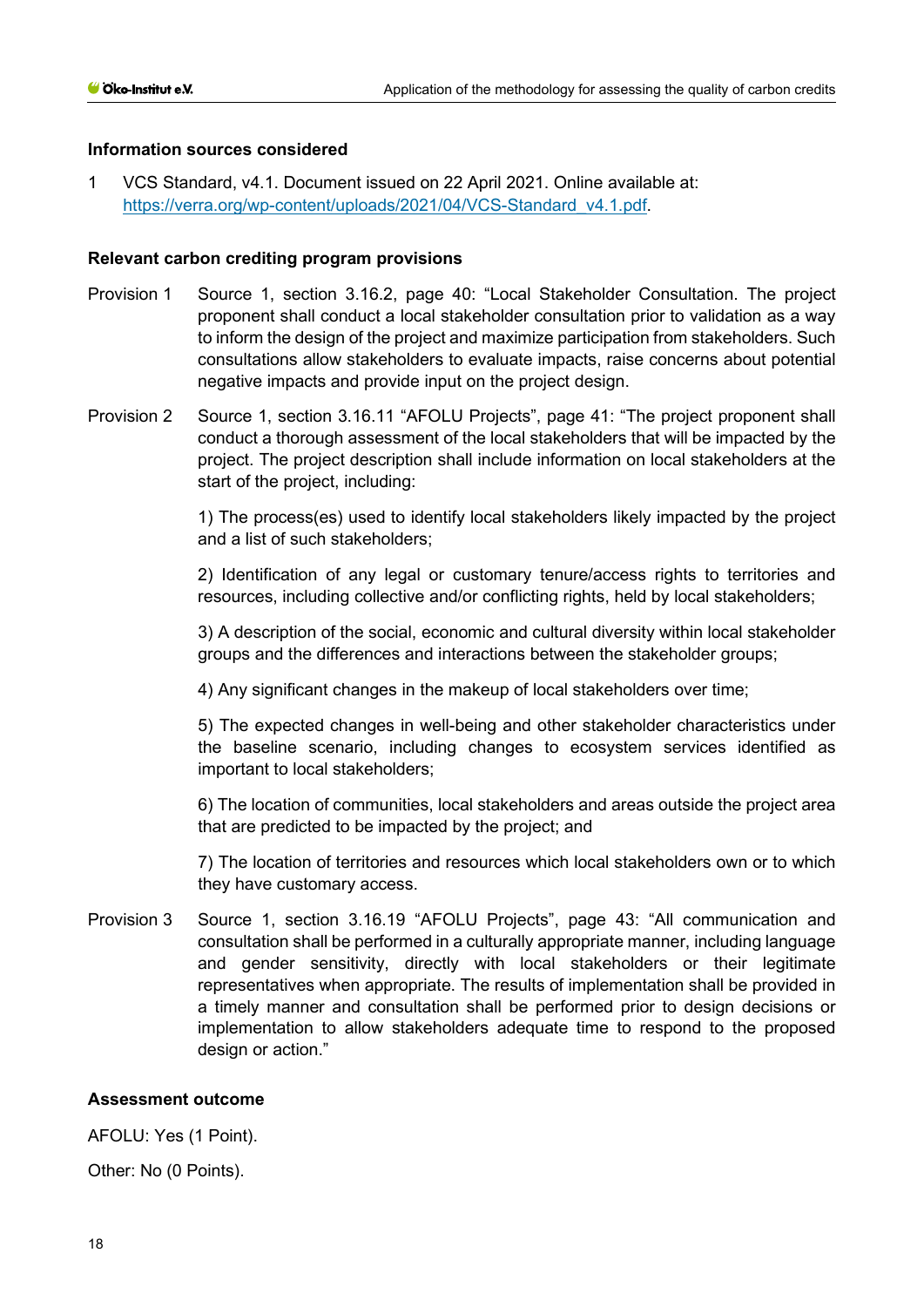# **Justification of assessment**

The carbon crediting program's provisions for all project types do not include any requirements for conducting local stakeholder consultations in a way that is inclusive and culturally appropriate for local communities. While the provisions stipulate that the purpose of the stakeholder consultation is to maximize participation in the project, there are no requirements or guidelines that support conducting these consultations in a way that they are inclusive taking into account the local context (Provision 1). For AFOLU projects the provisions require project owners to assess the social, economic and cultural diversity within local stakeholder groups and the differences and interactions between the stakeholder groups (Provision 2). The program further requires that all communication and consultation shall be performed in a culturally appropriate manner, including language and gender sensitivity, directly with local stakeholders or their legitimate representatives when appropriate (Provision 3). Therefore, the indicator is fulfilled for AFOLU projects.

# **Indicator 6.1.18**

## **Relevant scoring methodology provisions**

"The program requires that the local stakeholder consultation be conducted before the decision of the project owners to proceed with the project and before the validation of the project."

## **Information sources considered**

1 VCS Standard, v4.1. Document issued on 22 April 2021. Online available at: [https://verra.org/wp-content/uploads/2021/04/VCS-Standard\\_v4.1.pdf.](https://verra.org/wp-content/uploads/2021/04/VCS-Standard_v4.1.pdf)

#### **Relevant carbon crediting program provisions**

- Provision 1 Source 1, section 3.16.2 General, page 40: "The project proponent shall conduct a local stakeholder consultation prior to validation as a way to inform the design of the project and maximize participation from stakeholders. Such consultations allow stakeholders to evaluate impacts, raise concerns about potential negative impacts and provide input on the project design. The project proponent shall establish mechanisms for ongoing communication with local stakeholders to allow stakeholders to raise concerns about potential negative impacts during project implementation."
- Provision 2 Source 1, section 3.16.4, page 40: "The project proponent shall take due account of all and any input received during the local stakeholder consultation and through ongoing communications, which means it will need to either update the project design or justify why updates are not appropriate. The project proponent shall demonstrate to the validation/verification body what action it has taken in respect of the local stakeholder consultation as part of validation, and in respect of ongoing communications as part of each subsequent verification."
- Provision 3 Source 1, section 3.7 "Project Start Date", page 25: "The project start date of a non-AFOLU project is the date on which the project began generating GHG emission reductions or removals. The project start date of an AFOLU project is the date on which activities that led to the generation of GHG emission reductions or removals are implemented (e.g., preparing land for seeding, planting, changing agricultural or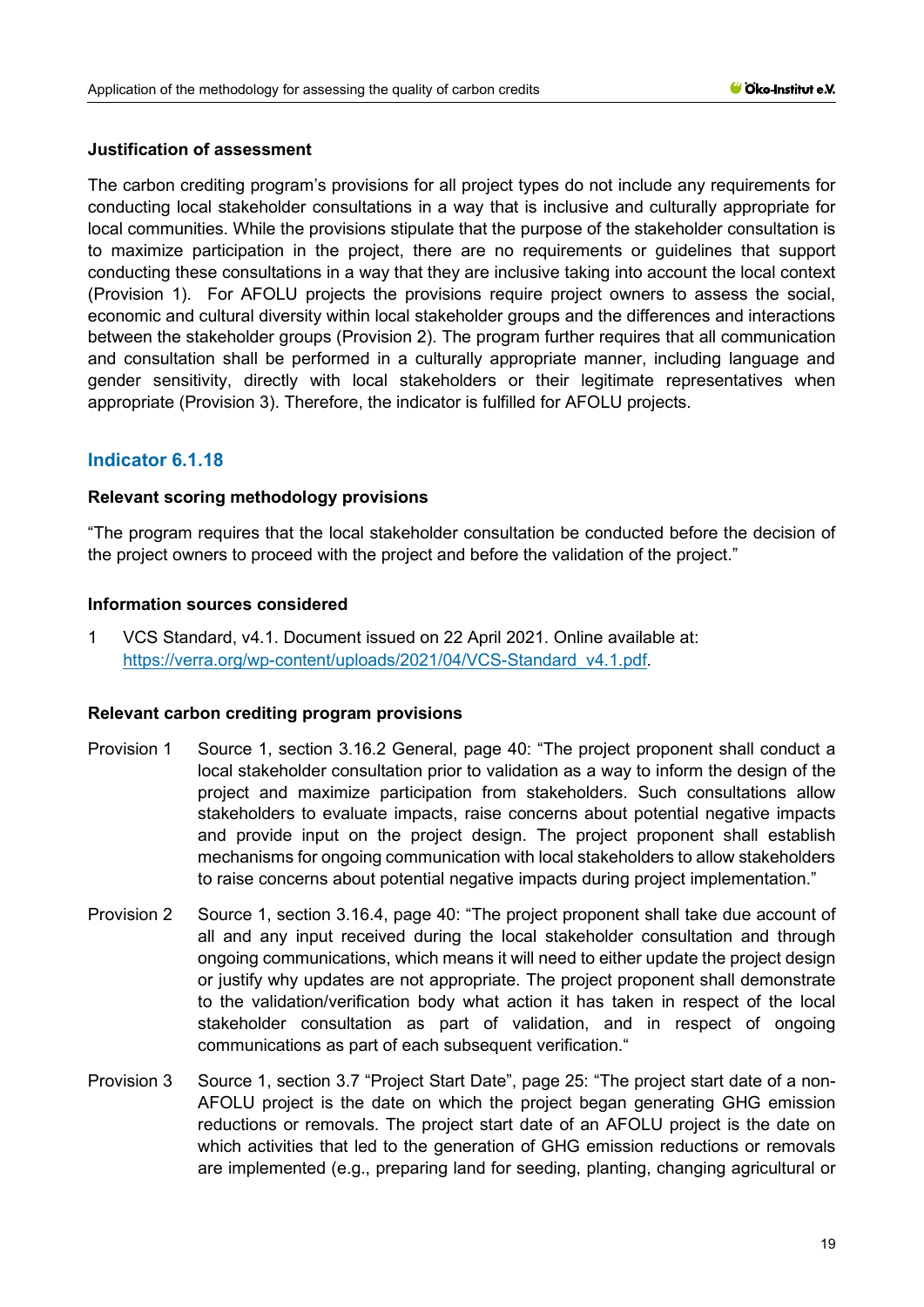forestry practices, rewetting, restoring hydrological functions, or implementing management or protection plans). Projects shall complete validation within specific timeframes from the project start date."

- Provision 4 Source 1, section 3.7.1, page 25: "Non-AFOLU projects shall complete validation within two years of the project start date. Additional time is granted for non-AFOLU projects to complete validation where they are applying a new VCS methodology. Specifically, projects using a new VCS methodology and completing validation within two years of the approval of the methodology by Verra may complete validation within four years of the project start date."
- Provision 5 Source 1, section 3.7.3, page 25: "AFOLU projects shall complete validation within five years of the project start date."

# **Assessment outcome**

AFOLU/Other: No (0 Points).

# **Justification of assessment**

The carbon crediting program requires that project owners conduct a stakeholder consultation before validation and demonstrate to the VVB what action it has taken in respect of the local stakeholder consultation as part of validation (Provision 1 and 2). This aspect of the indicator is therefore considered to be fulfilled. The program however does not require project owners to conduct the consultations before the decision to proceed with the project. Validation must be finalized within two years of the project start date (Provision 4) and within 5 years of the start date for AFOLU projects (Provision 5). Start date is defined by the carbon crediting program as the date on which the project began generating GHG emission reductions or removals (Provision 3). These rules would allow for stakeholder consultations to take place after the project start date and thus do not fulfil this aspect of the indicator. The indicator is therefore considered not to be fulfilled.

# **Indicator 6.1.19**

#### **Relevant scoring methodology provisions**

"The program requires the project owners to take due account of any input received in the local stakeholder consultation and to publicly document how inputs received are addressed."

#### **Information sources considered**

- 1 VCS Standard, v4.1. Document issued on 22 April 2021. Online available at: [https://verra.org/wp-content/uploads/2021/04/VCS-Standard\\_v4.1.pdf.](https://verra.org/wp-content/uploads/2021/04/VCS-Standard_v4.1.pdf)
- 2 VCS Monitoring report Template. Online available at: [https://verra.org/wp](https://verra.org/wp-content/uploads/2019/09/VCS-Monitoring-Report-Template-v4.0.docx)[content/uploads/2019/09/VCS-Monitoring-Report-Template-v4.0.docx](https://verra.org/wp-content/uploads/2019/09/VCS-Monitoring-Report-Template-v4.0.docx)
- 3 VCS Validation report Template. Online available at: [https://verra.org/wp](https://verra.org/wp-content/uploads/2019/09/VCS-Validation-Report-Template-v4.0.docx)[content/uploads/2019/09/VCS-Validation-Report-Template-v4.0.docx](https://verra.org/wp-content/uploads/2019/09/VCS-Validation-Report-Template-v4.0.docx)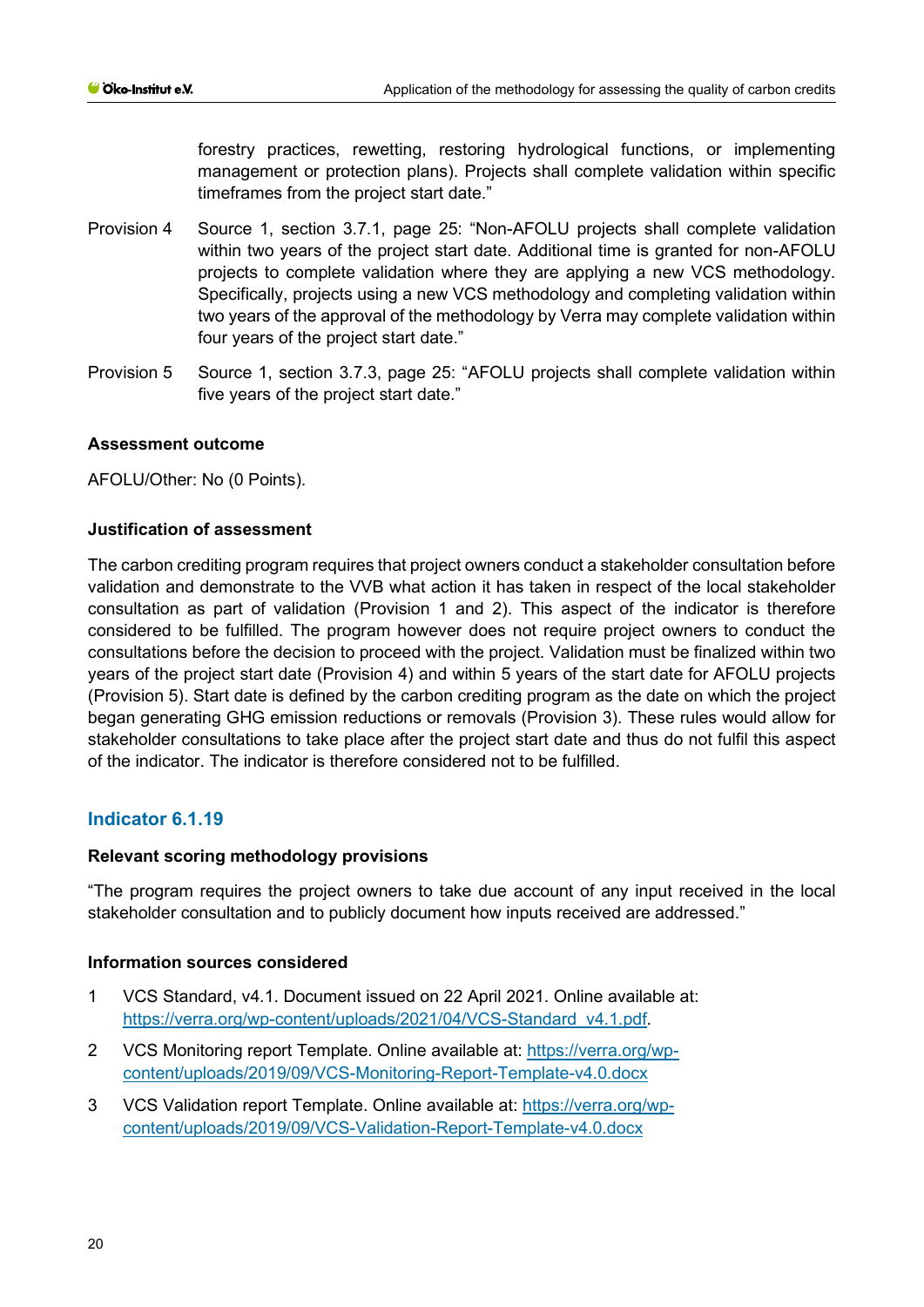4 VCS Registration and Issuance process. Version 4.0. Document issued on 19 September 2019. Online available at: [https://verra.org/wp](https://verra.org/wp-content/uploads/2019/09/Registration_and_Issuance_Process_v4.0.pdff)[content/uploads/2019/09/Registration\\_and\\_Issuance\\_Process\\_v4.0.pdff.](https://verra.org/wp-content/uploads/2019/09/Registration_and_Issuance_Process_v4.0.pdff)

## **Relevant carbon crediting program provisions**

- Provision 1 Source 1, section 3.16.2 General, page 40: "The project proponent shall conduct a local stakeholder consultation prior to validation as a way to inform the design of the project and maximize participation from stakeholders. Such consultations allow stakeholders to evaluate impacts, raise concerns about potential negative impacts and provide input on the project design. The project proponent shall establish mechanisms for ongoing communication with local stakeholders to allow stakeholders to raise concerns about potential negative impacts during project implementation."
- Provision 2 Source 1, section 3.16.4, page 40: "The project proponent shall take due account of all and any input received during the local stakeholder consultation and through ongoing communications, which means it will need to either update the project design or justify why updates are not appropriate. The project proponent shall demonstrate to the validation/verification body what action it has taken in respect of the local stakeholder consultation as part of validation, and in respect of ongoing communications as part of each subsequent verification."
- Provision 3 Source 2, section 2.2 "Local Stakeholder Consultation, page 6: Describe the process for, and the outcomes from, ongoing communication with local stakeholders conducted prior to verification. Include details on the following:
	- The procedures or methods used for engaging local stakeholders (e.g., dates of announcements or meetings, periods during which input was sought).
	- The procedures or methods used for documenting the outcomes of the local stakeholder communication.
	- The mechanism for on-going communication with local stakeholders.
	- How due account of all and any input received during ongoing communication has been taken. Include details on any updates to the project design or justify why updates are not appropriate."
- Provision 4 Source 3, section 3.2.2 "Local Stakeholder Consultation", page 7: "Summarize any stakeholder input received during the local stakeholder consultation. Assess whether the project proponent has taken due account of all and any input, and provide an overall conclusion regarding local stakeholder input.

Include the project proponent's response to all input, describe any resultant changes to the project design and provide an explanation of how the project proponent's responses are appropriate.

For AFOLU projects, identify, discuss and justify a conclusion regarding whether the project communicated information about the project design and implementation, risks,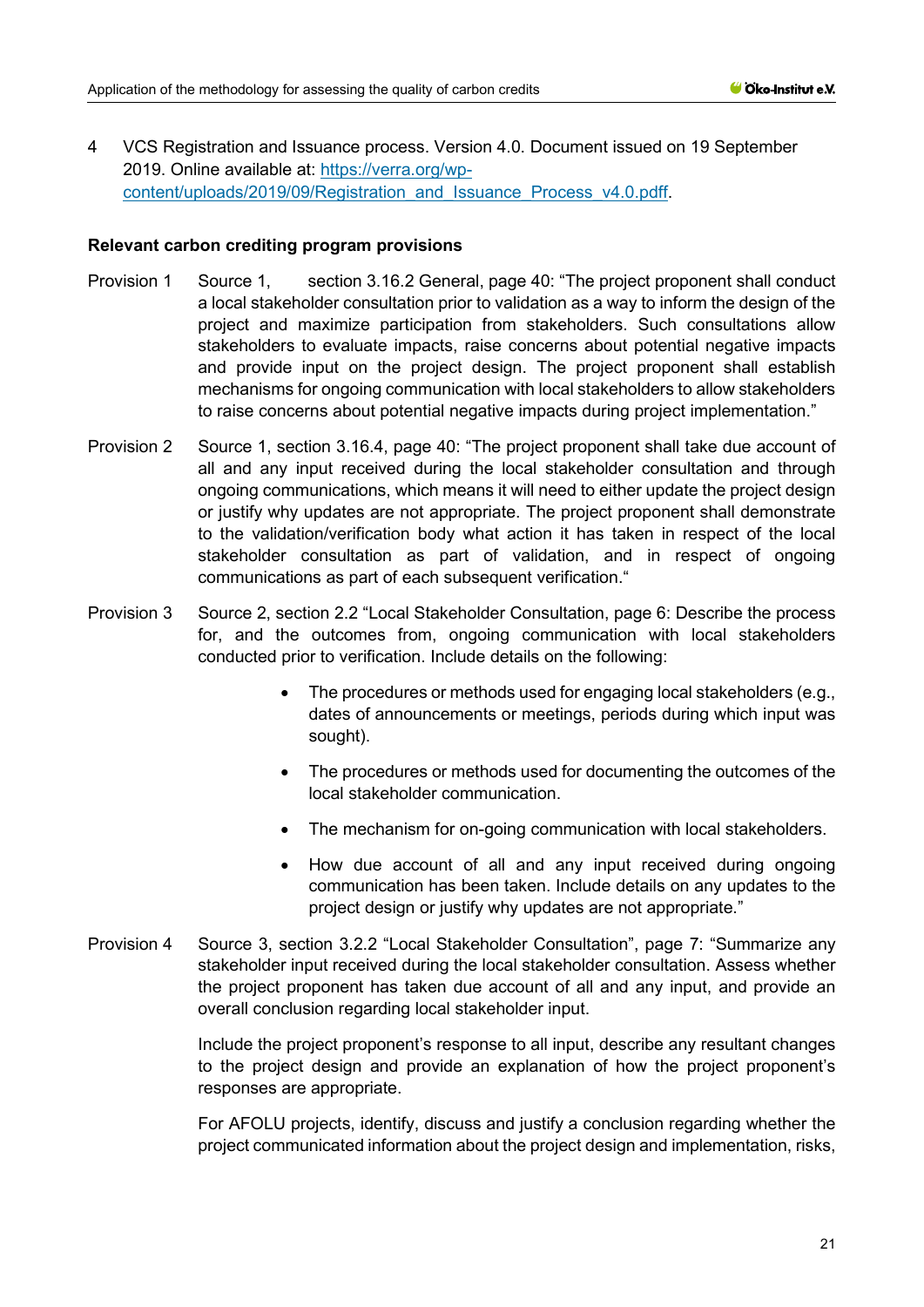costs and benefits, relevant laws and regulations and the process of VCS Program validation."

- Provision 5 Source 4, section 4.4.1, page 20: "Where the project is presented for registration without VCU issuance, the project description, validation report, validation representation, registration representation and any AFOLU specific documentation or communications agreement shall be uploaded to the Verra registry as public documents. Any proof of right or proof of contracting shall be uploaded to the Verra registry as private documents (for Verra internal auditing purposes) and therefore will not be publicly available."
- Provision 6 "Source 4, section 4.4.2 Where the project is presented for registration and VCU issuance, the project description, validation report, validation representation, registration representation, monitoring report, verification report, verification representation, issuance representation and any AFOLU specific documentation, communications agreement or VCU conversion representation shall be uploaded to the Verra registry as public documents. Any proof of right or proof of contracting shall be uploaded to the Verra registry as private documents (for Verra internal auditing purposes) and therefore will not be publicly available. Where a project description deviation has been applied, and a revised project description is issued, such project description shall be uploaded to the Verra registry as a public document. Likewise, where a project crediting period has been renewed, the revised project description and new validation report and validation representation shall be uploaded to the Verra registry as public documents."

# **Assessment outcome**

AFOLU/Other: Yes (1 Point).

#### **Justification of assessment**

The program provisions require that project proponents take due account of inputs received and document how inputs are addressed to the validation and verification body (Provision 1 and 2). The program further requires to include such information in the monitoring report as well as the validation report (Provisions 3 and 4). Both documents will be uploaded as public documents to the Verra registry when requesting registration and VCU issuance (Provision 6). Likewise, in cases where no VCU issuance is requested, the validation report will be made publicly available (Provision 5).

# **Indicator 6.1.20**

# **Relevant scoring methodology provisions**

"The program requires that a validation and verification entity assesses whether the project owners have taken due account of all inputs received in the local stakeholder consultation."

#### **Information sources considered**

1 VCS Standard, v4.1. Document issued on 22 April 2021. Online available at: [https://verra.org/wp-content/uploads/2021/04/VCS-Standard\\_v4.1.pdf.](https://verra.org/wp-content/uploads/2021/04/VCS-Standard_v4.1.pdf)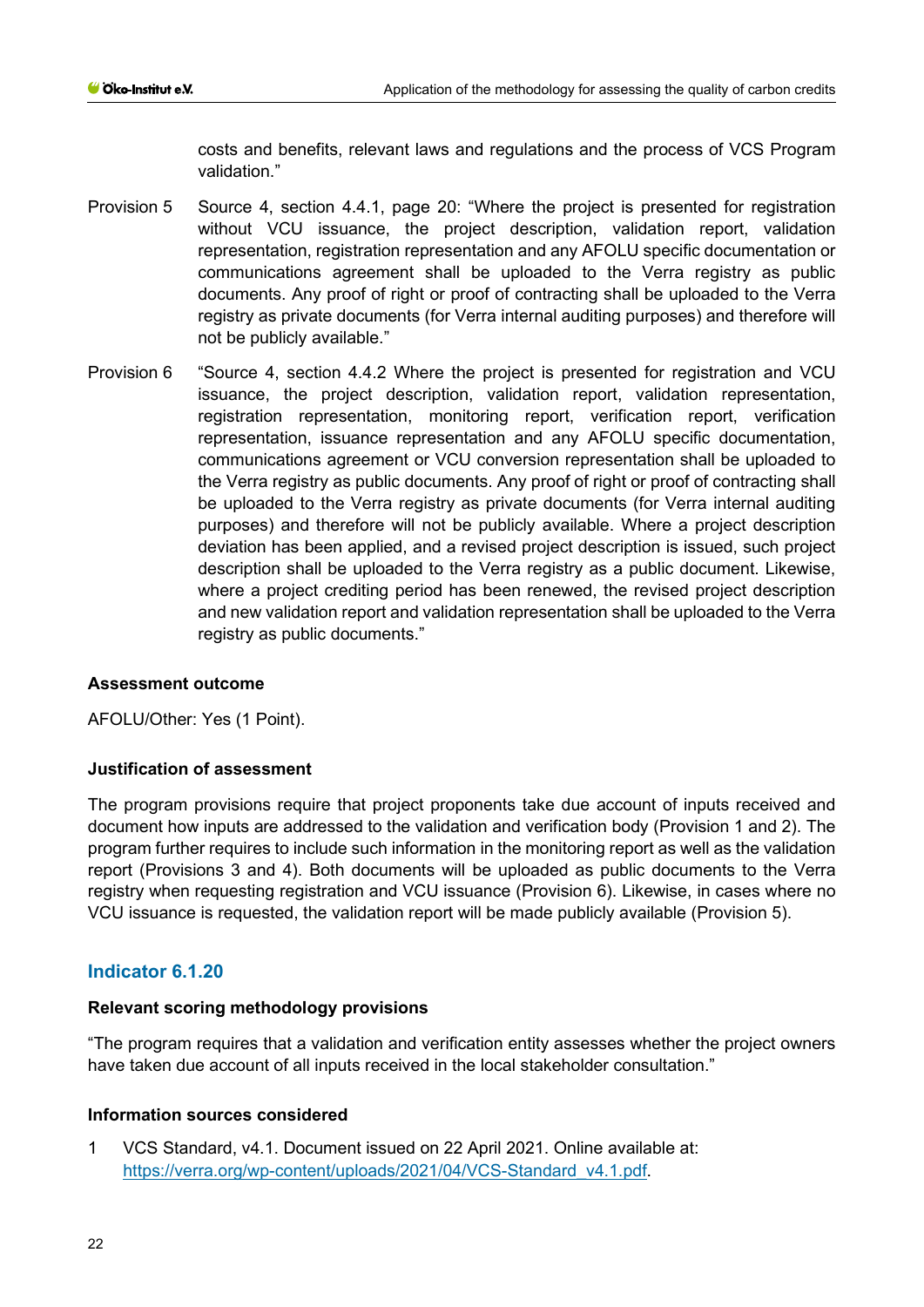2 VCS Validation report Template. Online available at: [https://verra.org/wp](https://verra.org/wp-content/uploads/2019/09/VCS-Validation-Report-Template-v4.0.docx)[content/uploads/2019/09/VCS-Validation-Report-Template-v4.0.docx](https://verra.org/wp-content/uploads/2019/09/VCS-Validation-Report-Template-v4.0.docx)

## **Relevant carbon crediting program provisions**

- Provision 1 Source 1, section 3.16.2 General, page 40: "The project proponent shall conduct a local stakeholder consultation prior to validation as a way to inform the design of the project and maximize participation from stakeholders. Such consultations allow stakeholders to evaluate impacts, raise concerns about potential negative impacts and provide input on the project design. The project proponent shall establish mechanisms for ongoing communication with local stakeholders to allow stakeholders to raise concerns about potential negative impacts during project implementation."
- Provision 2 Source 1, section 3.16.4, page 40: "The project proponent shall take due account of all and any input received during the local stakeholder consultation and through ongoing communications, which means it will need to either update the project design or justify why updates are not appropriate. The project proponent shall demonstrate to the validation/verification body what action it has taken in respect of the local stakeholder consultation as part of validation, and in respect of ongoing communications as part of each subsequent verification."
- Provision 3 Source 2, section 3.2.2 "Local Stakeholder Consultation", page 7: "Summarize any stakeholder input received during the local stakeholder consultation. Assess whether the project proponent has taken due account of all and any input, and provide an overall conclusion regarding local stakeholder input.

Include the project proponent's response to all input, describe any resultant changes to the project design and provide an explanation of how the project proponent's responses are appropriate.

For AFOLU projects, identify, discuss and justify a conclusion regarding whether the project communicated information about the project design and implementation, risks, costs and benefits, relevant laws and regulations and the process of VCS Program validation."

# **Assessment outcome**

AFOLU/Other: Yes (1 Point).

# **Justification of assessment**

The carbon crediting program requires that project owners take due account of inputs received during the local stakeholder consultation (Provision 1 and 2). The program further requires the VVB to assess this (Provision 3). The indicator is therefore considered to be fulfilled.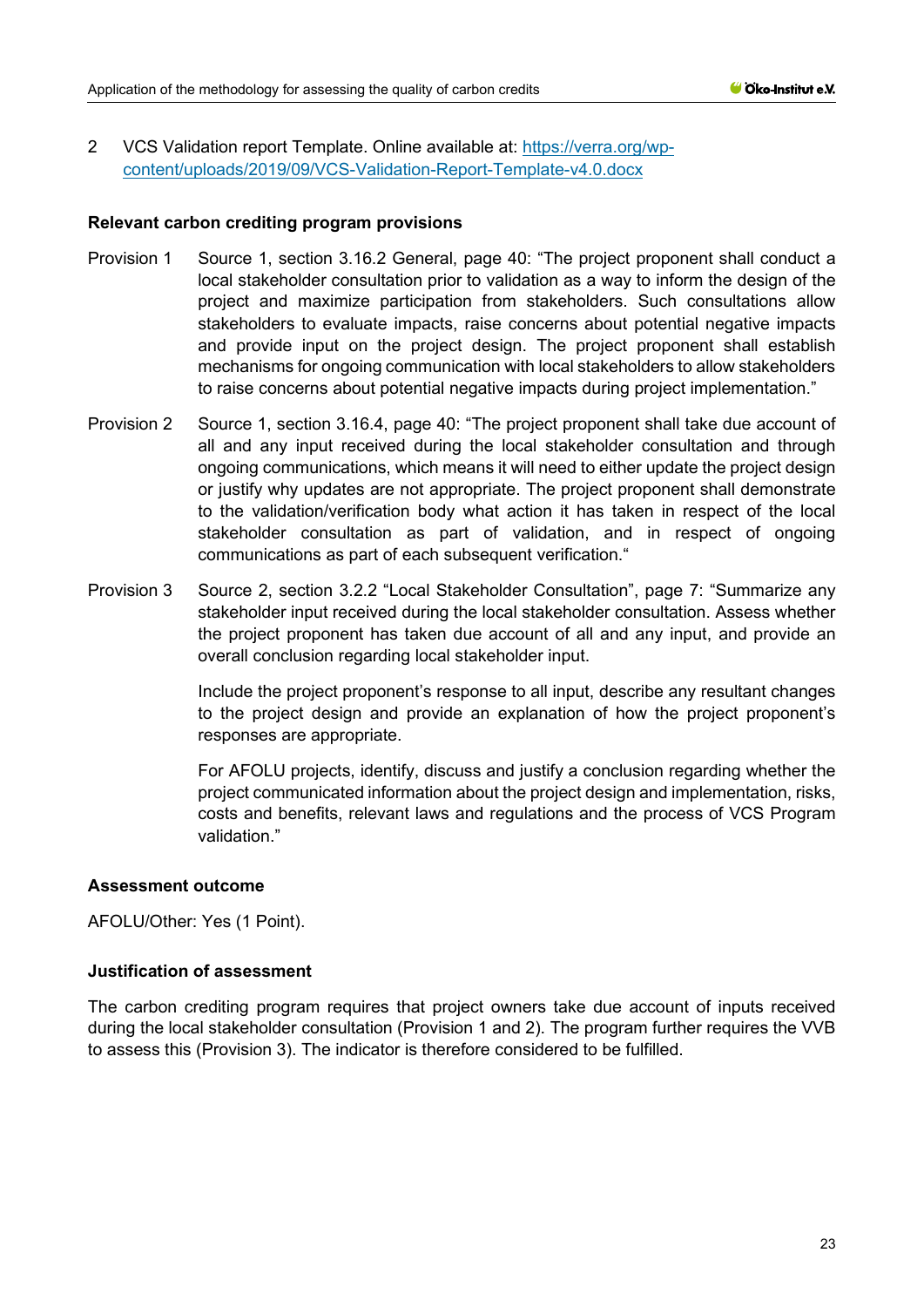#### **Relevant scoring methodology provisions**

"The program requires that project owners make key information on the project available to local stakeholders prior to conducting the local stakeholder consultation, such as the project design documents and any supplemental project documentation."

#### **Information sources considered**

1 VCS Standard, v4.1. Document issued on 22 April 2021. Online available at: [https://verra.org/wp-content/uploads/2021/04/VCS-Standard\\_v4.1.pdf.](https://verra.org/wp-content/uploads/2021/04/VCS-Standard_v4.1.pdf)

#### **Relevant carbon crediting program provisions**

- Provision 1 Source 1, section 3.16.2 "Local Stakeholder Consultation", page 40: "The project proponent shall conduct a local stakeholder consultation prior to validation as a way to inform the design of the project and maximize participation from stakeholders. Such consultations allow stakeholders to evaluate impacts, raise concerns about potential negative impacts and provide input on the project design."
- Provision 2 Source 1, section 3.16.17 "AFOLU projects", page 42: "The project proponent shall take all appropriate measures to communicate and consult with local stakeholders in an ongoing process for the life of the project. The project proponent shall communicate:

1) The project design and implementation, including the results of monitoring.

2) The risks, costs and benefits the project may bring to local stakeholders.

3) All relevant laws and regulations covering workers' rights in the host country.

4) The process of VCS Program validation and verification and the validation/verification body's site visit."

Provision 3 Source 1, section 3.16.19 "AFOLU Projects", page 42: "All communication and consultation shall be performed in a culturally appropriate manner, including language and gender sensitivity, directly with local stakeholders or their legitimate representatives when appropriate. The results of implementation shall be provided in a timely manner and consultation shall be performed prior to design decisions or implementation to allow stakeholders adequate time to respond to the proposed design or action."

#### **Assessment outcome**

AFOLU/Other: No (0 Points).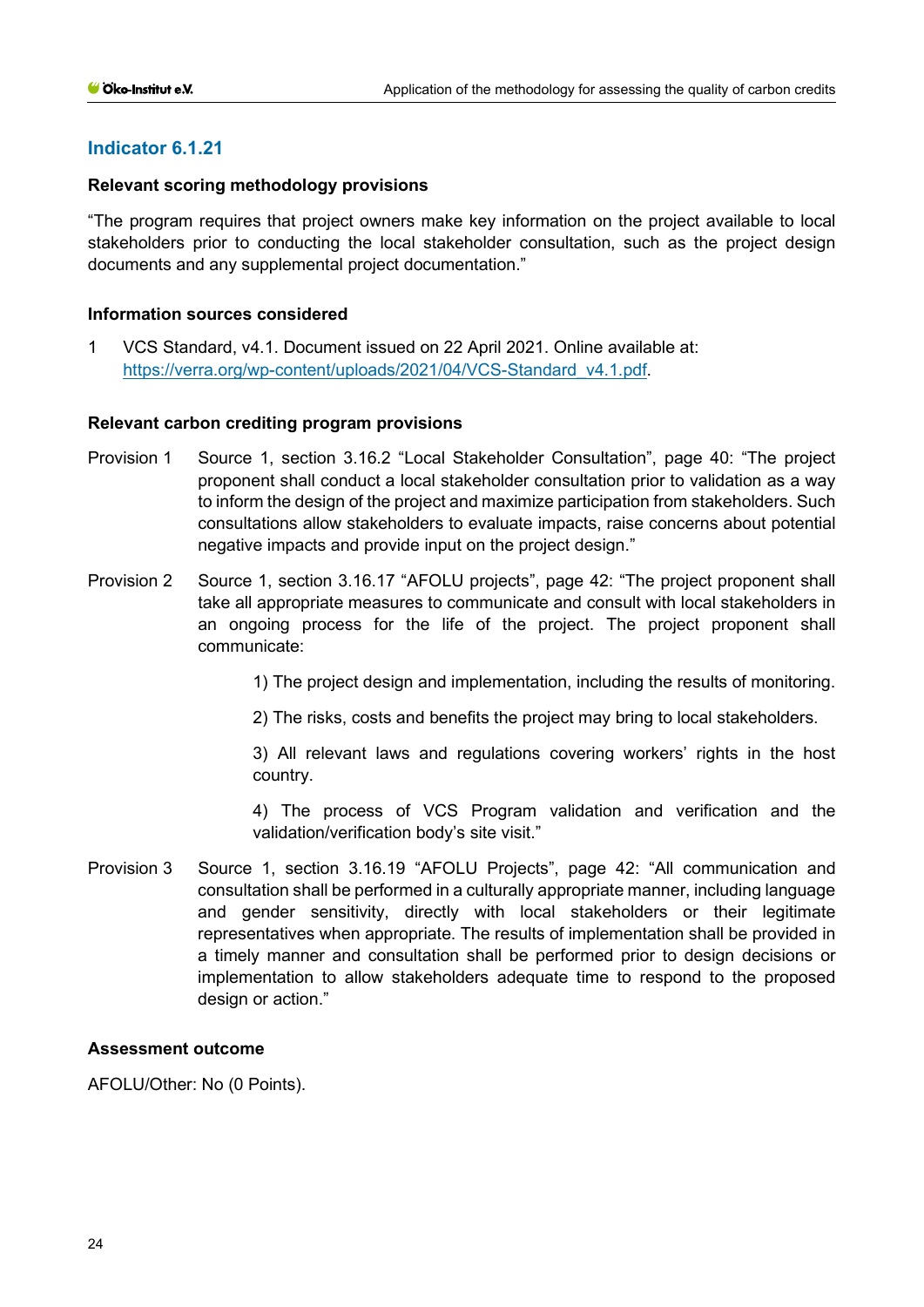## **Justification of assessment**

The carbon crediting program's provisions addressing stakeholder consultation requirements for general projects (Provision 1) do not contain any specific requirements to make key documentation available before the consultation takes place. For AFOLU projects the program stipulates what the project owner must communicate to local stakeholders. However, no requirements apply with regard to the timing of when the information must be made available (Provision 2). The provisions for AFOLU projects do continue a requirement to perform consultations prior to design decisions or implementation to allow stakeholders adequate time to respond to the proposed design or action (Provision 3). It is not fully clear whether this constitutes a requirement to make information available prior to the stakeholder consultations as such.

# **Indicator 6.1.22**

## **Relevant scoring methodology provisions**

"The program requires free, prior and informed consent if indigenous, tribal or traditional people are directly affected by a project (e.g., in case of re-locations or where property rights or land inhabited or used by people is affected)."

## **Information sources considered**

- 1 VCS Standard, v4.1. Document issued on 22 April 2021. Online available at: [https://verra.org/wp-content/uploads/2021/04/VCS-Standard\\_v4.1.pdf.](https://verra.org/wp-content/uploads/2021/04/VCS-Standard_v4.1.pdf)
- 2 VCS Monitoring Report template, v4.0. Document issued on 19 September 2019. Online available at: [https://verra.org/wp-content/uploads/2019/09/VCS-Monitoring-Report-Template](https://verra.org/wp-content/uploads/2019/09/VCS-Monitoring-Report-Template-v4.0.docx)[v4.0.docx.](https://verra.org/wp-content/uploads/2019/09/VCS-Monitoring-Report-Template-v4.0.docx)

# **Relevant carbon crediting program provisions**

- Provision 1 Source 1, section 3.16.13 "AFOLU projects", page 41: "The project proponent shall identify the risks for local stakeholders to participate in the project, including project design and consultation. Risks should include trade-offs with food security, land loss, loss of yields and climate change adaptation. The project shall be designed and implemented to avoid trade-offs and manage the identified risks to local stakeholders. [..]"
- Provision 2 Source 1, section 3.16.16 "AFOLU projects", page 42: "The project proponent shall avoid negative impacts of project implementation and mitigate impacts when unavoidable, including the following:
	- 1) The project proponent shall recognize, respect and support local stakeholders' property rights and where feasible, take measures to help secure rights. The project shall not encroach on private, stakeholder or government property or relocate people off their lands without consent. The project may affect property rights if free, prior and informed consent is obtained from those concerned and a transparent agreement is reached that includes provisions for just and fair compensation. In the event there are any ongoing or unresolved conflicts over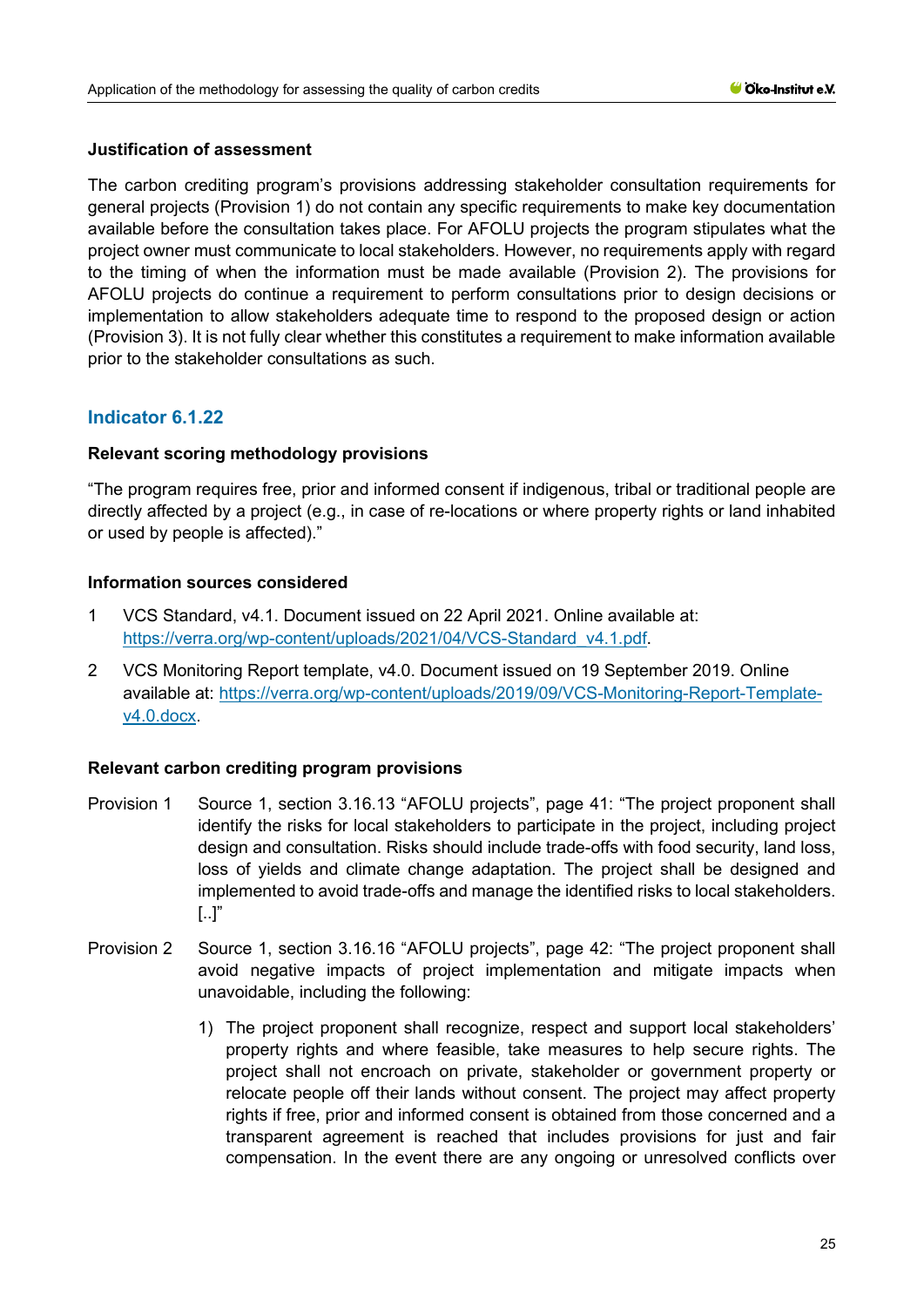property rights, usage or resources, the project shall undertake no activity that could exacerbate the conflict or influence the outcome of an unresolved dispute."

Provision 3 Source 2, section 2.3 "For AFOLU projects, provide details on the following:

- Activities implemented to mitigate risks local stakeholders due to project implementation.
- Any updates, where relevant, to the property and land use rights of the local stakeholders and a demonstration that the project has not negatively impacted such rights without first obtaining the free, prior and informed consent of the affected parties, and provided just and fair compensation if done so."

# **Assessment outcome**

AFOLU: Yes (2 Points).

Other: No (0 Points).

# **Justification of assessment**

The program requires that AFOLU projects do not relocate people without their consent. Free, prior and informed consent must be obtained when property rights are affected. Further, an agreement on relocations must be transparent and include provisions for just and fair compensation (Provision 1). The project owners must further ascertain in their monitoring reports that project implementation has not negatively impacted property and land use rights of local stakeholders without their free, prior and informed consent (Provision 2). For non-AFOLU projects no such provisions were found. The indicator is there fulfilled only for AFOLU projects.

# **Indicator 6.1.23**

# **Relevant scoring methodology provisions**

"The program requires the project owners to establish mechanisms for ongoing communication with local stakeholders in a manner appropriate to the context of the stakeholders (e.g., literacy, culture and language) and take due account of input received."

# **Information sources considered**

- 1 VCS Standard, v4.1. Document issued on 22 April 2021. Online available at: [https://verra.org/wp-content/uploads/2021/04/VCS-Standard\\_v4.1.pdf.](https://verra.org/wp-content/uploads/2021/04/VCS-Standard_v4.1.pdf)
- 2 VCS Registration and Issuance process. Version 4.0. Document issued on 19 September 2019. Online available at: https://verra.org/wpcontent/uploads/2019/09/Registration\_and\_Issuance\_Process\_v4.0.pdf.
- 3 Verra Complaints and Appeals Policy. Version 1.0. Online available at: [https://verra.org/wp](https://verra.org/wp-content/uploads/2019/01/Verra-Complaints-and-Appeals-Policy-v1.0.pdf)[content/uploads/2019/01/Verra-Complaints-and-Appeals-Policy-v1.0.pdf.](https://verra.org/wp-content/uploads/2019/01/Verra-Complaints-and-Appeals-Policy-v1.0.pdf)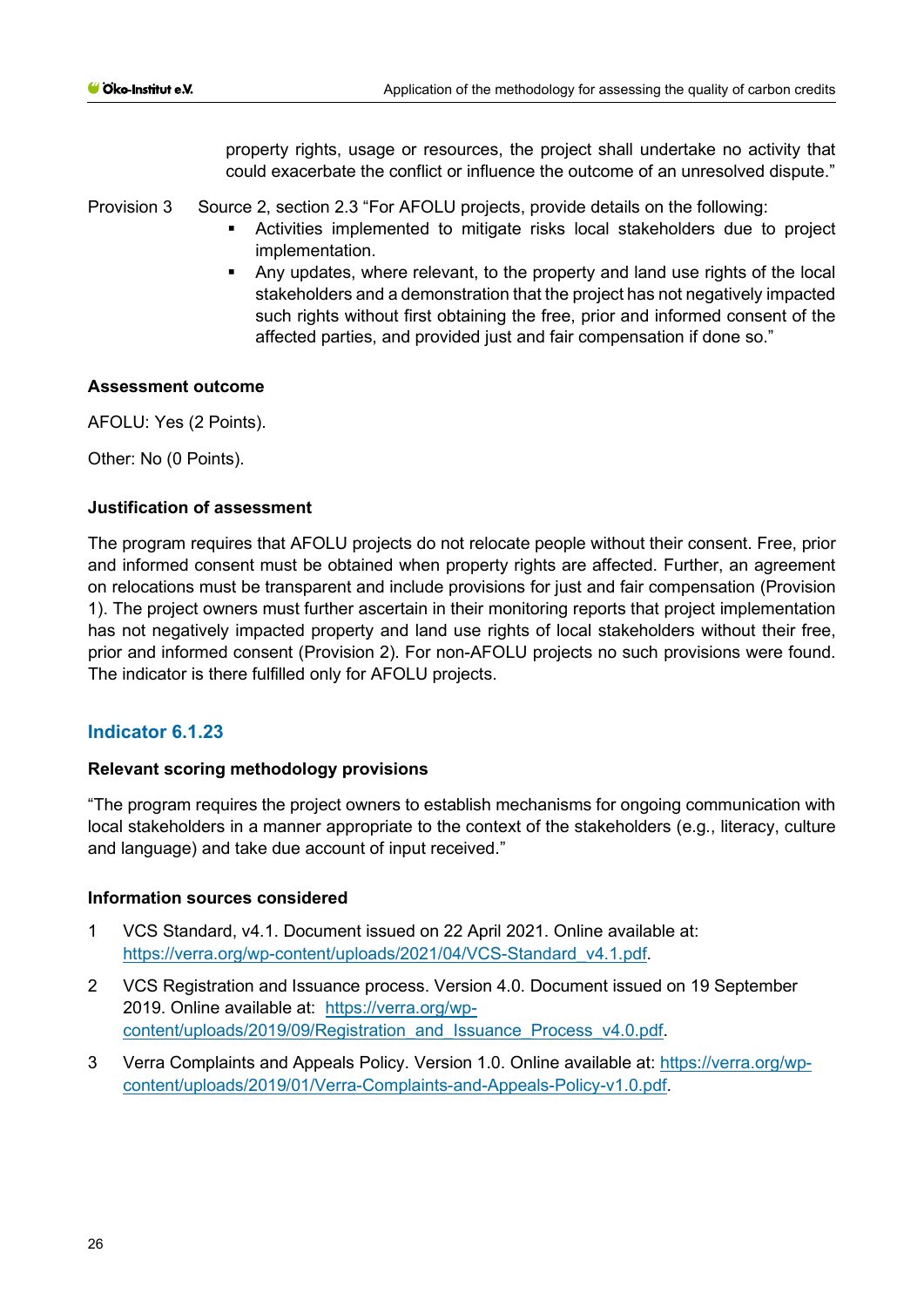## **Relevant carbon crediting program provisions**

- Provision 1 Source 1, section 3.16.3, page 40: "The project proponent shall establish mechanisms for ongoing communication with local stakeholders to allow stakeholders to raise concerns about potential negative impacts during project implementation."
- Provision 2 Source 1, section 3.16.4, page 40: "The project proponent shall take due account of all and any input received during the local stakeholder consultation and through ongoing communications, which means it will need to either update the project design or justify why updates are not appropriate. The project proponent shall demonstrate to the validation/verification body what action it has taken in respect of the local stakeholder consultation as part of validation, and in respect of ongoing communications as part of each subsequent verification."
- Provision 3 Source 1, section 3.16.17 "AFOLU projects", page 42: "The project proponent shall take all appropriate measures to communicate and consult with local stakeholders in an ongoing process for the life of the project. The project proponent shall communicate:
	- 1) The project design and implementation, including the results of monitoring.
	- 2) The risks, costs and benefits the project may bring to local stakeholders.
	- 3) All relevant laws and regulations covering workers' rights in the host country.
	- 4) The process of VCS Program validation and verification and the validation/verification body's site visit."
- Provision 4 Source 1, section 3.16.19 "AFOLU projects", page 43: All communication and consultation shall be performed in a culturally appropriate manner, including language and gender sensitivity, directly with local stakeholders or their legitimate representatives when appropriate. The results of implementation shall be provided in a timely manner and consultation shall be performed prior to design decisions or implementation to allow stakeholders adequate time to respond to the proposed design or action.

#### **Assessment outcome**

AFOLU: Yes (1 Point).

Other: No (0 Points)

#### **Justification of assessment**

The carbon crediting program requires that project owner establish mechanisms for ongoing communications (Provision 1) and take due account of any communications received (Provision 2). This also applies for AFOLU projects (Provision 3). Only for AFOLU projects the program further specifies that all communication and consultation must be performed in a culturally appropriate manner (Provision 4). The indicator is therefore only fulfilled for AFOLU projects.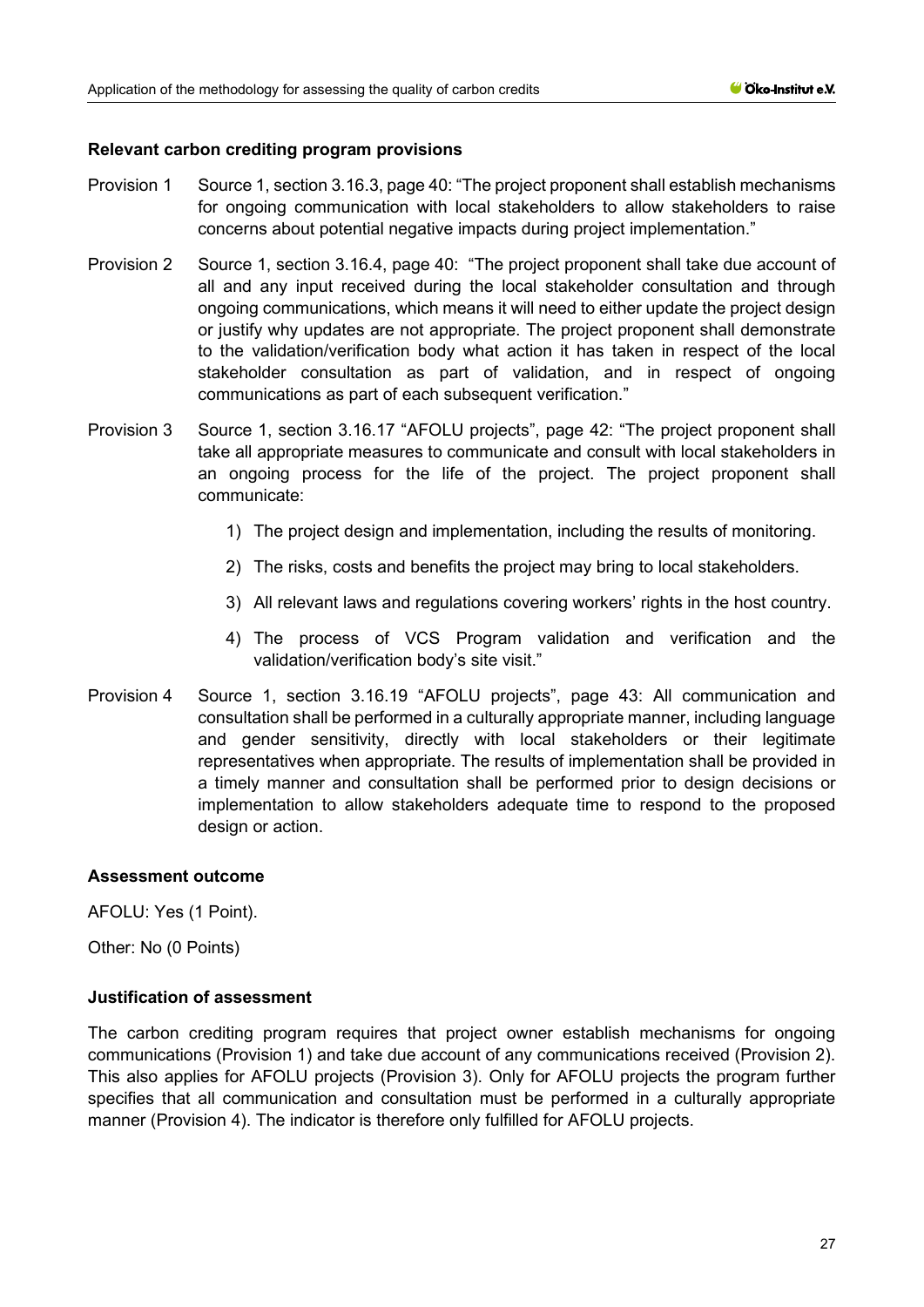# **Relevant scoring methodology provisions**

"The program requires that a record of how issues from the local stakeholder consultation, grievances communicated to project owners and ongoing communication have been addressed is made publicly available or made available upon request."

## **Information sources considered**

- 1 VCS Standard, v4.1. Document issued on 22 April 2021. Online available at: [https://verra.org/wp-content/uploads/2021/04/VCS-Standard\\_v4.1.pdf.](https://verra.org/wp-content/uploads/2021/04/VCS-Standard_v4.1.pdf)
- 2 VCS Monitoring report Template. Online available at: [https://verra.org/wp](https://verra.org/wp-content/uploads/2019/09/VCS-Monitoring-Report-Template-v4.0.docx)[content/uploads/2019/09/VCS-Monitoring-Report-Template-v4.0.docx](https://verra.org/wp-content/uploads/2019/09/VCS-Monitoring-Report-Template-v4.0.docx)
- 3 VCS Verification Report Template. Online available at: [https://verra.org/wp](https://verra.org/wp-content/uploads/2019/09/VCS-Verification-Report-Template-v4.0.docx)[content/uploads/2019/09/VCS-Verification-Report-Template-v4.0.docx](https://verra.org/wp-content/uploads/2019/09/VCS-Verification-Report-Template-v4.0.docx)
- 4 VCS Registration and Issuance process. Version 4.0. Document issued on 19 September 2019. Online available at: [https://verra.org/wp](https://verra.org/wp-content/uploads/2019/09/Registration_and_Issuance_Process_v4.0.pdff)[content/uploads/2019/09/Registration\\_and\\_Issuance\\_Process\\_v4.0.pdff.](https://verra.org/wp-content/uploads/2019/09/Registration_and_Issuance_Process_v4.0.pdff)

## **Relevant carbon crediting program provisions**

- Provision 1 Source 1, section 3.16.2, page 40: "The project proponent shall conduct a local stakeholder consultation prior to validation as a way to inform the design of the project and maximize participation from stakeholders. Such consultations allow stakeholders to evaluate impacts, raise concerns about potential negative impacts and provide input on the project design.
- Provision 2 Source 1, section 3.16.3, page 40: "The project proponent shall establish mechanisms for ongoing communication with local stakeholders to allow stakeholders to raise concerns about potential negative impacts during project implementation. [..]"
- Provision 3 Source 1, section 3.16.4 [...] The project proponent shall demonstrate to the validation/verification body what action it has taken in respect of the local stakeholder consultation as part of validation, and in respect of ongoing communications as part of each subsequent verification."
- Provision 4 Source 1, section 3.16.19 AFOLU projects "All communication and consultation shall be performed in a culturally appropriate manner, including language and gender sensitivity, directly with local stakeholders or their legitimate representatives when appropriate. The results of implementation shall be provided in a timely manner and consultation shall be performed prior to design decisions or implementation to allow stakeholders adequate time to respond to the proposed design or action."
- Provision 5 Source 2, section 2.2 "Local Stakeholder Consultation, page 6: Describe the process for, and the outcomes from, ongoing communication with local stakeholders conducted prior to verification. Include details on the following: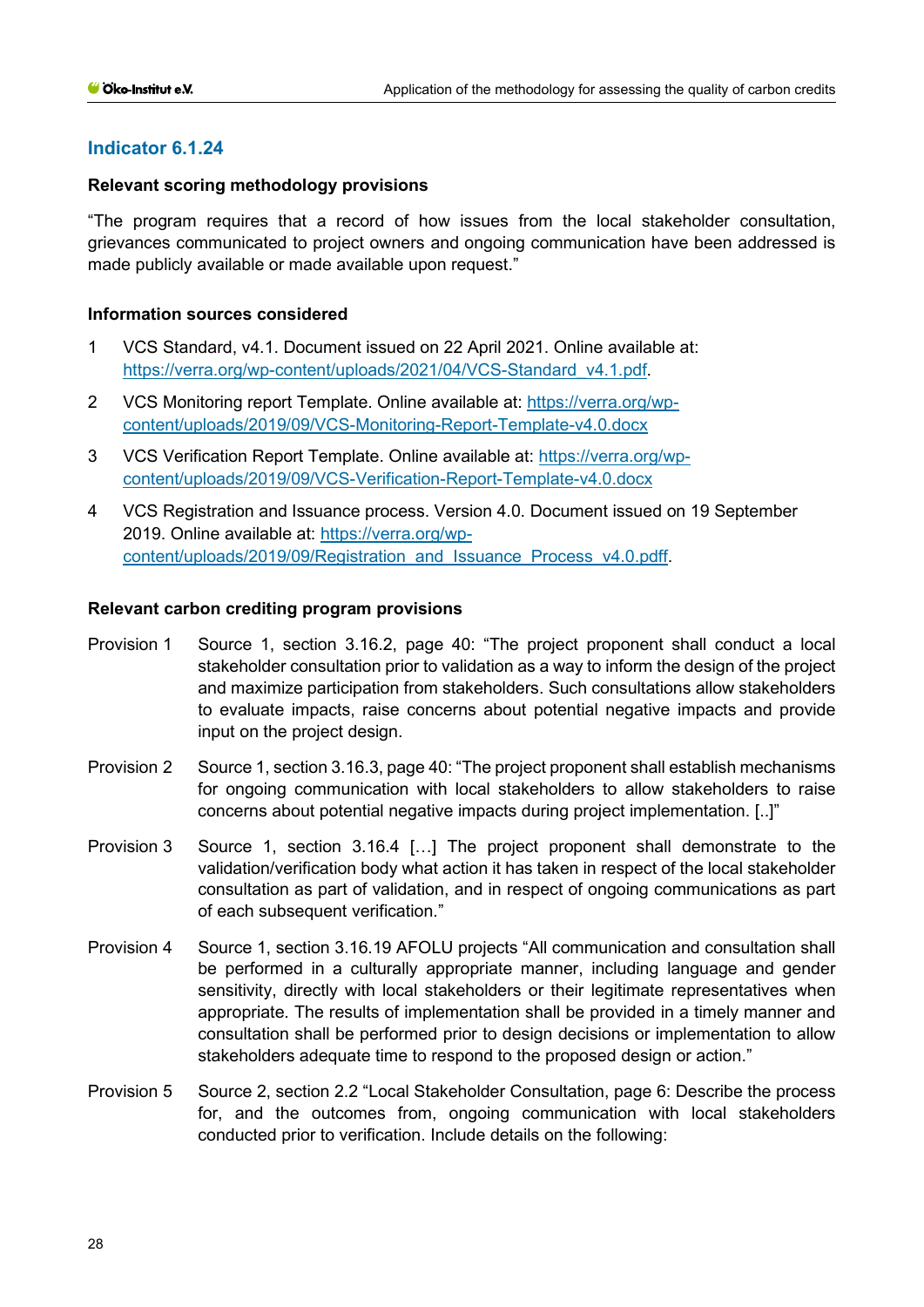- The procedures or methods used for engaging local stakeholders (e.g., dates of announcements or meetings, periods during which input was sought).
- The procedures or methods used for documenting the outcomes of the local stakeholder communication.
- The mechanism for on-going communication with local stakeholders.
- How due account of all and any input received during ongoing communication has been taken. Include details on any updates to the project design or justify why updates are not appropriate."
- Provision 6 Source 3, section 4.2.2 "Local Stakeholder Consultation", page 9: Summarize any stakeholder input received during ongoing communication with local stakeholders. Assess whether the project proponent has taken due account of all and any input, and provide an overall conclusion regarding local stakeholder input.

Include the project proponent's response to all input, describe any resultant changes to the project design and provide an explanation of how the project proponent's responses are appropriate.

For AFOLU projects, identify, discuss and justify a conclusion regarding whether the project continues to communicate the necessary relevant information about the project implementation, risks, costs and benefits, relevant laws and regulations and the process of VCS Program verification during the monitoring period."

Provision 7 Source 4, section 3.2.2 "Local Stakeholder Consultation", page 7: "Summarize any stakeholder input received during the local stakeholder consultation. Assess whether the project proponent has taken due account of all and any input, and provide an overall conclusion regarding local stakeholder input.

> Include the project proponent's response to all input, describe any resultant changes to the project design and provide an explanation of how the project proponent's responses are appropriate.

> For AFOLU projects, identify, discuss and justify a conclusion regarding whether the project communicated information about the project design and implementation, risks, costs and benefits, relevant laws and regulations and the process of VCS Program validation."

- Provision 8 Source 3, section 4.4.1, page 20: "Where the project is presented for registration without VCU issuance, the project description, validation report, validation representation, registration representation and any AFOLU specific documentation or communications agreement shall be uploaded to the Verra registry as public documents. Any proof of right or proof of contracting shall be uploaded to the Verra registry as private documents (for Verra internal auditing purposes) and therefore will not be publicly available."
- Provision 9 "Source 3, section 4.4.2 Where the project is presented for registration and VCU issuance, the project description, validation report, validation representation, registration representation, monitoring report, verification report, verification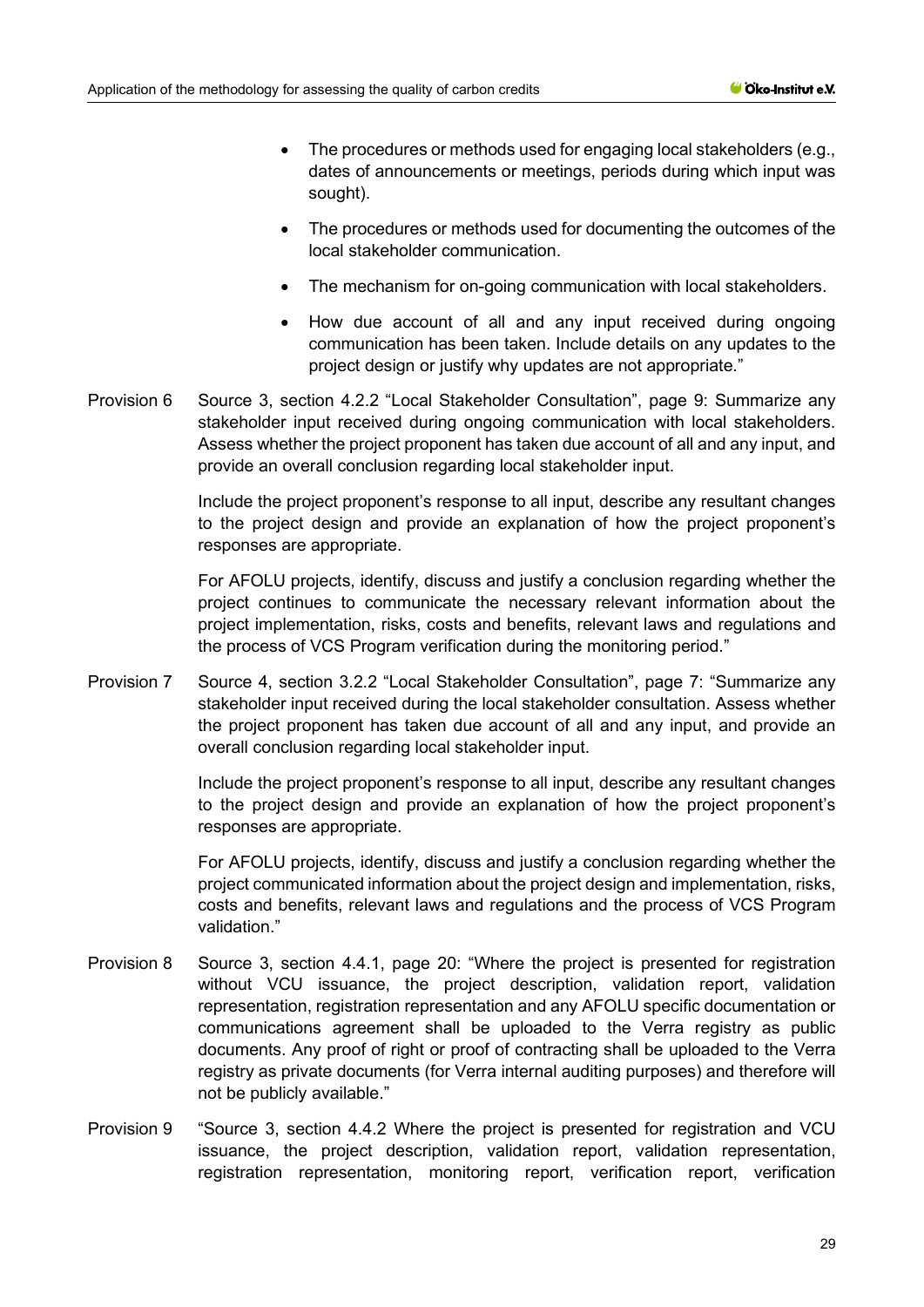representation, issuance representation and any AFOLU specific documentation, communications agreement or VCU conversion representation shall be uploaded to the Verra registry as public documents. Any proof of right or proof of contracting shall be uploaded to the Verra registry as private documents (for Verra internal auditing purposes) and therefore will not be publicly available. Where a project description deviation has been applied, and a revised project description is issued, such project description shall be uploaded to the Verra registry as a public document. Likewise, where a project crediting period has been renewed, the revised project description and new validation report and validation representation shall be uploaded to the Verra registry as public documents."

Provision 10 Source 1, section 3.16.18 "AFOLU Projects – Communication and consultation", page 43: "The project proponent shall develop a grievance redress procedure to address disputes with local stakeholders that may arise during project planning and implementation, including with regard to benefit sharing. The procedure shall include processes for receiving, hearing, responding and attempting to resolve grievances within a reasonable time period, taking into account culturally-appropriate conflict resolution methods. The procedure and documentation of disputes resolved through the procedure shall be made publicly available. [..]"

# **Assessment outcome**

AFOLU: Yes (1 Point).

Other: No (0 Points).

# **Justification of assessment**

How inputs from local stakeholder consultations (Provision 1) were taken into account is documented and made public in the monitoring report (Provision 7-9). How inputs from ongoing communication (Provision 2) were taken into account is documented in the monitoring and verification report which are made public (Provision 5 and 6, 8 and 9).

However, there is only a requirement for AFOLU projects to have grievance mechanisms in place (indicator 6.1.12). For AFOLU projects, Provision 1 does state that how inputs were addressed is made public. Therefore, the indicator is fulfilled for AFOLU projects but not sufficiently fulfilled for other project types.

# **Indicator 6.1.25**

#### **Relevant scoring methodology provisions**

"The program requires project validation and verification entities to contact and engage with affected local stakeholders during validation."

#### **Information sources considered**

-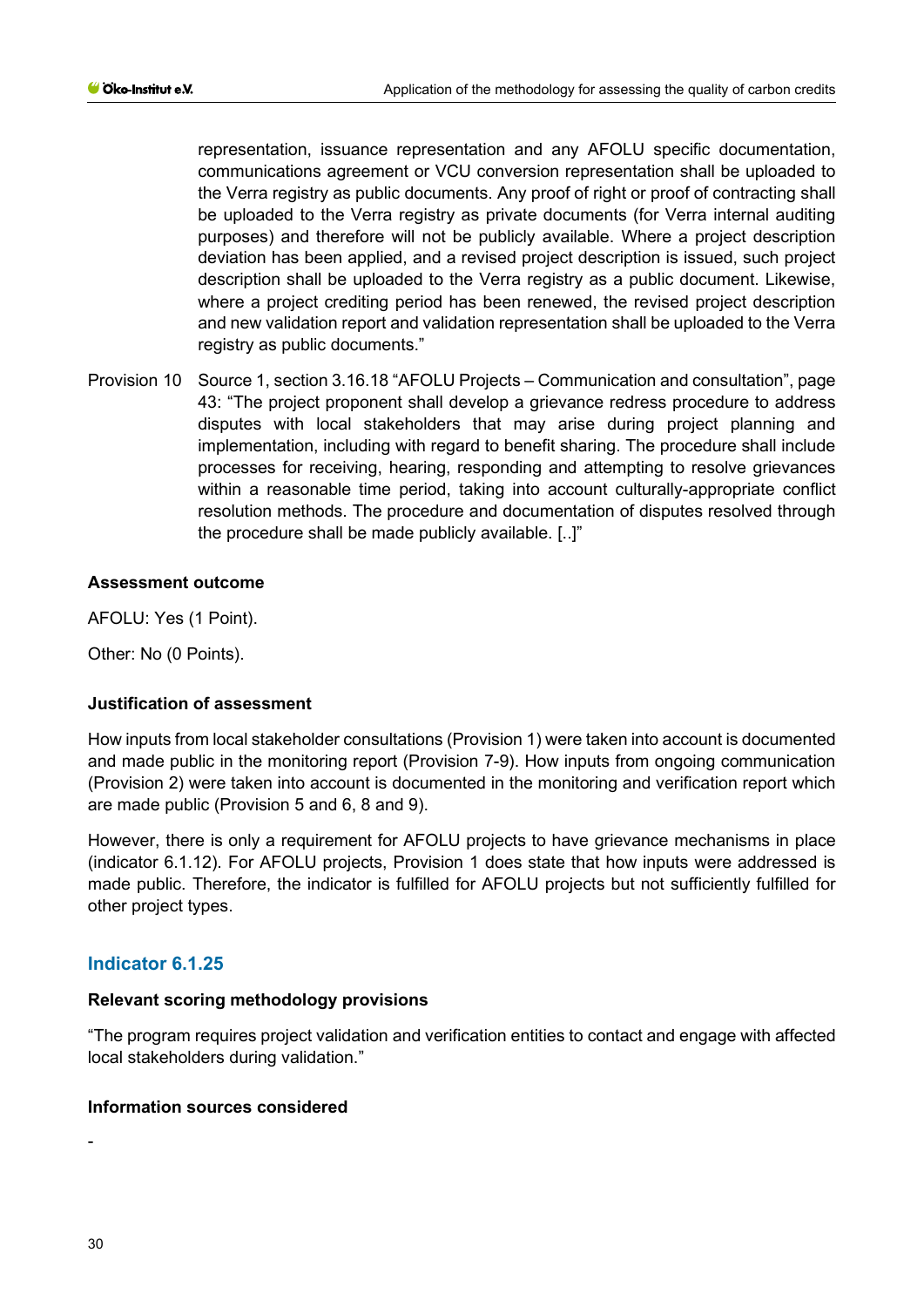## **Relevant carbon crediting program provisions**

## **Assessment outcome**

-

AFOLU/Other: No (0 Points).

## **Justification of assessment**

The program does not have provisions in place that require project validation and verification entities to proactively consult with affected stakeholders during audits.

# **Indicator 6.1.26**

## **Relevant scoring methodology provisions**

"The program requires that projects be subject to public consultation on the global level via online facilities (e.g., submitting comments on an online platform or portal) prior to project registration."

## **Information sources considered**

1 VCS Standard, v4.1. Document issued on 22 April 2021. Online available at: [https://verra.org/wp-content/uploads/2021/04/VCS-Standard\\_v4.1.pdf.](https://verra.org/wp-content/uploads/2021/04/VCS-Standard_v4.1.pdf)

#### **Relevant carbon crediting program provisions**

Provision 1 Source 1, section 3.16.5 "Public Comment Period" page 40: "All projects are subject to a 30-day public comment period. The date on which the project is listed on the project pipeline marks the beginning of the project's 30-day public comment period (see the VCS Program document Registration and Issuance Process for more information on the VCS project pipeline).

> Projects shall remain on the project pipeline for the entirety of their 30-day public comment period.

> Any comments shall be submitted to Verra at secretariat@verra.org and respondents shall provide their name, organization, country and email address. At the end of the public comment period, Verra provides all and any comments received to the project proponent."

#### **Assessment outcome**

AFOLU/Other: Yes (1 Point).

#### **Justification of assessment**

The above documentation clearly specifies that the indicator is fulfilled.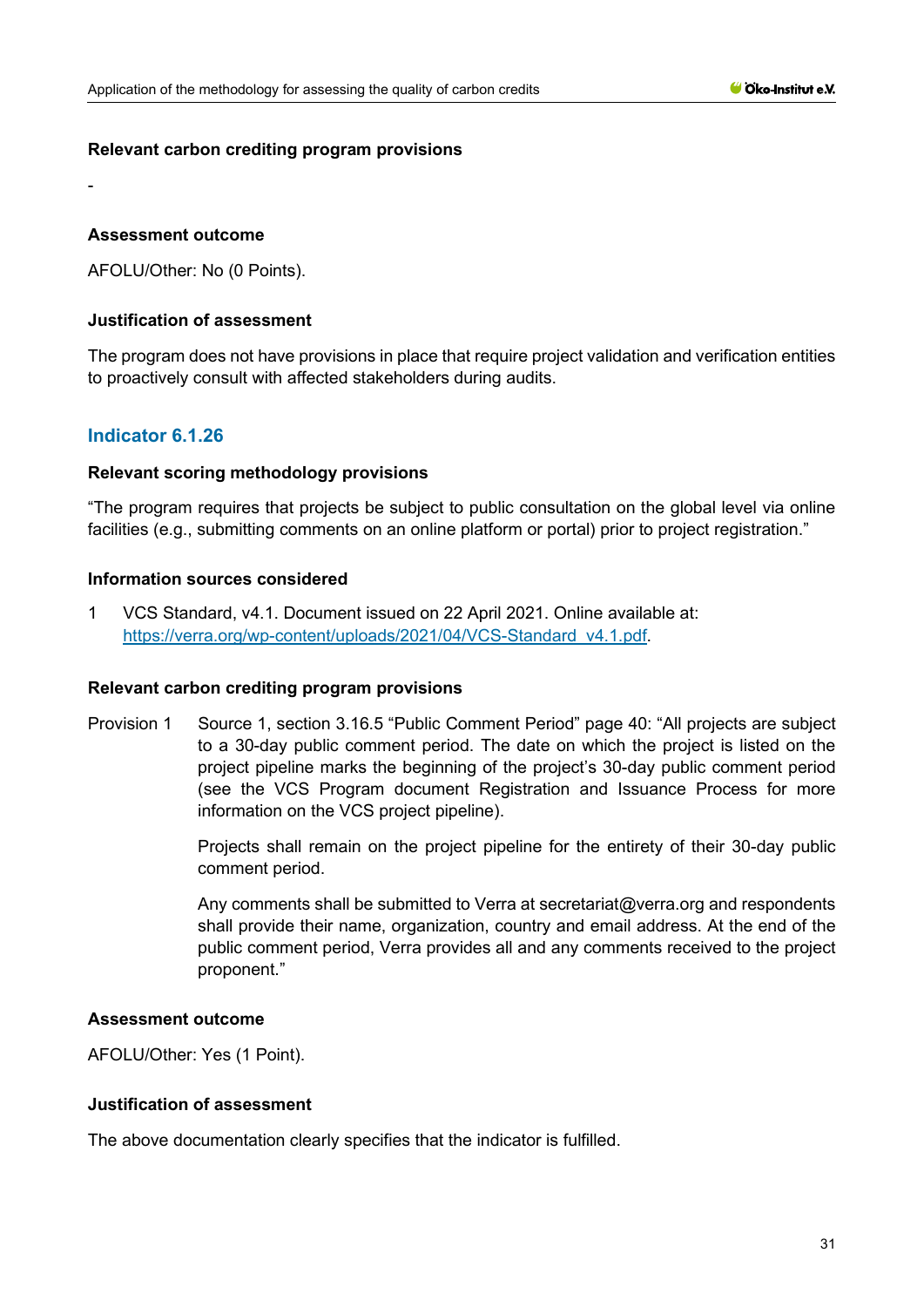# **Relevant scoring methodology provisions**

"The program requires that global public consultations of projects make available key information on the project, such as the project design documents and any supplemental project documentation."

## **Information sources considered**

- 1 VCS Registration and Issuance process. Version 4.0. Document issued on 19 September 2019. Online available at: [https://verra.org/wp](https://verra.org/wp-content/uploads/2019/09/Registration_and_Issuance_Process_v4.0.pdff)[content/uploads/2019/09/Registration\\_and\\_Issuance\\_Process\\_v4.0.pdff.](https://verra.org/wp-content/uploads/2019/09/Registration_and_Issuance_Process_v4.0.pdff)
- 2 VCS Standard, v4.1. Document issued on 22 April 2021. Online available at: [https://verra.org/wp-content/uploads/2021/04/VCS-Standard\\_v4.1.pdf.](https://verra.org/wp-content/uploads/2021/04/VCS-Standard_v4.1.pdf)

## **Relevant carbon crediting program provisions**

Provision 1 Source 1, section 3 "Pipeline Listing Process", page 3: "The Verra registry contains a project pipeline which lists projects before they are registered. Projects shall be listed on the project pipeline before the opening meeting between the validation/verification body and the project proponent (such opening meeting representing the beginning of the validation process). […] The date on which the project is listed on the project pipeline marks the beginning of that project's 30-day public comment period. […] The process for listing a project on the project pipeline is set out in Diagram 2 below, with the notes that follow providing further details.

> Project proponent submits project documents to Verra. For projects under development: 1) Draft project description 2) Listing representation. For projects under validation: 1) Complete project description 2) Proof of validation contracting 3) Listing representation

> Verra reviews documents to ensure that sufficient information is present for project to undergo public comment" (Section 3 of the VCS Registration and Issuance process)

Provision 2 Source 2, section 3.16.5 "Public Comment Period", page 40: "All projects are subject to a 30-day public comment period. The date on which the project is listed on the project pipeline marks the beginning of the project's 30-day public comment period (see the VCS Program document Registration and Issuance Process for more information on the VCS project pipeline)."

#### **Assessment outcome**

AFOLU/Other: Yes (1 Point).

## **Justification of assessment**

As per the carbon crediting program the listing of a project in the publicly accessible VCS registry marks the start of a 30-day public comment period (Provision 1 and 2). For projects under validation, it is mandatory to submit the complete project description to achieve listing status (Provision 1). The indicator is therefore fulfilled.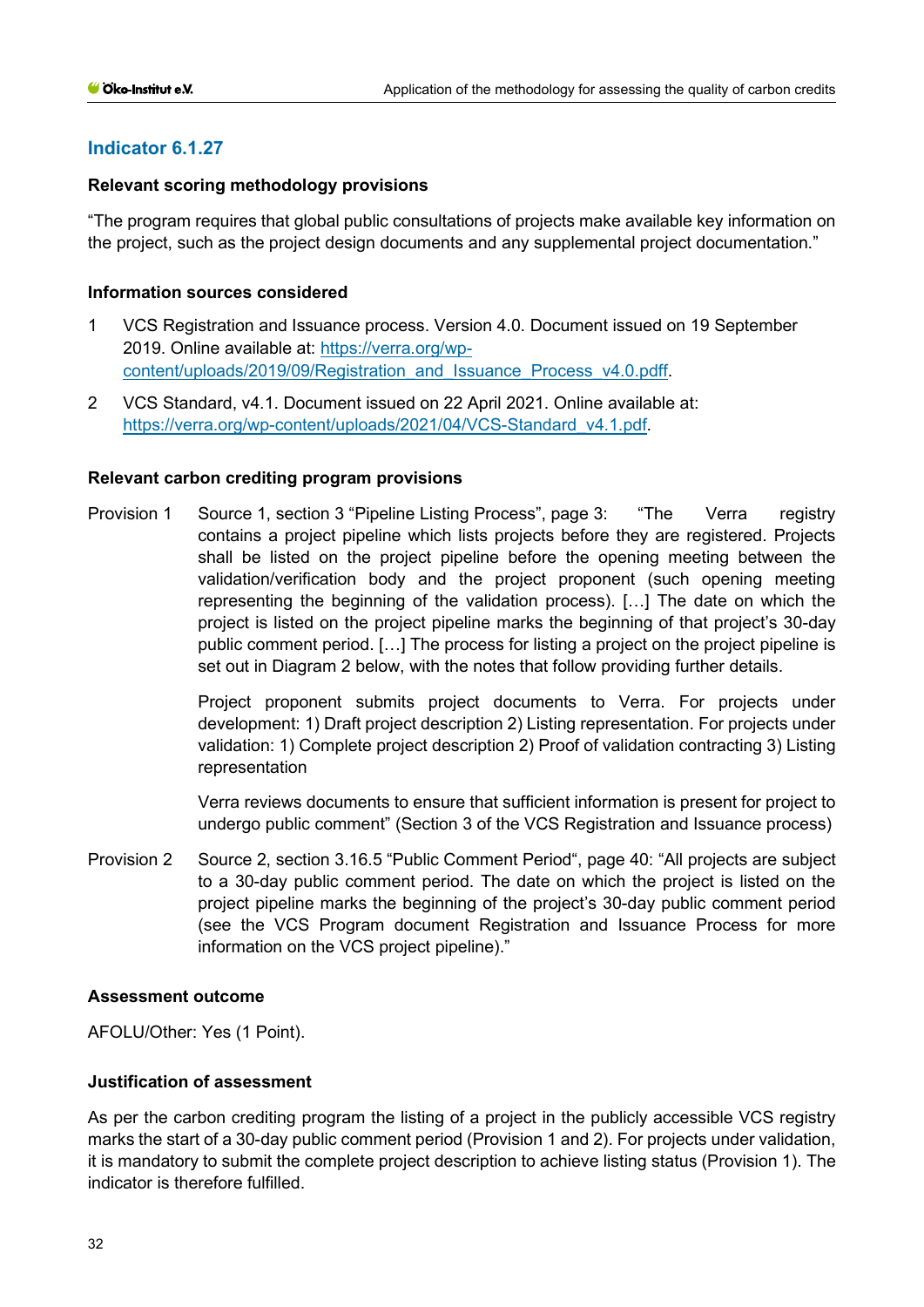# **Relevant scoring methodology provisions**

"The program requires that input received through global public consultations of projects is publicly documented, that the project owners must take due account of the inputs received, and that it is publicly documented how inputs received are addressed."

# **Information sources considered**

- 1 VCS Standard, v4.1. Document issued on 22 April 2021. Online available at: [https://verra.org/wp-content/uploads/2021/04/VCS-Standard\\_v4.1.pdf.](https://verra.org/wp-content/uploads/2021/04/VCS-Standard_v4.1.pdf)
- 2 Verra Website Section "Projects Open for Public Comments". Online available at: <https://verra.org/open-for-public-comment/>
- 3 VCS Project Description Template, v4.1. Online available at:

https://verra.org/project/vcs-program/rules-and-requirements/

# **Relevant carbon crediting program provisions**

- Provision 1 Source 1, section 3.16.8 "Public Comment Period", page 40: "The project proponent shall take due account of any and all comments received during the consultation, which means it will need to either update the project design or demonstrate the insignificance or irrelevance of the comment. It shall demonstrate to the validation/verification body what action it has taken."
- Provision 2 Source 2, section "VCS Projects": "Comments are invited from the public about whether the below projects meet the requirements of the [VCS](https://verra.org/project/vcs-program/) Program. Comments received by Verra will be published to the project record on the [Verra Registry](https://registry.verra.org/) and must be considered by the project proponent. To submit your comments, click the Public Comment Period hyperlink and write in the Public Comment box on the project page on the Verra Registry."
- Provision 3 Source 3, Section 2.4 "Public Comments": "Demonstrate how due account of all and any comments received during the public comment period has been taken. Include details on any updates to the project design or demonstrate the insignificance or irrelevance of comments."

# **Assessment outcome**

AFOLU/Other: Yes (1 Point).

## **Justification of assessment**

The carbon crediting program requires that the project proponents shall take due account of comments received through the public consultation (Provision 1). Comments received will be published to the project record on the publicly accessible Verra Registry (Provision 2). In the project description document, the project owner needs to demonstrate how these inputs are addressed (Provision 3). The indicator is therefore fulfilled.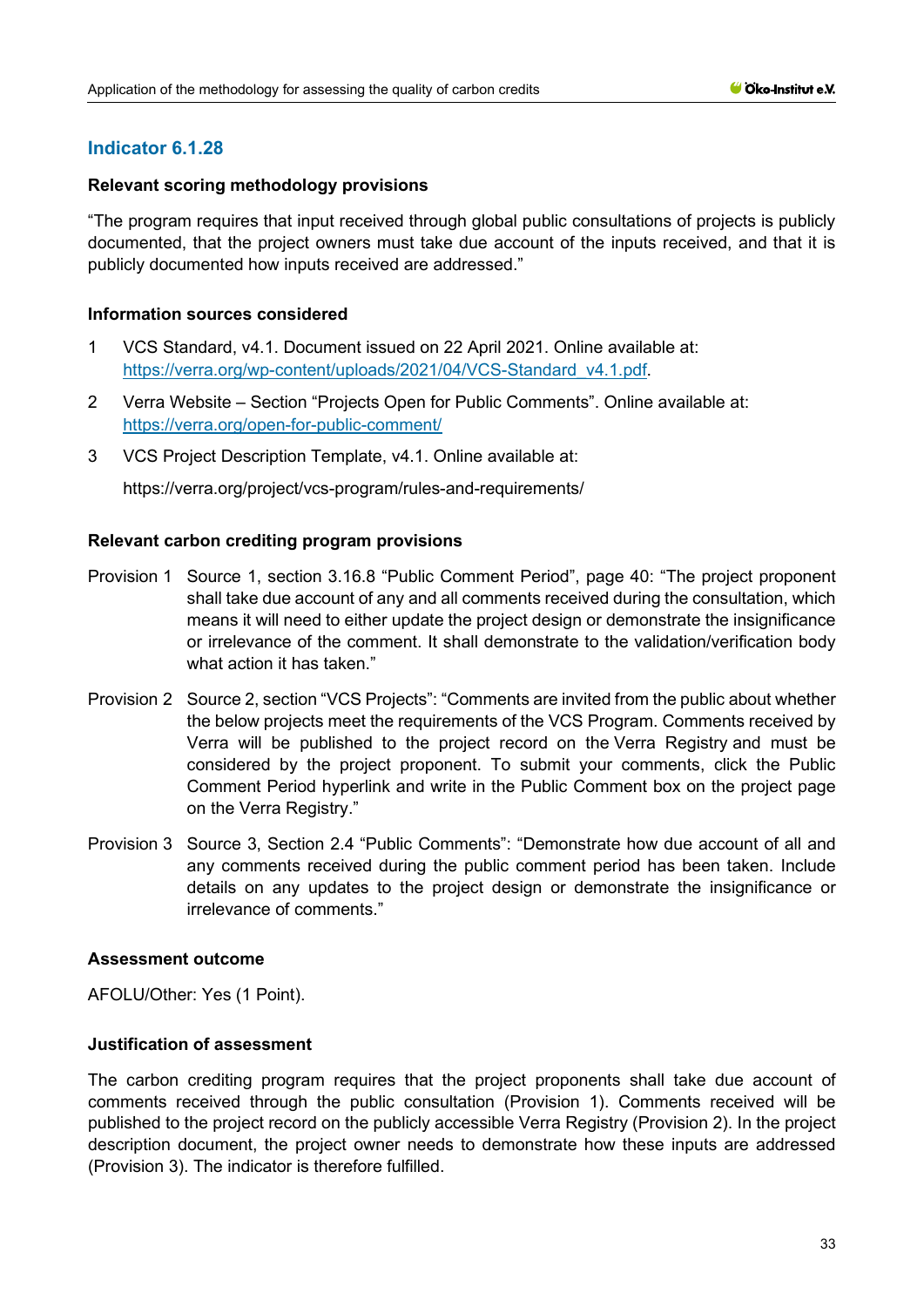# **Relevant scoring methodology provisions**

"The program requires that a validation and verification entity assesses whether the project owners have taken due account of all inputs received in the global stakeholder consultation."

## **Information sources considered**

1 VCS Standard, v4.1. Document issued on 22 April 2021. Online available at: [https://verra.org/wp-content/uploads/2021/04/VCS-Standard\\_v4.1.pdf.](https://verra.org/wp-content/uploads/2021/04/VCS-Standard_v4.1.pdf)

## **Relevant carbon crediting program provisions**

Provision 1 Source 1, section 3.16.8 "Public Comment Period", page 40: "The project proponent shall take due account of any and all comments received during the consultation, which means it will need to either update the project design or demonstrate the insignificance or irrelevance of the comment. It shall demonstrate to the validation/verification body what action it has taken."

## **Assessment outcome**

AFOLU/Other: Yes (1 Point).

# **Justification of assessment**

The above documentation clearly specifies that the indicator is fulfilled.

# **Indicator 6.1.30**

# **Relevant scoring methodology provisions**

"The program has established provisions that allow the public (both global and local project stakeholders) to submit comments to the program about a project at any time during project operation. This includes provisions for the program's due consideration of the comments received and possible action to address the concern (e.g., halting the issuance of credits, deregistering the project, or requiring compensation for over-issuance)."

## **Information sources considered**

- 1 VCS Standard, v4.1. Document issued on 22 April 2021. Online available at: [https://verra.org/wp-content/uploads/2021/04/VCS-Standard\\_v4.1.pdf.](https://verra.org/wp-content/uploads/2021/04/VCS-Standard_v4.1.pdf)
- 2 VCS Registration and Issuance process. Version 4.0. Document issued on 19 September 2019. Online available at: [https://verra.org/wp](https://verra.org/wp-content/uploads/2019/09/Registration_and_Issuance_Process_v4.0.pdff)[content/uploads/2019/09/Registration\\_and\\_Issuance\\_Process\\_v4.0.pdff.](https://verra.org/wp-content/uploads/2019/09/Registration_and_Issuance_Process_v4.0.pdff)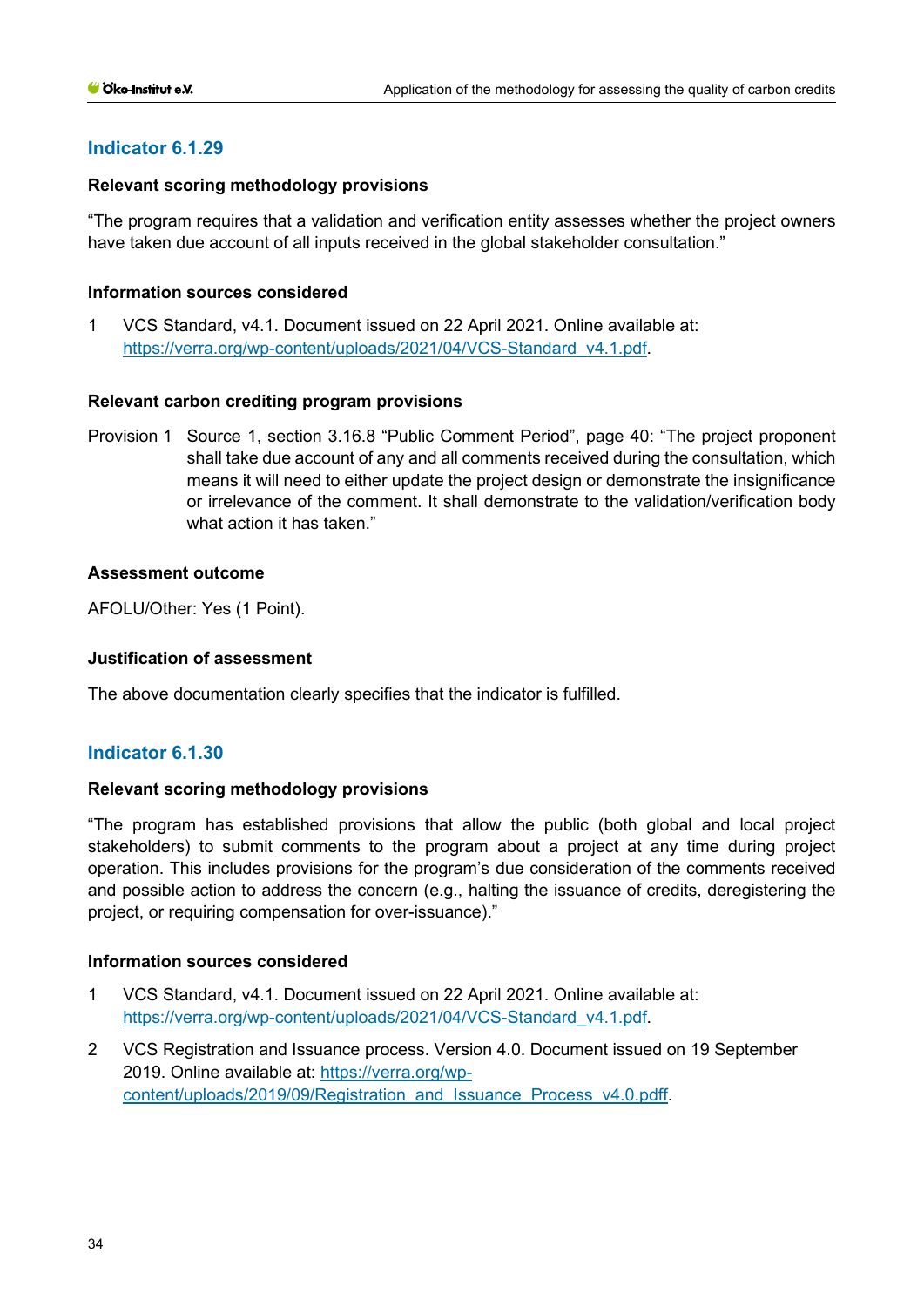## **Relevant carbon crediting program provisions**

- Provision 1 Source 1, section 6.1.1 "Quality Control of Registered Projects", page 33: "Verra may, at its discretion, review registered projects and issued VCUs where it has concerns about adherence of the project to the VCS Program rules and the applied methodology. A review may be triggered by any of the following:
	- 1) A validation/verification body performing a verification of a registered project identifies an error or quality issue in a previous validation or verification.
	- 2) A project proponent identifies an error or quality issue after the registration or issuance of the project.
	- 3) A stakeholder has concerns about a registered project. Footnote 2: Concerns may be raised, in confidence, with Verra at any time
	- 4) Verra itself identifies an error or quality issue, as part of routine operations."
- Provision 2 Source 1, section 6.1.2, page 33: "Where a review is triggered, Verra notifies the project proponent (or its authorized representative) and the relevant validation/verification body of the review and may suspend further VCU issuance while the review is performed."
- Provision 3 Source 1, section 6.1.3, page 33: "Where material non-conformances are identified during the review (see the VCS Standard for further details on the threshold for materiality), the validation/verification body shall provide a written response to findings (e.g., corrective action requests or clarification requests) issued by Verra. Verra also suspends further VCU issuance, where it has not already done so.

Note – Where the relevant validation/verification body is unable to respond due to reasons such as a cease of operations or accreditation, Verra may solicit a response to the findings from alternative entities such as the project proponent or another validation/verification body."

- Provision 4 Source 1, section 6.1.5, page 33: "Where Verra determines that VCUs have been issued in excess of the correct amount, the following applies:
	- 1) The project proponent is responsible for compensating for excess VCU issuance where Verra deems, acting reasonably, that there has been a material erroneous issuance of VCUs in respect of the project, as a result of the fraudulent conduct, negligence, intentional act, recklessness, misrepresentation or mistake of the project proponent, as set out further in the issuance representation.
	- 2) Any compensation for excess VCU issuance shall be through the following, with Verra using reasonable efforts to work with the project proponent to ensure that any adverse impacts on the project proponent are minimized to the extent possible.
	- 3) Where the excess VCUs remain in the project proponent's Verra registry account and it can be demonstrated that they have not been used for offsetting purposes, immediate cancellation of the VCUs.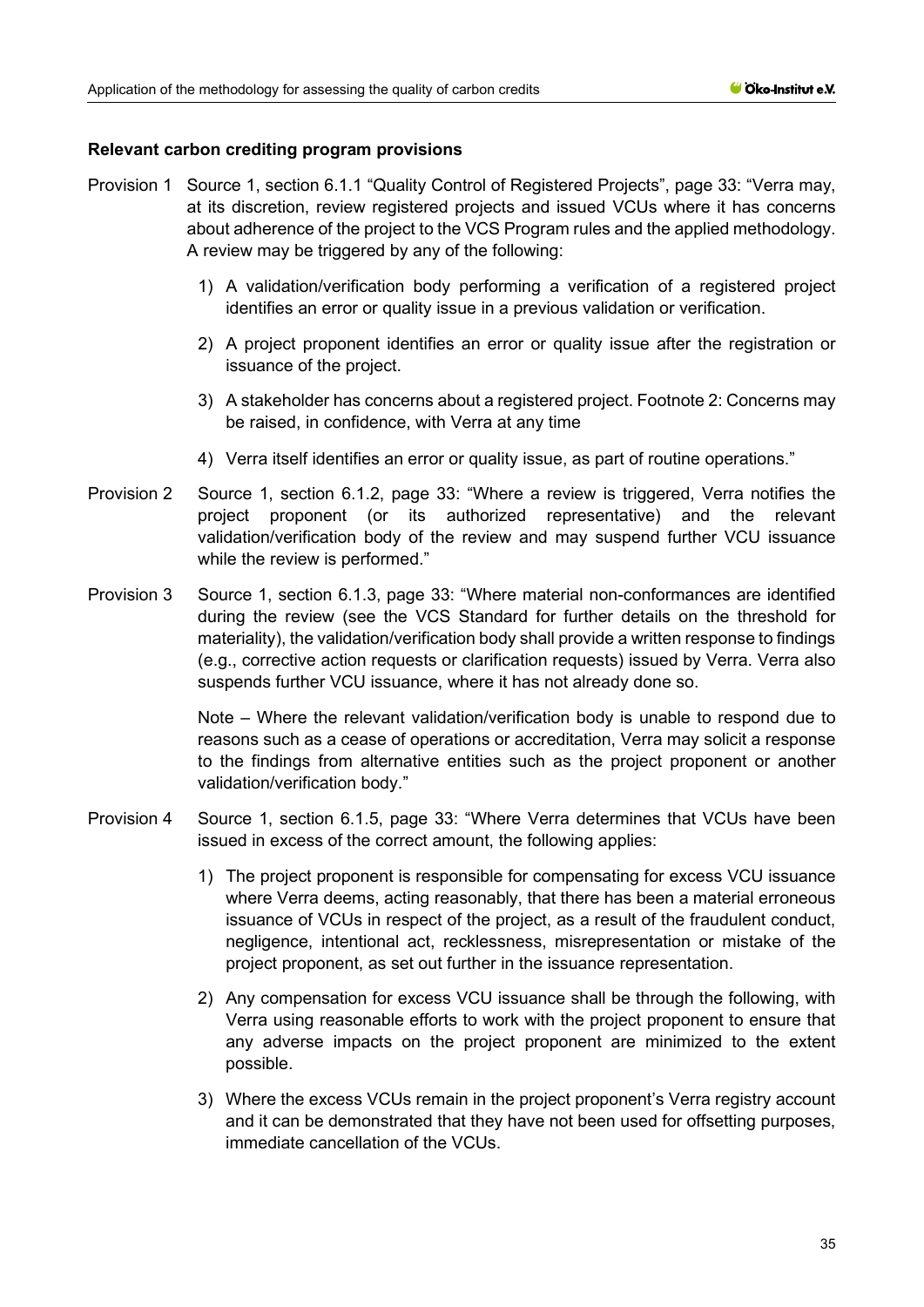- 4) Replacement of VCUs through immediate cancellation from subsequent issuances of VCUs to the project.
- 5) Purchase by the project proponent of an equivalent number of replacement VCUs, and cancellation of same, within 60 business days of receiving formal Verra notification of such required action.
- 6) Where the project proponent fails to compensate for excess VCU issuance, Verra may take action against the project proponent, including applying sanctions with respect to its registry account activities until such time as the excess issuance has been compensated."

# **Assessment outcome**

AFOLU/Other: Yes (1 Point).

# **Justification of assessment**

The carbon crediting program provides the option for stakeholder to raise concerns about registered projects with Verra any time (Provision 1). Such a concern may trigger a review of the project by Verra (Provision 1). During the review further issuance of carbon credits will be suspended (Provision 2). If the review identifies non-conformance of the project, the VVB will be requested to propose corrective action (Provision 3). If the review finds that carbon credits have been issued in excess, these need to be compensated by the project owner or further sanctions will be applied (Provision 4). The Indicator is therefore fulfilled.

# **Indicator 6.1.31**

#### **Relevant scoring methodology provisions**

"The program provisions explicitly ban any violation of human rights by the project owner or any other entity involved in project design or implementation."

#### **Information sources considered**

1 VCS Standard, v4.1. Document issued on 22 April 2021. Online available at: [https://verra.org/wp-content/uploads/2021/04/VCS-Standard\\_v4.1.pdf.](https://verra.org/wp-content/uploads/2021/04/VCS-Standard_v4.1.pdf)

#### **Relevant carbon crediting program provisions**

Provision 1 Source 1, section 3.16.1 "No Net Harm", page 39: The project proponent shall identify potential negative environmental and socio-economic impacts, and shall take steps to mitigate them. Additional certification standards may be applied to demonstrate social and environmental benefits beyond GHG emission reductions or removals.

> Note that VCUs may be labelled with additional standards and certifications on the Verra registry where both the VCS Program and another standard are applied. The Verra website provides the list of standards that are accepted as VCU labels and the procedure for attaining such VCU labels."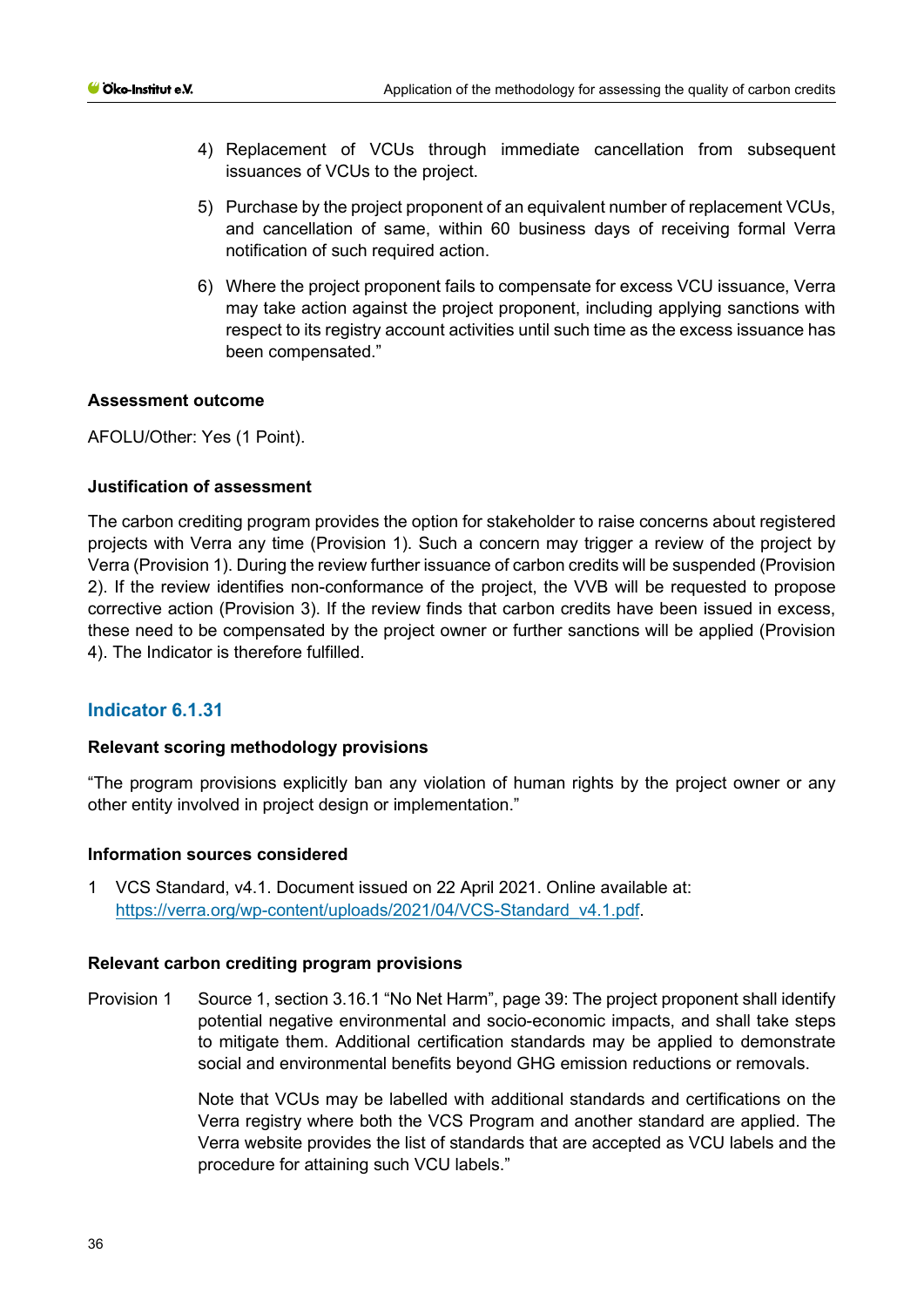Provision 2 Source 1, section 3.16.14 "AFOLU projects", page 40: "The project proponent or any other entity involved in project design or implementation shall not be involved in any form of discrimination or sexual harassment."

# **Assessment outcome**

AFOLU/Other: No (0 Points).

# **Justification of assessment**

While there is a ban on discrimination and sexual harassment for AFOLU projects (Provision 2), there is no general provision that explicitly bans any violation of human rights. For all projects project owners must take steps to mitigate any negative socio-economic impacts (Provision 1) but there is no specific reference to banning the violation of human rights. The indicator is therefore not fulfilled.

# **Indicator 6.1.32**

# **Relevant scoring methodology provisions**

"The program has safeguards in place that require preserving and protecting cultural heritage in projects."

# **Information sources considered**

1 VCS Standard, v4.1. Document issued on 22 April 2021. Online available at: [https://verra.org/wp](https://verra.org/wp-content/uploads/2021/04/VCS-Standard_v4.1.pdf)[content/uploads/2021/04/VCS-Standard\\_v4.1.pdf.](https://verra.org/wp-content/uploads/2021/04/VCS-Standard_v4.1.pdf)

# **Relevant carbon crediting program provisions**

-

# **Assessment outcome**

AFOLU/Other: No (0 Points).

# **Justification of assessment**

The program has no provisions in relation to cultural heritage in place.

# **Indicator 6.1.33**

# **Relevant scoring methodology provisions**

"The program has safeguards in place in relation to health that at least address the need to avoid or minimize the risks and impacts to (community) health, safety and security that may arise from projects."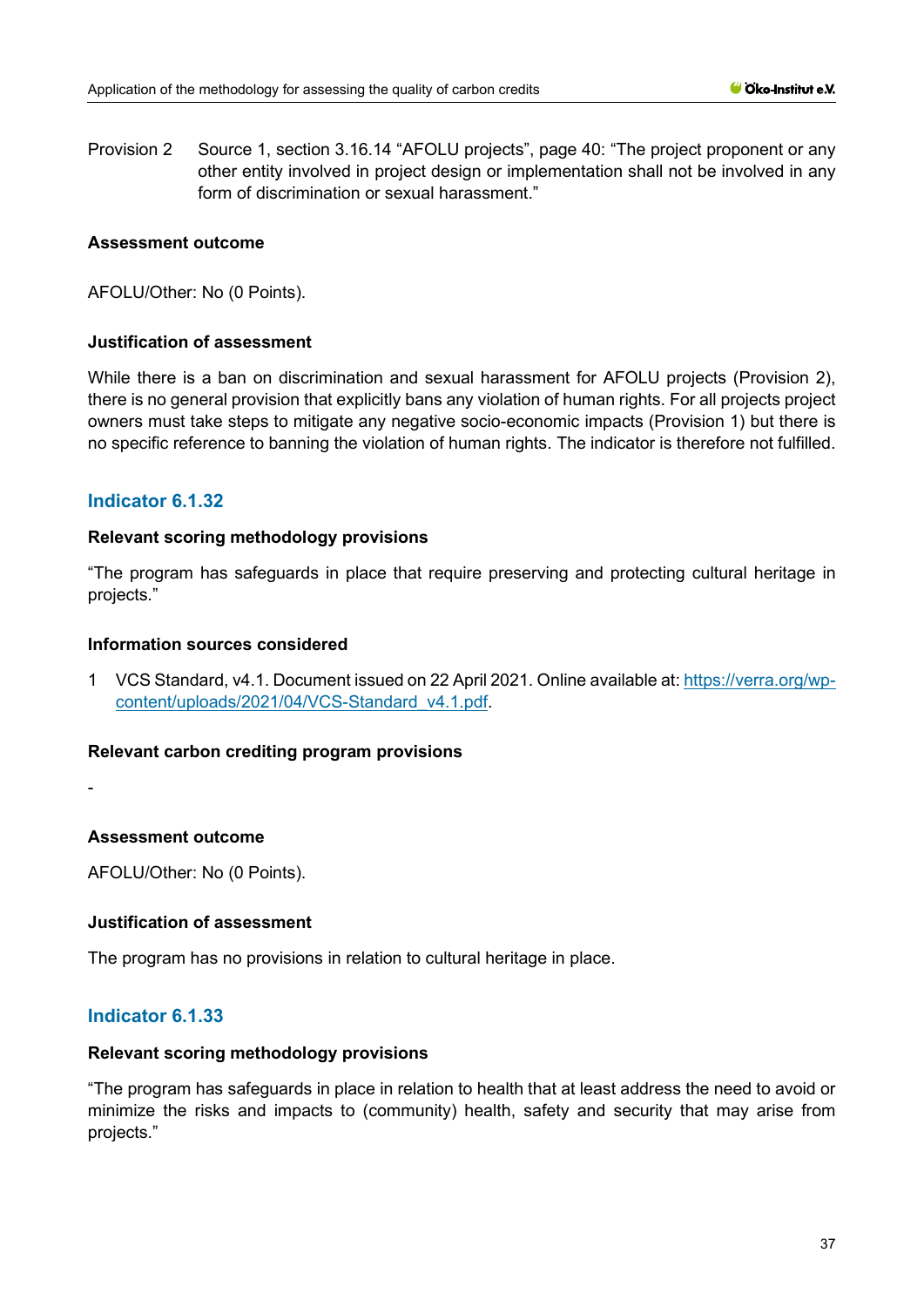1 VCS Standard, v4.1. Document issued on 22 April 2021. Online available at: [https://verra.org/wp-content/uploads/2021/04/VCS-Standard\\_v4.1.pdf.](https://verra.org/wp-content/uploads/2021/04/VCS-Standard_v4.1.pdf)

## **Relevant carbon crediting program provisions**

Provision 1 Source 1, section 3.16.1 "No Net Harm", page 39: "The project proponent shall identify potential negative environmental and socio-economic impacts, and shall take steps to mitigate them. Additional certification standards may be applied to demonstrate social and environmental benefits beyond GHG emission reductions or removals.

> Note that VCUs may be labelled with additional standards and certifications on the Verra registry where both the VCS Program and another standard are applied. The Verra website provides the list of standards that are accepted as VCU labels and the procedure for attaining such VCU labels."

## **Assessment outcome**

AFOLU/Other: No (0 Points).

## **Justification of assessment**

The program requires that all potential negative environmental and socio-economic impacts must be identified and mitigated by project owners (Provision 1). However, it has no specific health related provisions. The program therefore does not provide a list of potential negative health related impacts that all projects must at a minimum assess and mitigate. It therefore relies completely on the project owner and validator to consider all relevant impacts that might be associated with a specific project or not. A predefined list of impacts is considered to provide more assurance that impacts will be considered as it serves as a guide to project owners and validators what impacts must at a minimum be assessed. As the program does not clearly define the type of health-related impacts that must be assessed the indicator is considered to not be fulfilled.

# **Indicator 6.1.34**

# **Relevant scoring methodology provisions**

"The program provisions specifically require that projects avoid physical and economic displacement in its projects and that, in exceptional circumstances where avoidance is not possible, displacement occurs only with appropriate forms of legal protection and compensation as well as informed participation of those affected."

# **Information sources considered**

1 VCS Standard, v4.1. Document issued on 22 April 2021. Online available at: [https://verra.org/wp-content/uploads/2021/04/VCS-Standard\\_v4.1.pdf.](https://verra.org/wp-content/uploads/2021/04/VCS-Standard_v4.1.pdf)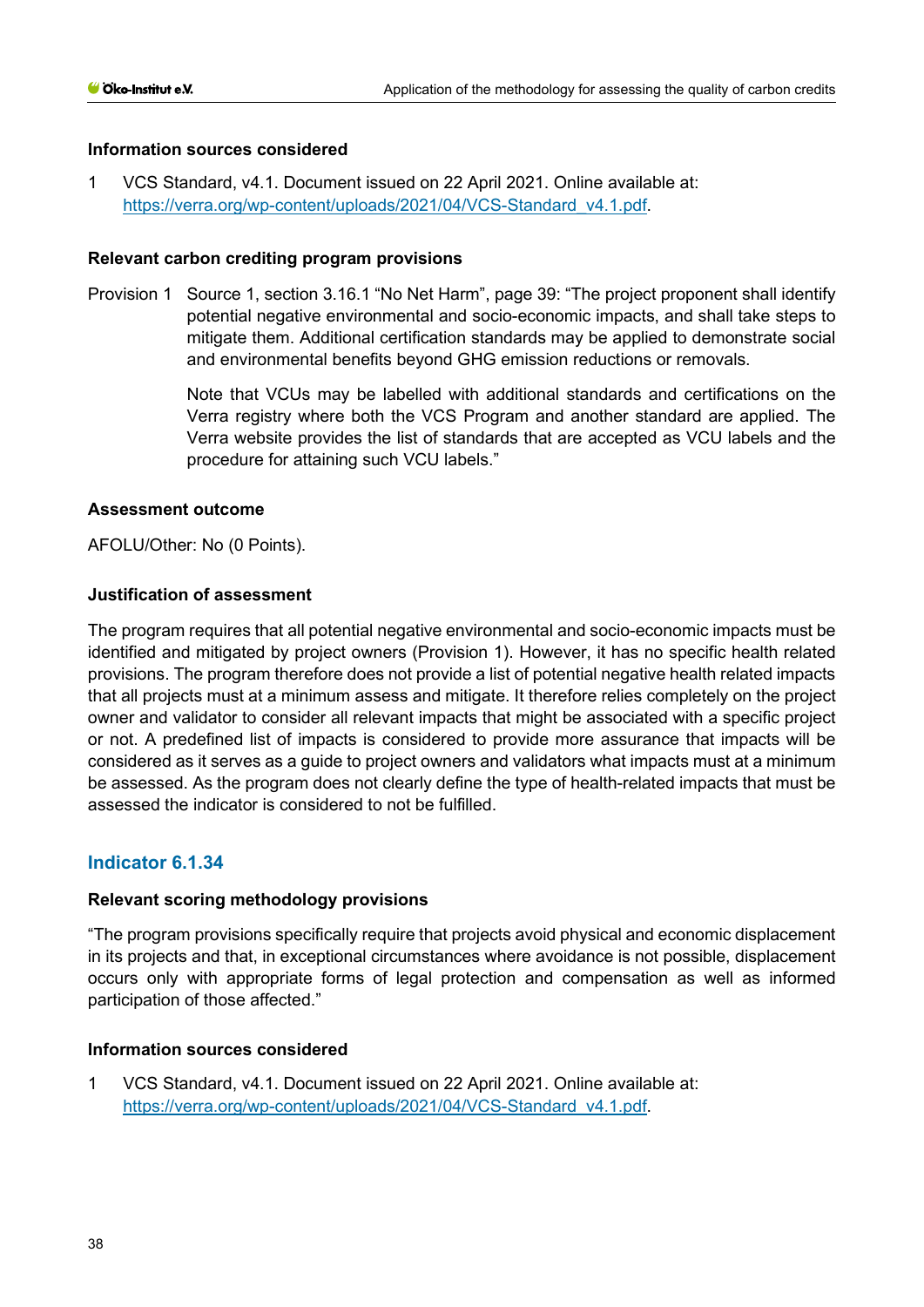## **Relevant carbon crediting program provisions**

Provision 1 Source 1, section 3.16.1 "No Net Harm", page 39: The project proponent shall identify potential negative environmental and socio-economic impacts, and shall take steps to mitigate them. Additional certification standards may be applied to demonstrate social and environmental benefits beyond GHG emission reductions or removals.

> Note that VCUs may be labelled with additional standards and certifications on the Verra registry where both the VCS Program and another standard are applied. The Verra website provides the list of standards that are accepted as VCU labels and the procedure for attaining such VCU labels."

Provision 2 Source 1, section 3.16.16 "AFOLU Projects", page 42: "The project proponent shall avoid negative impacts of project implementation and mitigate impacts when unavoidable, including the following:

> 1)The project proponent shall recognize, respect and support local stakeholders' property rights and where feasible, take measures to help secure rights. The project shall not encroach on private, stakeholder or government property or relocate people off their lands without consent [emphasis added]. The project may affect property rights if free, prior and informed consent is obtained from those concerned and a transparent agreement is reached that includes provisions for just and fair compensation. In the event there are any ongoing or unresolved conflicts over property rights, usage or resources, the project shall undertake no activity that could exacerbate the conflict or influence the outcome of an unresolved dispute."

#### **Assessment outcome**

AFOLU/Other: No (0 Points).

# **Justification of assessment**

The VCS displacement provisions do not fully meet the requirements of the indicator.

# **Indicator 6.1.35**

#### **Relevant scoring methodology provisions**

"The program has safeguards in place in relation to labour rights that at least require projects to ensure decent and safe working conditions, fair treatment, sound worker-management relationships and equal opportunity for workers."

### **Information sources considered**

1 VCS Standard, v4.1. Document issued on 22 April 2021. Online available at: [https://verra.org/wp-content/uploads/2021/04/VCS-Standard\\_v4.1.pdf.](https://verra.org/wp-content/uploads/2021/04/VCS-Standard_v4.1.pdf)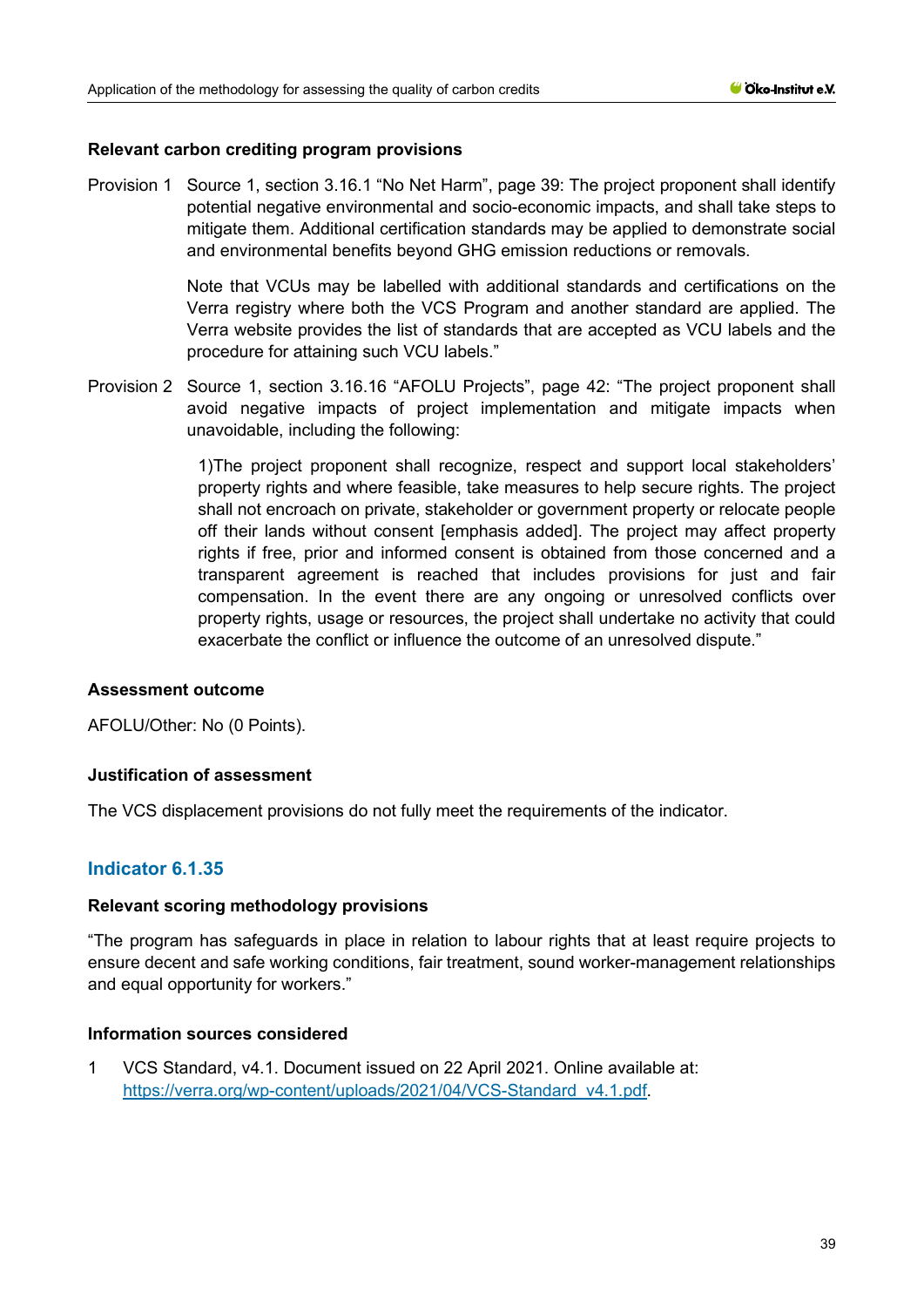## **Relevant carbon crediting program provisions**

Provision 1 Source 1, section 3.16.17 "AFOLU projects", page 42: "The project proponent shall take all appropriate measures to communicate and consult with local stakeholders in an ongoing process for the life of the project. The project proponent shall communicate:

1) The project design and implementation, including the results of monitoring.

2) The risks, costs and benefits the project may bring to local stakeholders.

3) All relevant laws and regulations covering workers' rights in the host country.

4) The process of VCS Program validation and verification and the validation/verification body's site visit."

#### **Assessment outcome**

AFOLU/Other: No (0 Points).

## **Justification of assessment**

The program has no specific provisions in place that meet the requirements of the indicator.

# **Indicator 6.1.36**

## **Relevant scoring methodology provisions**

"The program has safeguards in place in relation to environmental issues that at least address air pollution, water pollution, soil and land protection, waste management, and biodiversity."

#### **Information sources considered**

1 VCS Standard, v4.1. Document issued on 22 April 2021. Online available at: [https://verra.org/wp-content/uploads/2021/04/VCS-Standard\\_v4.1.pdf.](https://verra.org/wp-content/uploads/2021/04/VCS-Standard_v4.1.pdf)

#### **Relevant carbon crediting program provisions**

- Provision 1 Source 1, section 3.16 "Concept", page 39: "Project activities shall not negatively impact the natural environment or local communities. Project proponents shall identify and address any negative environmental and socio-economic impacts of project activities, and shall engage with local stakeholders during the project development and implementation processes. [..]"
- Provision 2 Source 1, section 3.16.1, page 39: "The project proponent shall identify potential negative environmental and socio-economic impacts, and shall take steps to mitigate them. Additional certification standards may be applied to demonstrate social and environmental benefits beyond GHG emission reductions or removals."
- Provision 3 Section 3.16.16 "AFOLU Projects", page 42: "[…] 2) b) The project shall justify the use of fertilizers, chemical pesticides, biological control agents and other inputs used by the project and their possible adverse effects."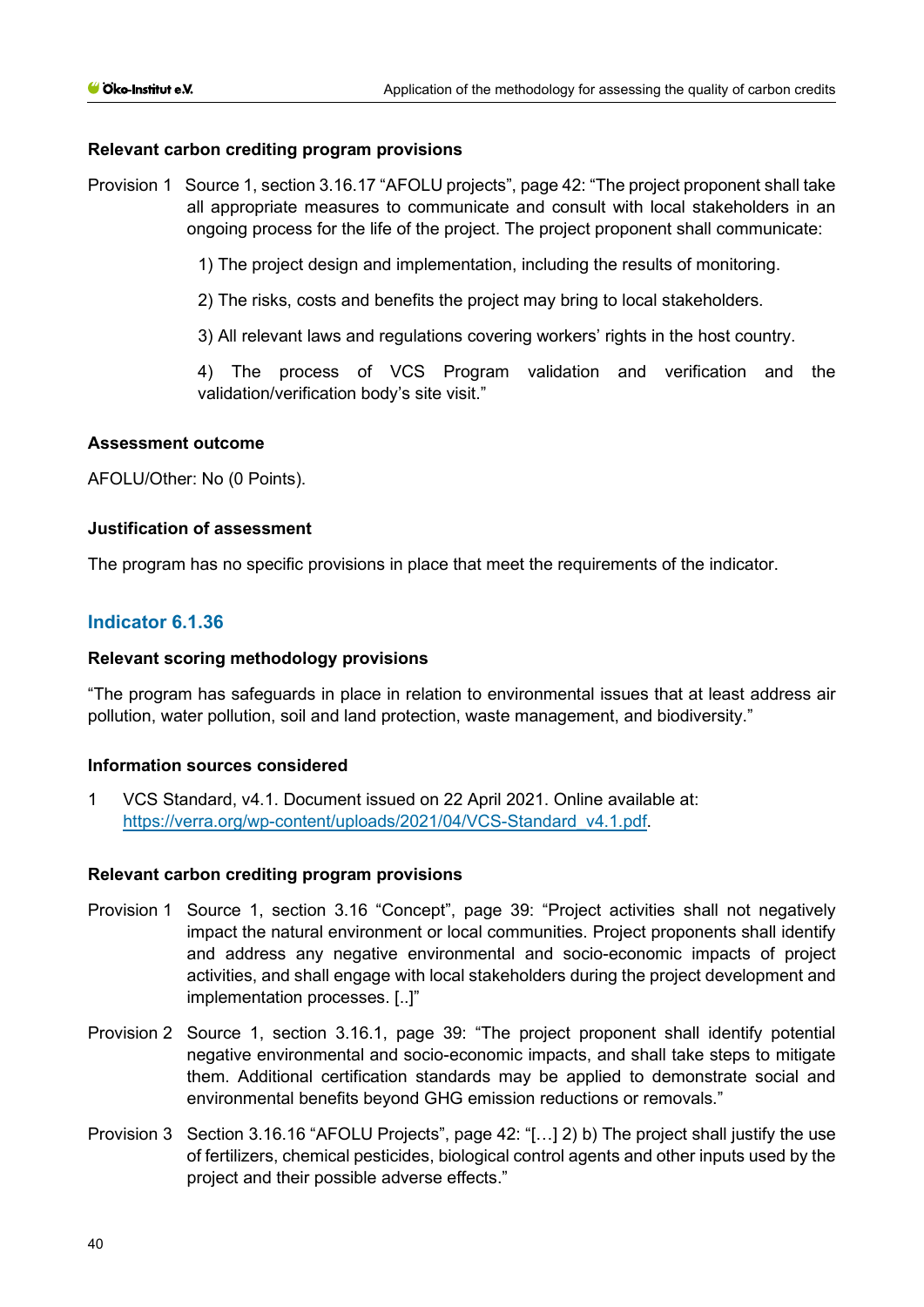## **Assessment outcome**

AFOLU/Other: No (0 Points).

## **Justification of assessment**

The carbon crediting program does require project owners to identify and mitigate any potential negative impacts (Provision 1). The program however does not have specific safeguards in place that provide further details what this at a minimum must entail to meet specific safeguards. The program notes that it provides additional certification options for demonstration of environmental and social benefits (Provision 2). For AFOLU projects additional requirements apply that mandate the project owner to justify the use of fertilizers, chemical pesticides, biological control agents and other inputs used by the project and their possible adverse effects (Provision 3). It is deemed that the provisions of the program do not specify the environmental safeguards sufficiently to fulfil this indicator.

# **Indicator 6.1.37**

## **Relevant scoring methodology provisions**

"The program requires, at least for specific project types as defined by the program, the establishment of a specific benefits-sharing mechanism with local stakeholders (e.g., that part of carbon credit proceeds are made available for community activities)."

#### **Information sources considered**

-

# **Relevant carbon crediting program provisions**

-

# **Assessment outcome**

AFOLU/Other: No (0 Points).

# **Justification of assessment**

The program does not have provisions in place that require the establishment of a specific benefits sharing mechanism with local stakeholders.

# **Indicator 6.1.38**

#### **Relevant scoring methodology provisions**

"The program explicitly prohibits the introduction of invasive non-native species, where relevant (e.g. land use projects)."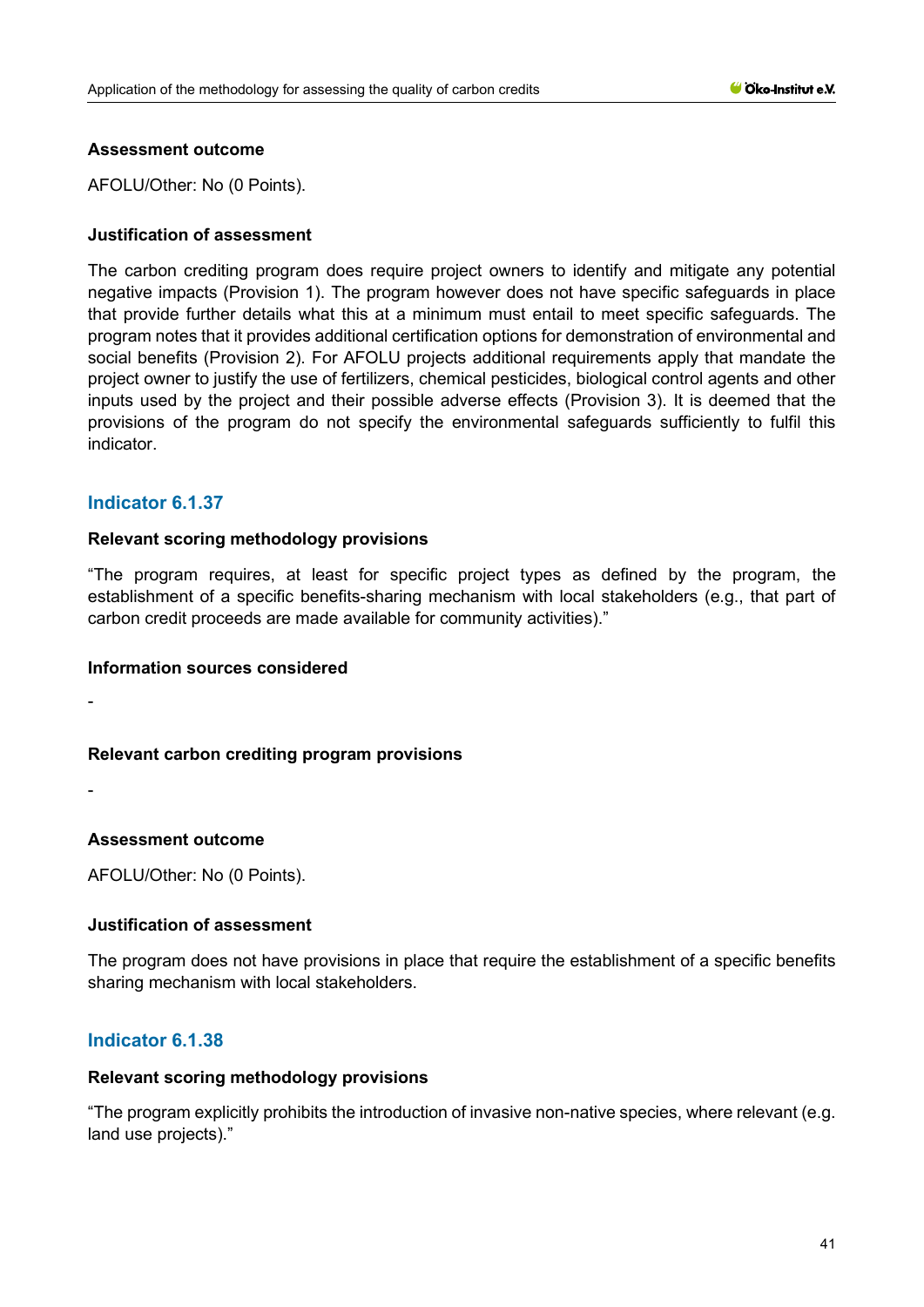1 VCS Standard, v4.1. Document issued on 22 April 2021. Online available at: [https://verra.org/wp-content/uploads/2021/04/VCS-Standard\\_v4.1.pdf.](https://verra.org/wp-content/uploads/2021/04/VCS-Standard_v4.1.pdf)

## **Relevant carbon crediting program provisions**

- Provision 1, Source 1, section 3.16.16 "AFOLU Projects", page 42: "To reduce damage to the ecosystems on which the local stakeholders rely:
	- a) The project shall not introduce any invasive species or allow an invasive species to thrive through project implementation.
	- b) The project shall justify the use of non-native species over native species, explaining the possible adverse effects of non-native species."

## **Assessment outcome**

AFOLU: Yes (1 Point).

Other: No (0 Points).

# **Justification of assessment**

VCS requires projects to "not introduce any invasive species or allow an invasive species to thrive through project implementation" (Provision 1) and thus acknowledges the adverse effects of invasive species. However, the program allows exceptions when the use of non-native species over native species is justified, and adverse effects are explained (as non-native species are likely to be also invasive non-native species). The indicator is therefore fulfilled for AFOLU projects.

# **Indicator 6.1.39**

# **Relevant scoring methodology provisions**

"The program requires experts to support processes dedicated to avoiding physical and economic displacement and to free, prior and informed consent from indigenous people.

### OR

The program requires experts to support all safeguard processes which are included in the program's provisions."

#### **Information sources considered**

1 VCS Standard, v4.1. Document issued on 22 April 2021. Online available at: [https://verra.org/wp-content/uploads/2021/04/VCS-Standard\\_v4.1.pdf.](https://verra.org/wp-content/uploads/2021/04/VCS-Standard_v4.1.pdf)

# **Relevant carbon crediting program provisions**

-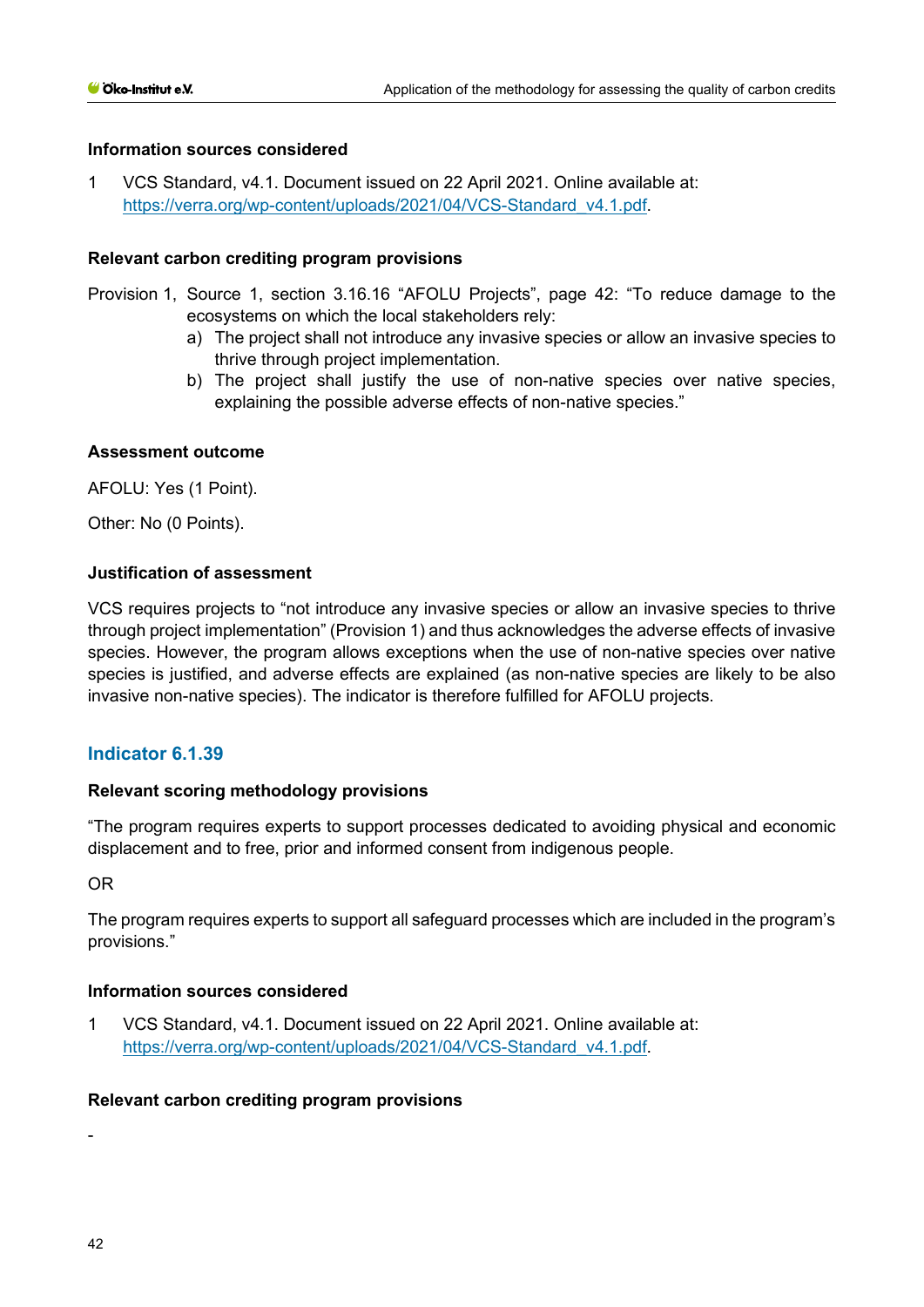## **Assessment outcome**

AFOLU/Other: No (0 Points).

## **Justification of assessment**

The program has no such provisions in place.

# **Indicator 6.1.40**

#### **Relevant scoring methodology provisions**

"The program provides specific guidance for how each of its safeguards should be applied (for example, similar to the guidance notes of the IFC)."

## **Information sources considered**

1 VCS Standard, v4.1. Document issued on 22 April 2021. Online available at: [https://verra.org/wp-content/uploads/2021/04/VCS-Standard\\_v4.1.pdf.](https://verra.org/wp-content/uploads/2021/04/VCS-Standard_v4.1.pdf)

## **Relevant carbon crediting program provisions**

-

#### **Assessment outcome**

AFOLU/Other: No (0 Points).

# **Justification of assessment**

The program has no such specific guidance on safeguards.

# **Indicator 6.1.41**

#### **Relevant scoring methodology provisions**

"The program has a dedicated gender policy, strategy or action plan that integrates gender considerations and women empowerment into all aspects of its operations."

#### **Information sources considered**

1 VCS Standard, v4.1. Document issued on 22 April 2021. Online available at: [https://verra.org/wp-content/uploads/2021/04/VCS-Standard\\_v4.1.pdf.](https://verra.org/wp-content/uploads/2021/04/VCS-Standard_v4.1.pdf)

### **Relevant carbon crediting program provisions**

-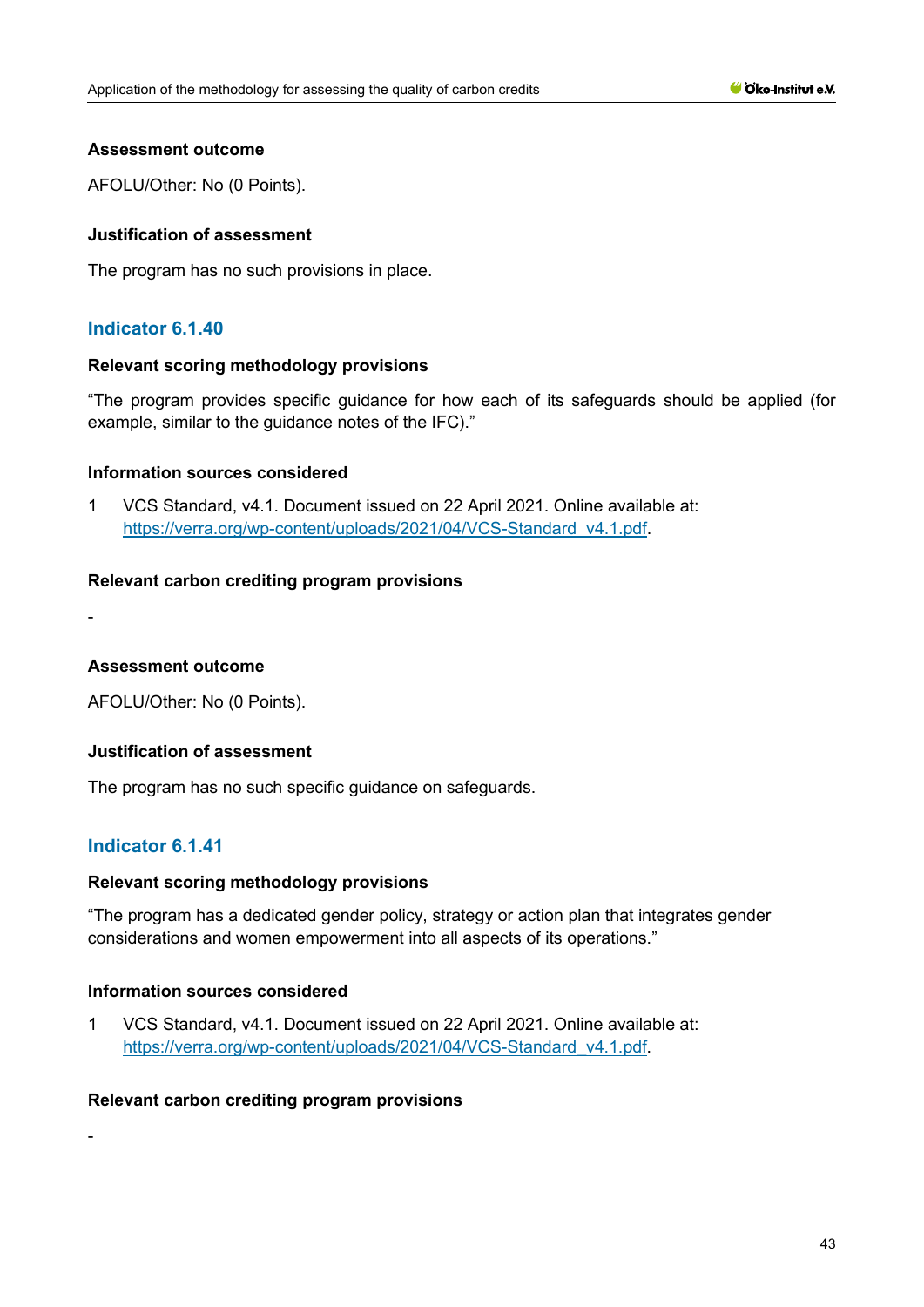## **Assessment outcome**

AFOLU/Other: No (0 Points).

## **Justification of assessment**

The program has no dedicated gender policy, strategy or action plan in place that integrates gender considerations and women empowerment into all aspects of its operations.

# **Indicator 6.1.42**

## **Relevant scoring methodology provisions**

"The program explicitly requires that stakeholder consultations are conducted in a gender sensitive manner, enabling equal participation."

## **Information sources considered**

1 VCS Standard, v4.1. Document issued on 22 April 2021. Online available at: [https://verra.org/wp-content/uploads/2021/04/VCS-Standard\\_v4.1.pdf.](https://verra.org/wp-content/uploads/2021/04/VCS-Standard_v4.1.pdf)

## **Relevant carbon crediting program provisions**

Provision 1 Source 1, section 3.16.19 "AFOLU Projects" page 43: "All communication and consultation shall be performed in a culturally appropriate manner, including language and gender sensitivity, directly with local stakeholders or their legitimate representatives when appropriate. The results of implementation shall be provided in a timely manner and consultation shall be performed prior to design decisions or implementation to allow stakeholders adequate time to respond to the proposed design or action."

#### **Assessment outcome**

AFOLU/Other: No (0 Points).

# **Justification of assessment**

VCS requires only for AFOLU projects that stakeholder consultations are conducted in a gender sensitive manner (Provision 1). Further for AFOLU projects there are no requirements for equal participation. The indicator is therefore not met.

# **Indicator 6.1.43**

#### **Relevant scoring methodology provisions**

"The program explicitly requires that project owners perform a gender safeguard assessment during project design."